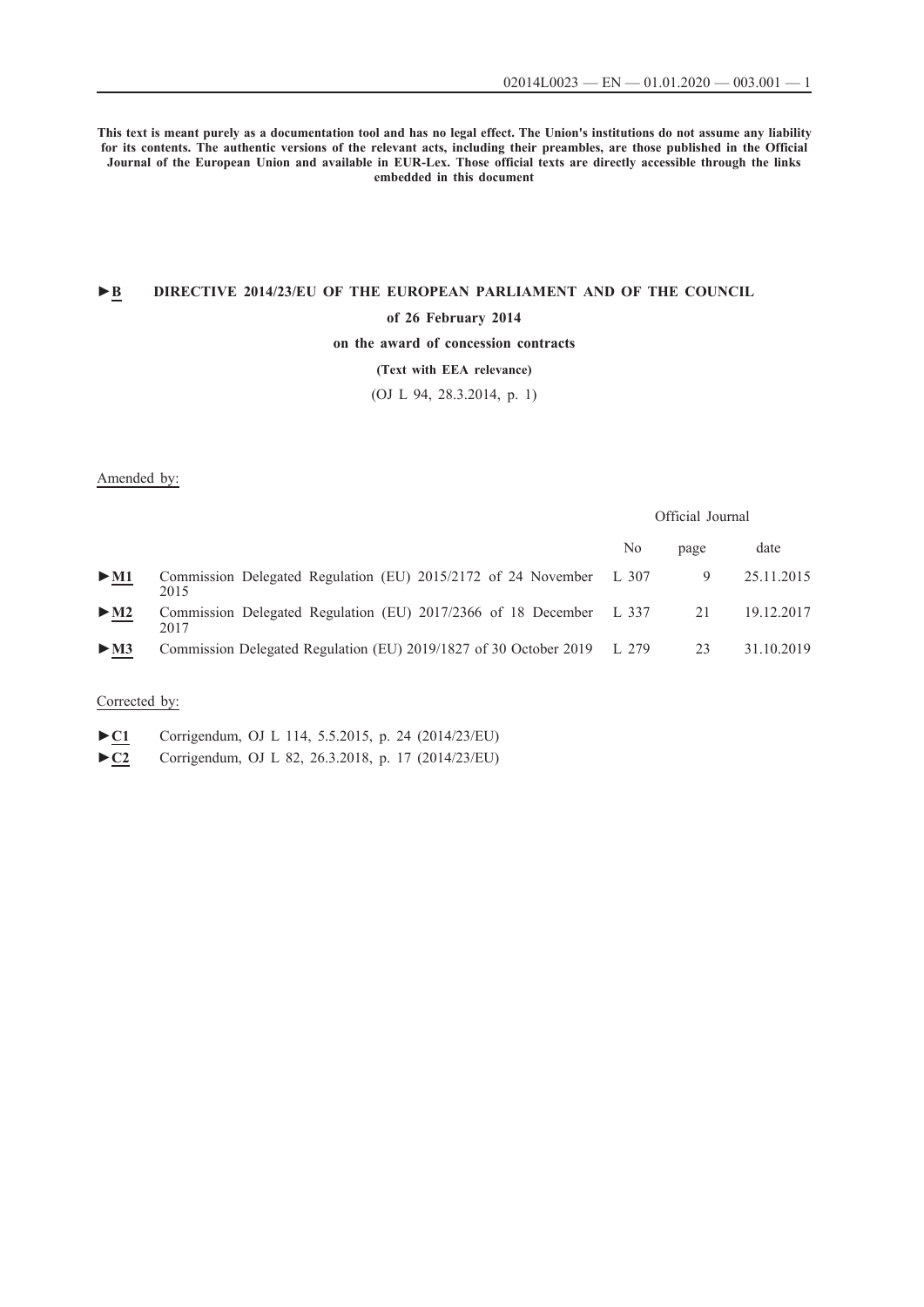## **DIRECTIVE 2014/23/EU OF THE EUROPEAN PARLIAMENT AND OF THE COUNCIL**

## **of 26 February 2014**

## **on the award of concession contracts**

**(Text with EEA relevance)**

| TITLE I:            | SUBJECT MATTER, SCOPE, PRINCIPLES AND<br><b>DEFINITIONS</b>                                          |  |  |  |  |
|---------------------|------------------------------------------------------------------------------------------------------|--|--|--|--|
| CHAPTER I:          | Scope, general principles and definitions                                                            |  |  |  |  |
| <b>SECTION I:</b>   | SUBJECT-MATTER, SCOPE, GENERAL PRIN-<br>CIPLES, DEFINITIONS AND THRESHOLD                            |  |  |  |  |
| Article 1:          | Subject-matter and scope                                                                             |  |  |  |  |
| Article 2:          | Principle of free administration by public authorities                                               |  |  |  |  |
| Article 3:          | Principle of equal treatment, non-discrimination and<br>transparency                                 |  |  |  |  |
| Article 4:          | Freedom to define services of general economic interest                                              |  |  |  |  |
| Article 5:          | Definitions                                                                                          |  |  |  |  |
| Article 6:          | Contracting authorities                                                                              |  |  |  |  |
| Article 7:          | Contracting entities                                                                                 |  |  |  |  |
| Article 8:          | Threshold and methods for calculating the estimated<br>value of concessions                          |  |  |  |  |
| Article 9:          | Revision of the threshold                                                                            |  |  |  |  |
| <b>SECTION II:</b>  | <b>EXCLUSIONS</b>                                                                                    |  |  |  |  |
| Article 10:         | Exclusions applicable to concessions awarded by<br>contracting authorities and contracting entities  |  |  |  |  |
| Article 11:         | Specific exclusions in the field of electronic communi-<br>cations                                   |  |  |  |  |
| Article 12:         | Specific exclusions in the field of water                                                            |  |  |  |  |
| Article 13:         | Concessions awarded to an affiliated undertaking                                                     |  |  |  |  |
| Article 14:         | Concessions awarded to a joint venture or to a<br>contracting entity forming part of a joint venture |  |  |  |  |
| Article 15:         | Notification of information by contracting entities                                                  |  |  |  |  |
| Article 16:         | Exclusion of activities which are directly exposed to<br>competition                                 |  |  |  |  |
| Article 17:         | Concessions between entities within the public sector                                                |  |  |  |  |
| <b>SECTION III:</b> | <b>GENERAL PROVISIONS</b>                                                                            |  |  |  |  |
| Article 18:         | Duration of the concession                                                                           |  |  |  |  |
| Article 19:         | Social and other specific services                                                                   |  |  |  |  |
| Article 20:         | Mixed contracts                                                                                      |  |  |  |  |
| Article 21:         | Mixed procurement contracts involving defence or<br>security aspects                                 |  |  |  |  |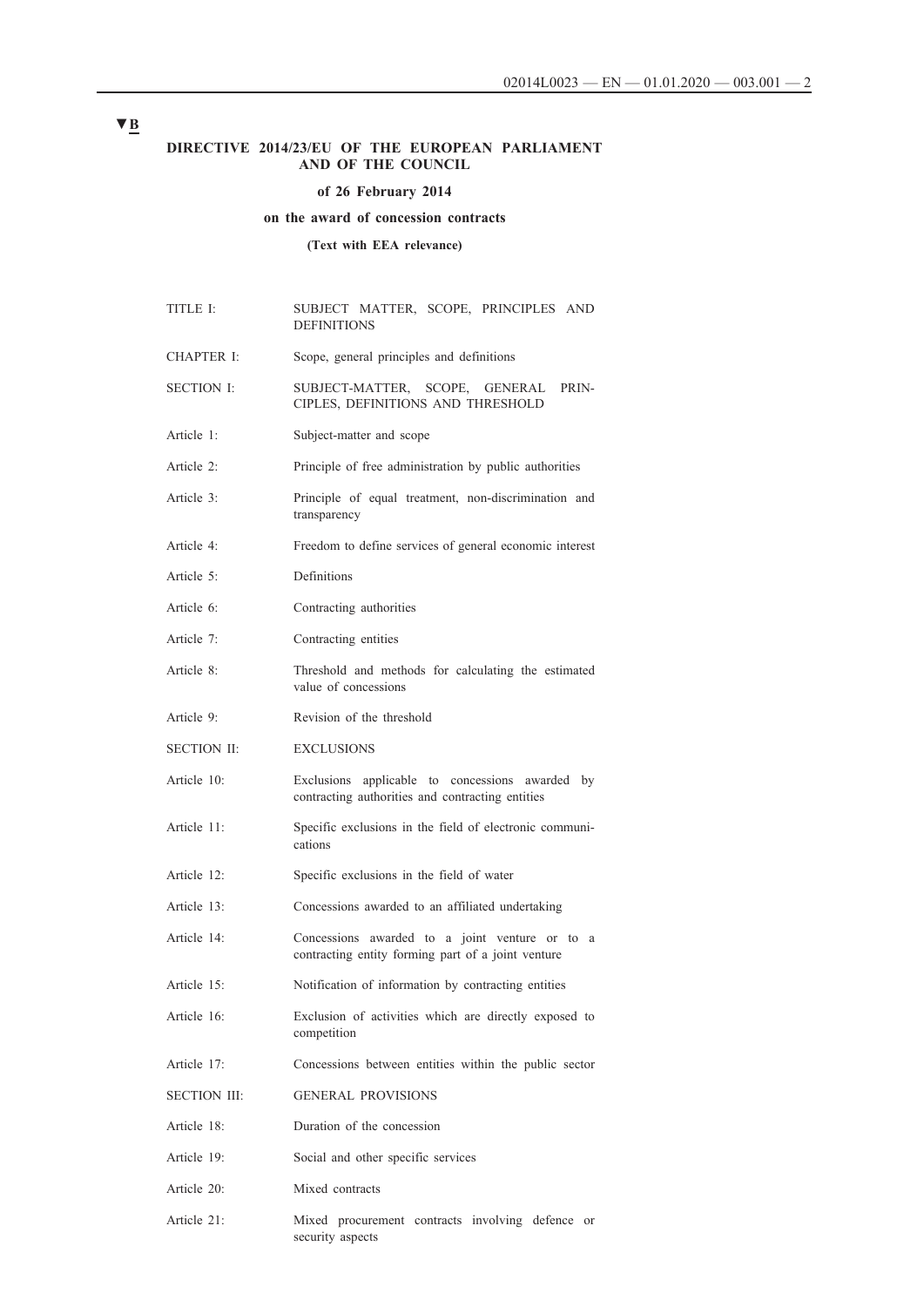| Article 22:        | Contracts covering both activities referred to in Annex<br>II and other activities                                      |
|--------------------|-------------------------------------------------------------------------------------------------------------------------|
| Article 23:        | Concessions covering both activities referred to in<br>Annex II and activities involving defence or security<br>aspects |
| <b>SECTION IV:</b> | <b>SPECIFIC SITUATIONS</b>                                                                                              |
| Article 24:        | Reserved concessions                                                                                                    |
| Article 25:        | Research and development services                                                                                       |
| CHAPTER II:        | Principles                                                                                                              |
| Article 26:        | Economic operators                                                                                                      |
| Article 27:        | Nomenclatures                                                                                                           |
| Article 28:        | Confidentiality                                                                                                         |
| Article 29:        | Rules applicable to communication                                                                                       |
| TITLE II:          | RULES ON THE AWARD OF CONCESSIONS:<br>GENERAL PRINCIPLES AND PROCEDURAL<br><b>GUARANTEES</b>                            |
| <b>CHAPTER I:</b>  | General principles                                                                                                      |
| Article 30:        | General principles                                                                                                      |
| Article 31:        | Concession notices                                                                                                      |
| Article 32:        | Concession award notices                                                                                                |
| Article 33:        | Form and manner of publication of notices                                                                               |
| Article 34:        | Electronic availability of concession documents                                                                         |
| Article 35:        | Combating corruption and preventing conflicts of<br>interest                                                            |
| CHAPTER II:        | Procedural guarantees                                                                                                   |
| Article 36:        | Technical and functional requirements                                                                                   |
| Article 37:        | Procedural guarantees                                                                                                   |
| Article 38:        | Selection of and qualitative assessment of candidates                                                                   |
| Article 39:        | Time limits for receipt of applications and tenders for<br>the concession                                               |
| Article 40:        | Provision of information to candidates and tenderers                                                                    |
| Article 41:        | Award criteria                                                                                                          |
| TITLE III:         | RULES ON PERFORMANCE OF CONCESSIONS                                                                                     |
| Article 42:        | Subcontracting                                                                                                          |
| Article 43:        | Modification of contracts during their term                                                                             |
| Article 44:        | Termination of concessions                                                                                              |
| Article 45:        | Monitoring and Reporting                                                                                                |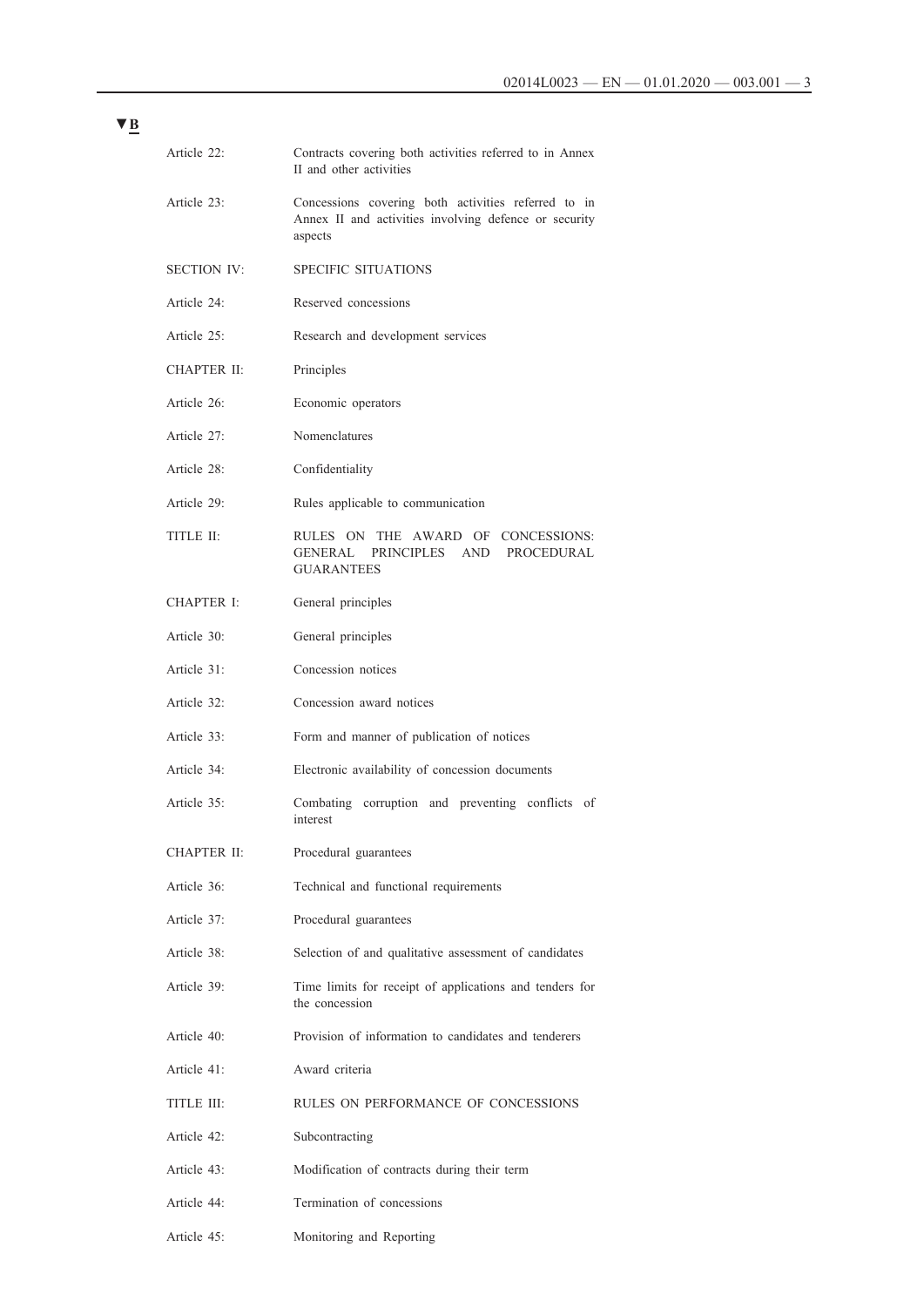| TITLE IV:         | AMENDMENTS OF DIRECTIVES 89/665/EEC AND<br>92/13/EEC                                                                                                               |
|-------------------|--------------------------------------------------------------------------------------------------------------------------------------------------------------------|
| Article 46:       | Amendments to Directive 89/665/EEC                                                                                                                                 |
| Article 47:       | Amendments to Directive 92/13/EEC                                                                                                                                  |
| TITLE V:          | DELEGATED POWERS, IMPLEMENTING POWERS<br><b>AND FINAL PROVISIONS</b>                                                                                               |
| Article 48:       | Exercise of the delegation                                                                                                                                         |
| Article 49:       | Urgency procedure                                                                                                                                                  |
| Article 50:       | Committee Procedure                                                                                                                                                |
| Article $51$ :    | Transposition                                                                                                                                                      |
| Article 52:       | Transitional provisions                                                                                                                                            |
| Article 53:       | Monitoring and reporting                                                                                                                                           |
| Article 54:       | Entry into force                                                                                                                                                   |
| Article 55:       | Addressees                                                                                                                                                         |
| ANNEXES:          |                                                                                                                                                                    |
| ANNEX I:          | LIST OF THE ACTIVITIES REFERRED TO IN POINT<br>(7) OF ARTICLE 5                                                                                                    |
| <b>ANNEX II:</b>  | ACTIVITIES<br>EXERCISED BY CONTRACTING<br>ENTITIES AS REFERRED TO IN ARTICLE 7                                                                                     |
| <b>ANNEX III:</b> | LIST OF LEGAL ACTS OF THE UNION REFERRED<br>TO IN POINT (B) OF ARTICLE 7(2)                                                                                        |
| <b>ANNEX IV:</b>  | <b>SERVICES REFERRED TO IN ARTICLE 19</b>                                                                                                                          |
| ANNEX V:          | INFORMATION TO BE INCLUDED IN CONCESSION<br>NOTICES REFERRED TO IN ARTICLE 31                                                                                      |
| ANNEX VI:         | INFORMATION TO BE INCLUDED IN PRIOR<br>INFORMATION NOTICES CONCERNING<br>CONCESSIONS FOR SOCIAL AND OTHER<br>SPECIFIC SERVICES, AS REFERRED TO IN<br>ARTICLE 31(3) |
| ANNEX VII:        | INFORMATION TO BE INCLUDED IN CONCESSION<br>AWARD NOTICES, AS REFERRED<br>TO IN<br><b>ARTICLE 32</b>                                                               |
| ANNEX VIII:       | INFORMATION TO BE INCLUDED IN CONCESSION<br>AWARD NOTICES CONCERNING CONCESSIONS<br>FOR SOCIAL AND OTHER SPECIFIC SERVICES,<br>AS REFERRED TO IN ARTICLE 32        |

[ANNEX IX:](#page-68-0) [FEATURES CONCERNING PUBLICATION](#page-68-0)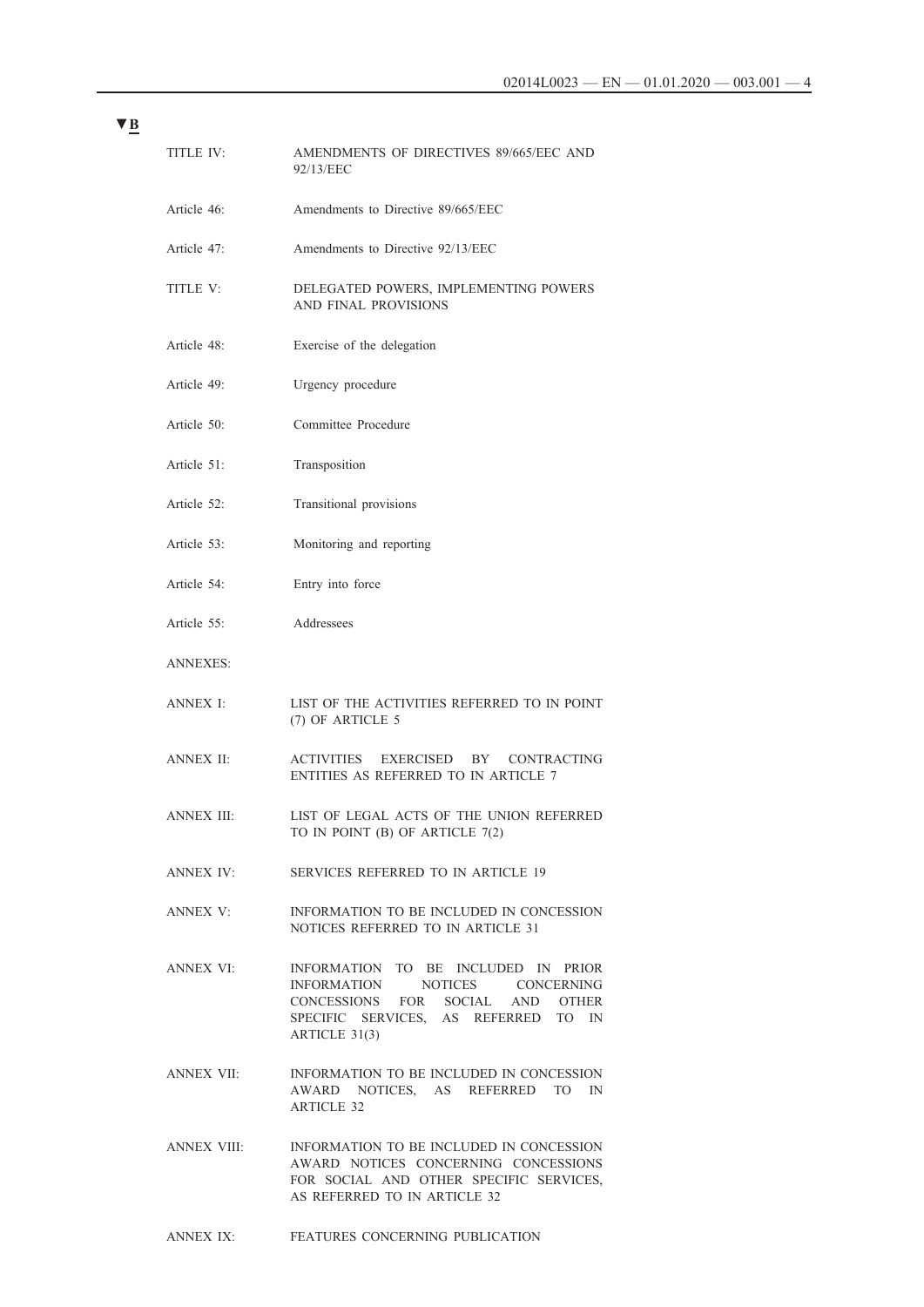- <span id="page-4-0"></span>[ANNEX X: LIST OF INTERNATIONAL SOCIAL AND ENVIRON](#page-69-0)-[MENTAL CONVENTIONS REFERRED TO IN](#page-69-0)  [ARTICLE 30\(3\)](#page-69-0)
- [ANNEX XI:](#page-70-0) [INFORMATION TO BE INCLUDED IN NOTICES OF](#page-70-0)  [MODIFICATIONS OF A CONCESSION DURING ITS](#page-70-0)  [TERM ACCORDING TO ARTICLE 43](#page-70-0)

## TITLE I

## **SUBJECT-MATTER, SCOPE, PRINCIPLES AND DEFINITIONS**

## *CHAPTER I*

## *Scope, general principles and definitions*

#### Section I

## Subject-matter, scope, general principles, d e finitions and threshold

#### *Article 1*

#### **Subject-matter and scope**

1. This Directive establishes rules on the procedures for procurement by contracting authorities and contracting entities by means of a concession, whose value is estimated to be not less than the threshold laid down in Article 8.

2. This Directive applies to the award of works or services concessions, to economic operators by:

- (a) Contracting authorities; or
- (b) Contracting entities, provided that the works or services are intended for the pursuit of one of the activities referred to in Annex II.
- 3. The application of this Directive is subject to Article 346 TFEU.

4. Agreements, decisions or other legal instruments that organise the transfer of powers and responsibilities for the performance of public tasks between contracting authorities or contracting entities or groupings of contracting authorities or contracting entities, and which do not provide for remuneration to be given for contractual performance, are considered to be a matter of internal organisation of the Member State concerned and, as such, are not affected in any way by this Directive.

## *Article 2*

### **Principle of free administration by public authorities**

1. This Directive recognises the principle of free administration by national, regional and local authorities in conformity with national and Union law. Those authorities are free to decide how best to manage the execution of works or the provision of services, to ensure in particular a high level of quality, safety and affordability, equal treatment and the promotion of universal access and of user rights in public services.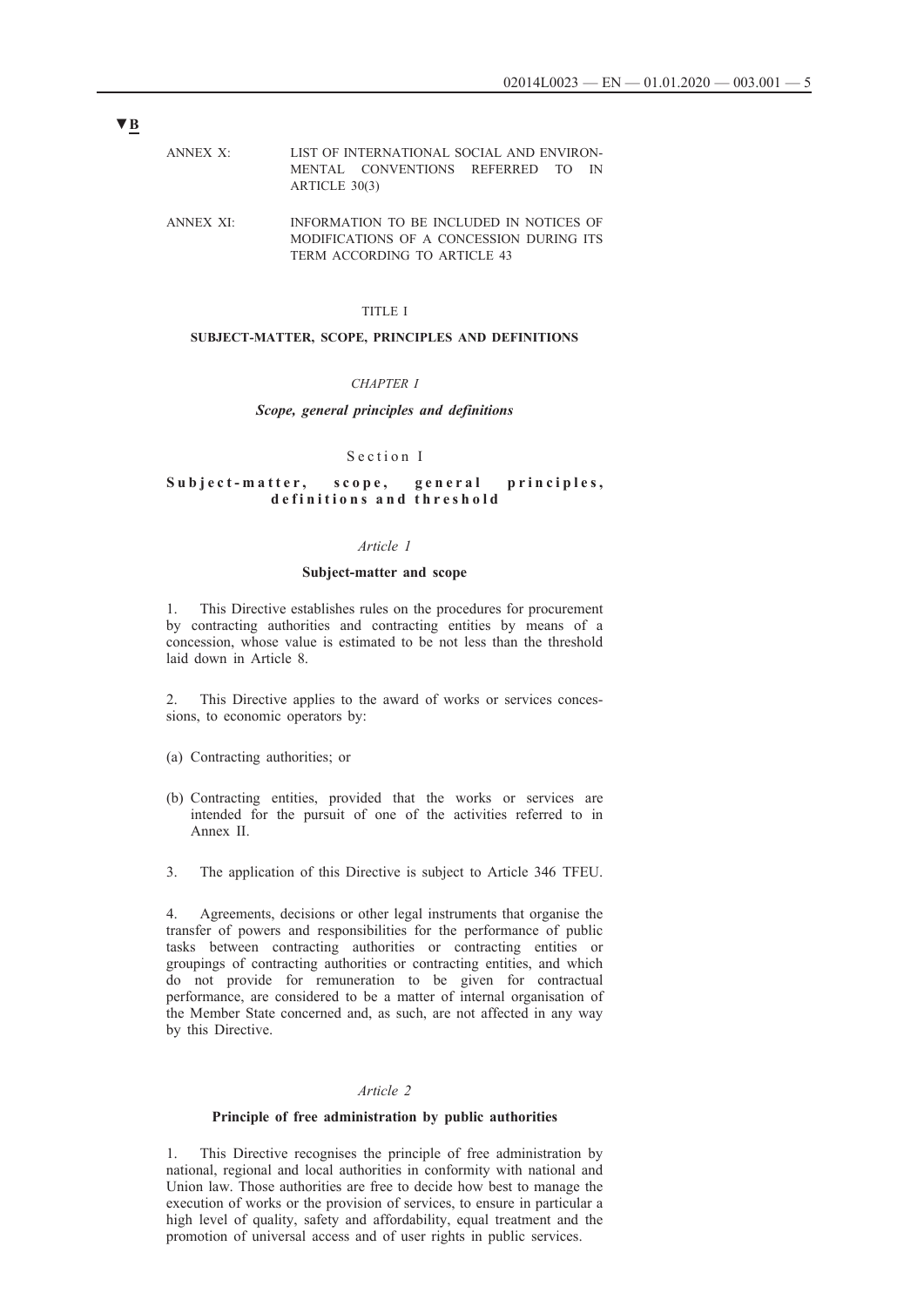<span id="page-5-0"></span>Those authorities may choose to perform their public interest tasks with their own resources, or in cooperation with other authorities or to confer them upon economic operators.

2. This Directive does not affect Member States' systems of property ownership. In particular it does not require the privatisation of public enterprises providing services to the public.

## *Article 3*

## **Principle of equal treatment, non-discrimination and transparency**

1. Contracting authorities and contracting entities shall treat economic operators equally and without discrimination and shall act in a transparent and proportionate manner.

The design of the concession award procedure, including the estimate of the value, shall not be made with the intention of excluding it from the scope of this Directive or of unduly favouring or disadvantaging certain economic operators or certain works, supplies or services.

2. Contracting authorities and contracting entities shall aim at ensuring the transparency of the award procedure and of the performance of the contract, while complying with Article 28.

## *Article 4*

### **Freedom to define services of general economic interest**

1. This Directive does not affect the freedom of Member States to define, in conformity with Union law, what they consider to be services of general economic interest, how those services should be organised and financed, in compliance with the State aid rules, and what specific obligations they should be subject to. Equally, this Directive does not affect the way in which the Member States organise their social security systems.

2. Non-economic services of general interest shall fall outside the scope of this Directive.

## *Article 5*

#### **Definitions**

For the purposes of this Directive the following definitions apply:

- (1) 'concessions' means works or services concessions, as defined in points (a) and (b):
	- (a) 'works concession' means a contract for pecuniary interest concluded in writing by means of which one or more contracting authorities or contracting entities entrust the execution of works to one or more economic operators the consideration for which consists either solely in the right to exploit the works that are the subject of the contract or in that right together with payment;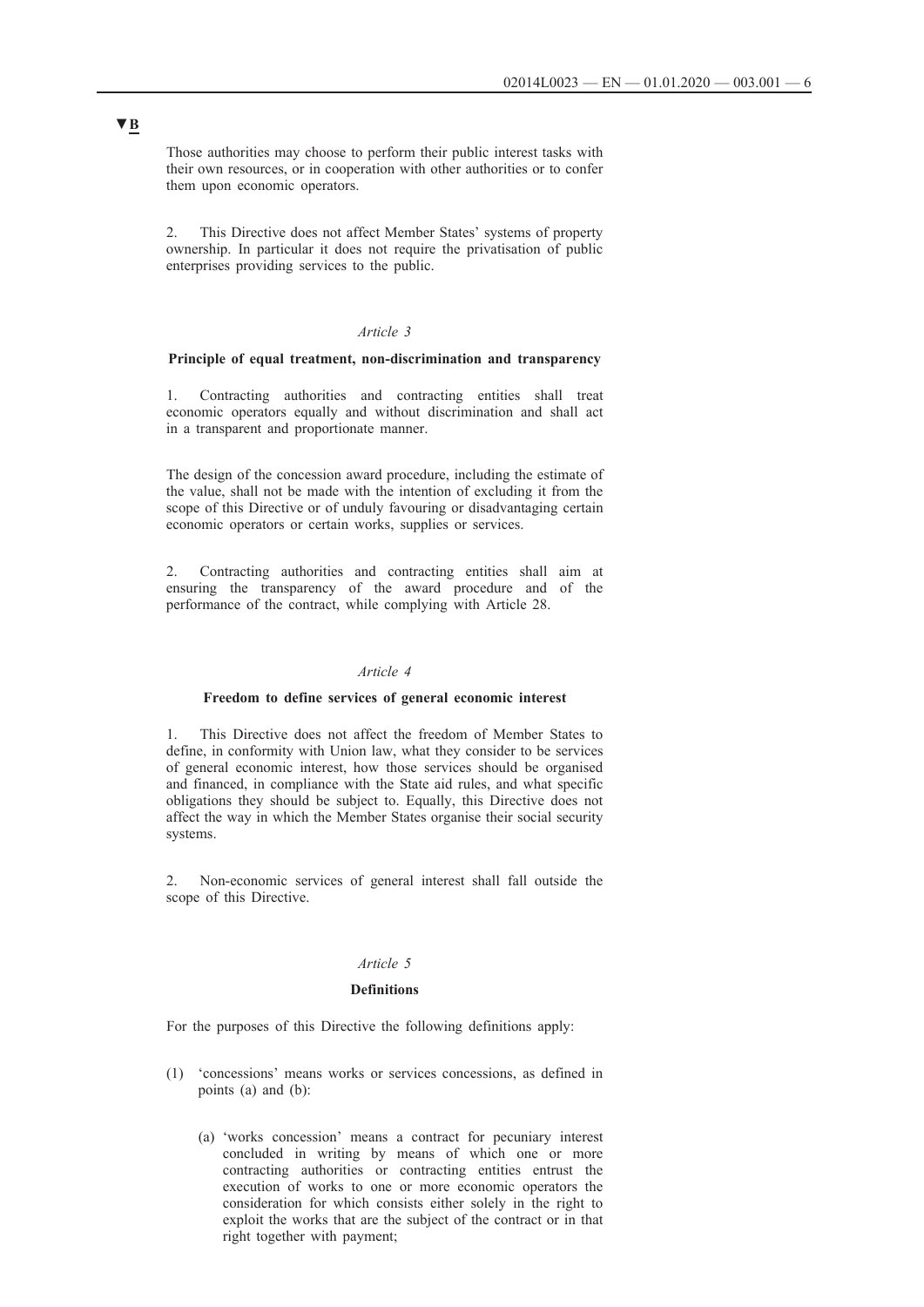(b) 'services concession' means a contract for pecuniary interest concluded in writing by means of which one or more contracting authorities or contracting entities entrust the provision and the management of services other than the execution of works referred to in point (a) to one or more economic operators, the consideration of which consists either solely in the right to exploit the services that are the subject of the contract or in that right together with payment.

The award of a works or services concession shall involve the transfer to the concessionaire of an operating risk in exploiting those works or services encompassing demand or supply risk or both. The concessionaire shall be deemed to assume operating risk where, under normal operating conditions, it is not guaranteed to recoup the investments made or the costs incurred in operating the works or the services which are the subject-matter of the concession. The part of the risk transferred to the concessionaire shall involve real exposure to the vagaries of the market, such that any potential estimated loss incurred by the concessionaire shall not be merely nominal or negligible;

- (2) 'economic operator' means any natural or legal person, or public entity, or a group of such persons or entities, including temporary associations of undertakings, which offers the execution of works and/or a work, the supply of products or the provision of services on the market;
- (3) 'candidate' means an economic operator that has sought an invitation or has been invited to take part in a concession award procedure;
- (4) 'tenderer' means an economic operator which has submitted a tender;
- (5) 'concessionaire' means an economic operator which has been awarded a concession;
- (6) 'written' or 'in writing' means any expression consisting of words or figures which can be read, reproduced and subsequently communicated, including information which is transmitted and stored by electronic means;
- (7) 'execution of works' means the execution, or both the design and execution, of works related to one of the activities referred to in Annex I or of a work, or the realisation, by whatever means, of a work corresponding to the requirements specified by the contracting authority or contracting entity exercising a decisive influence on the type or design of the work;
- (8) 'a work' means the outcome of building or civil engineering works taken as a whole which is sufficient in itself to fulfil an economic or technical function;
- (9) 'electronic means' means electronic equipment for the processing (including digital compression) and storage of data which is transmitted, conveyed and received by wire, by radio, by optical means or by other electromagnetic means;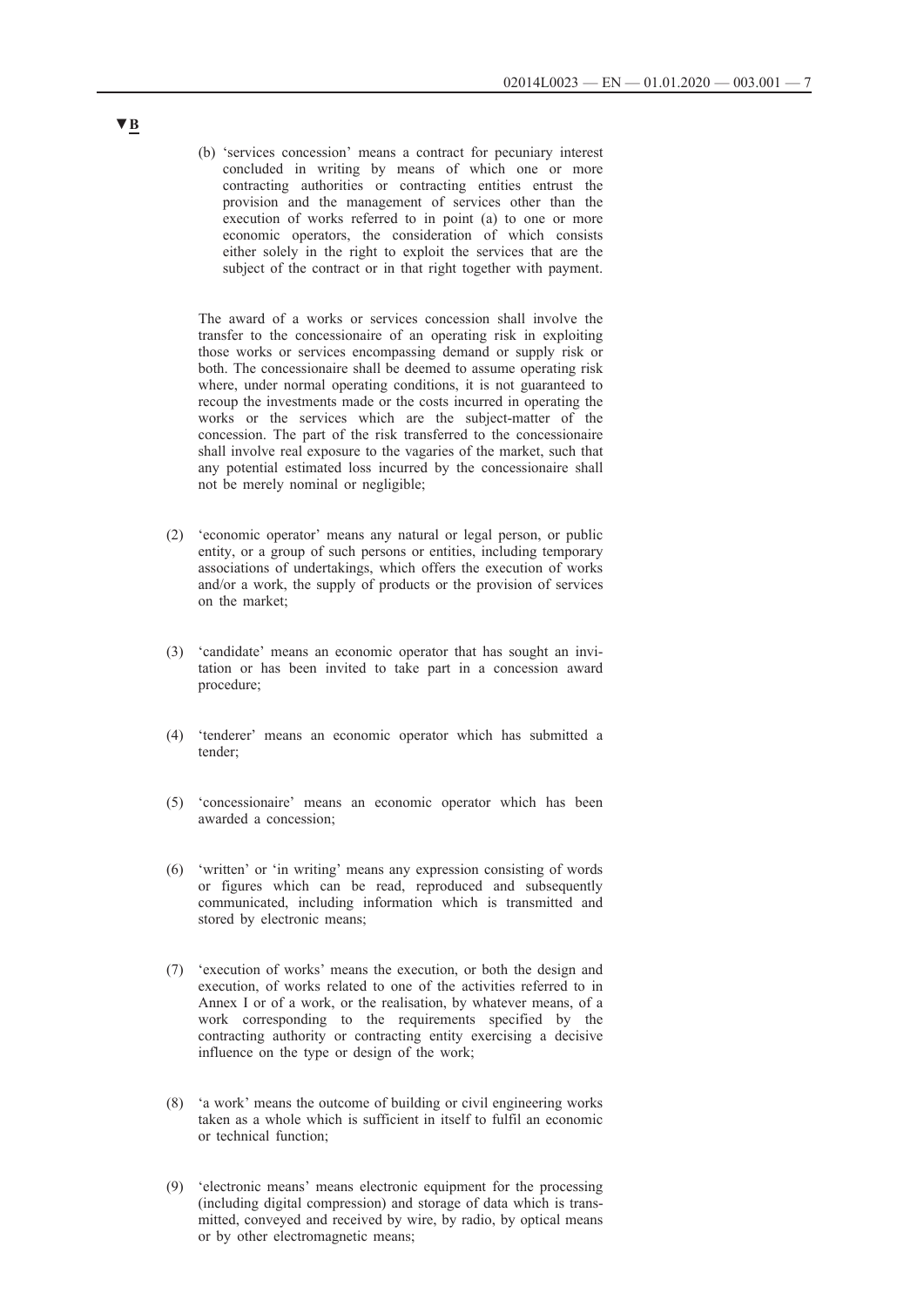- <span id="page-7-0"></span>(10) 'exclusive right' means a right granted by a competent authority of a Member State by means of any law, regulation or published administrative provision which is compatible with the Treaties the effect of which is to limit the exercise of an activity to a single economic operator and which substantially affects the ability of other economic operators to carry out such an activity;
- (11) 'special right' means a right granted by a competent authority of a Member State by means of any law, regulation or published administrative provision which is compatible with the Treaties the effect of which is to limit the exercise of an activity to two or more economic operators and which substantially affects the ability of other economic operators to carry out such an activity;
- (12) 'concession document' means any document produced or referred to by the contracting authority or contracting entity to describe or determine elements of the concession or the procedure, including the concession notice, the technical and functional requirements, proposed conditions of concession, formats for the presentation of documents by candidates and tenderers, information on generally applicable obligations and any additional documents;
- (13) 'innovation' means the implementation of a new or significantly improved product, service or process, including but not limited to production, building or construction processes a new marketing method, or a new organisational method in business practices, workplace organisation or external relations, inter alia, with the purpose of helping to solve societal challenges or to support the Europe 2020 strategy.

## *Article 6*

#### **Contracting authorities**

1. For the purposes of this Directive, 'contracting authorities' means State, regional or local authorities, bodies governed by public law or associations formed by one or more such authorities or one or more such bodies governed by public law other than those authorities, bodies or associations which pursue one of the activities referred to in Annex II and award a concession for the pursuit of one of those activities.

2. 'Regional authorities' includes all authorities of the administrative units listed non-exhaustively in NUTS 1 and 2, as referred to in Regulation (EC) No 1059/2003 of the European Parliament and of the Council  $(1)$ .

3. 'Local authorities' includes all authorities of the administrative units falling under NUTS 3 and smaller administrative units, as referred to in Regulation (EC) No 1059/2003.

<sup>(1)</sup> Regulation (EC) No 1059/2003 of the European Parliament and of the Council of 26 May 2003 on the establishment of a common classification of territorial units for statistics (NUTS) (OJ L 154, 21.6.2003, p. 1).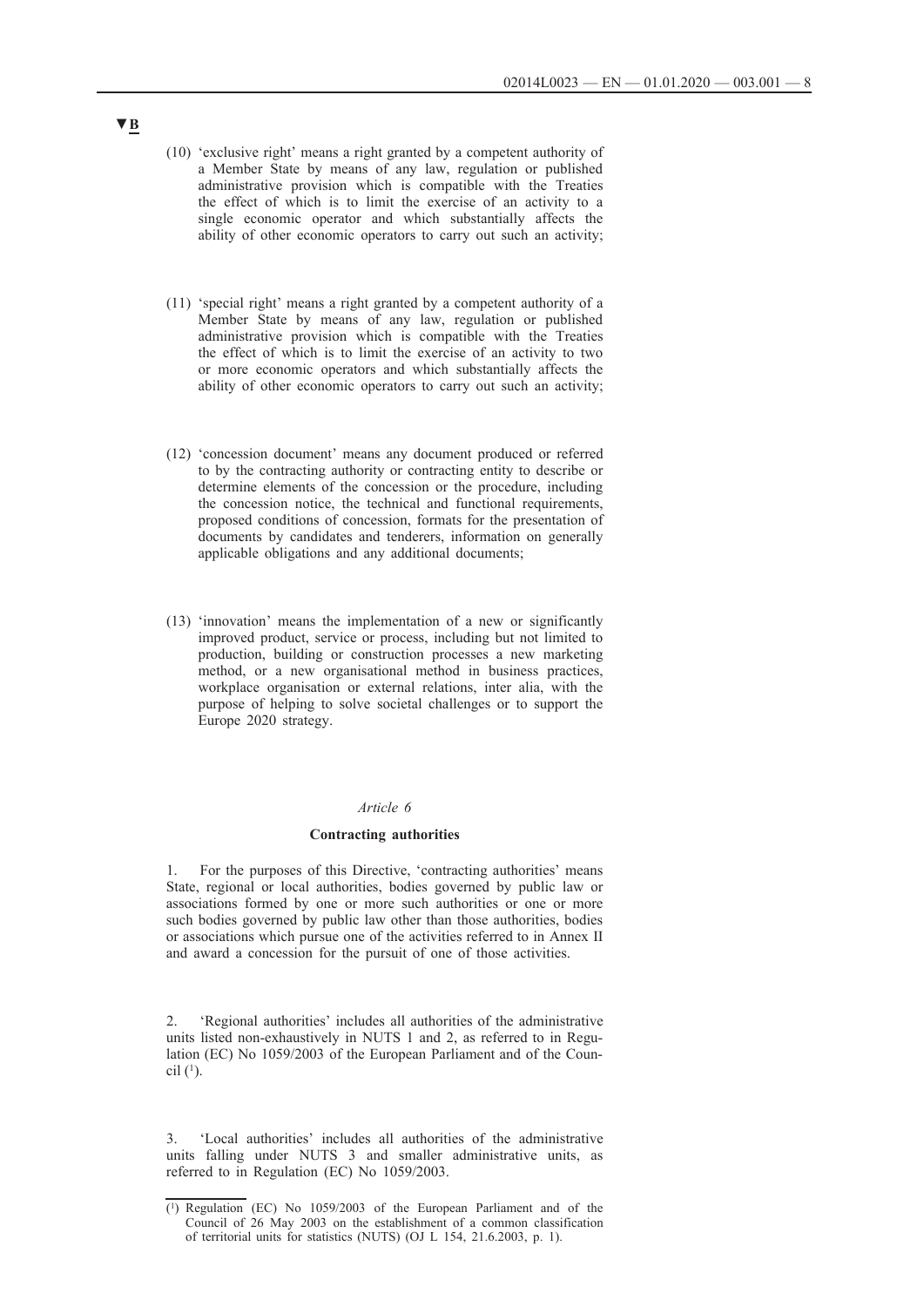<span id="page-8-0"></span>4. 'Bodies governed by public law' means bodies that have all of the following characteristics:

- (a) they are established for the specific purpose of meeting needs in the general interest, not having an industrial or commercial character;
- (b) they have legal personality; and
- (c) they are financed, for the most part, by the State, regional or local authorities, or by other bodies governed by public law; or are subject to management supervision by those bodies or authorities; or have an administrative, managerial or supervisory board, more than half of whose members are appointed by the State, regional or local authorities, or by other bodies governed by public law.

## *Article 7*

#### **Contracting entities**

1. For the purposes of this Directive, 'contracting entities' means entities which pursue one of the activities referred to in Annex II and award a concession for the pursuit of one of those activities, and which are one of the following:

- (a) State, regional or local authorities, bodies governed by public law or associations formed by one or more such authorities or one or more such bodies governed by public law;
- (b) public undertakings as defined in paragraph 4 of this Article;
- (c) entities other than those referred to in points (a) and (b) of this paragraph, but which operate on the basis of special or exclusive rights, granted for the exercise of one of the activities referred to in Annex II.

2. Entities which have been granted special or exclusive rights by means of a procedure in which adequate publicity has been ensured and where the granting of those rights was based on objective criteria shall not constitute 'contracting entities' within the meaning of point (c) of paragraph 1. Such procedures shall include:

- (a) procurement procedures with a prior call for competition in conformity with Directive 2014/24/EU of the European Parliament and of the Council (1) and Directive 2014/25/EU, Directive 2009/81/EC or this Directive;
- (b) procedures pursuant to other legal acts of the Union listed in Annex III, ensuring adequate prior transparency for granting authorisations on the basis of objective criteria.

<sup>(1)</sup> Directive 2014/24/EU of the European Parliament and of the Council of 26 February 2014 on public procurement (see page 65 of this Official Journal).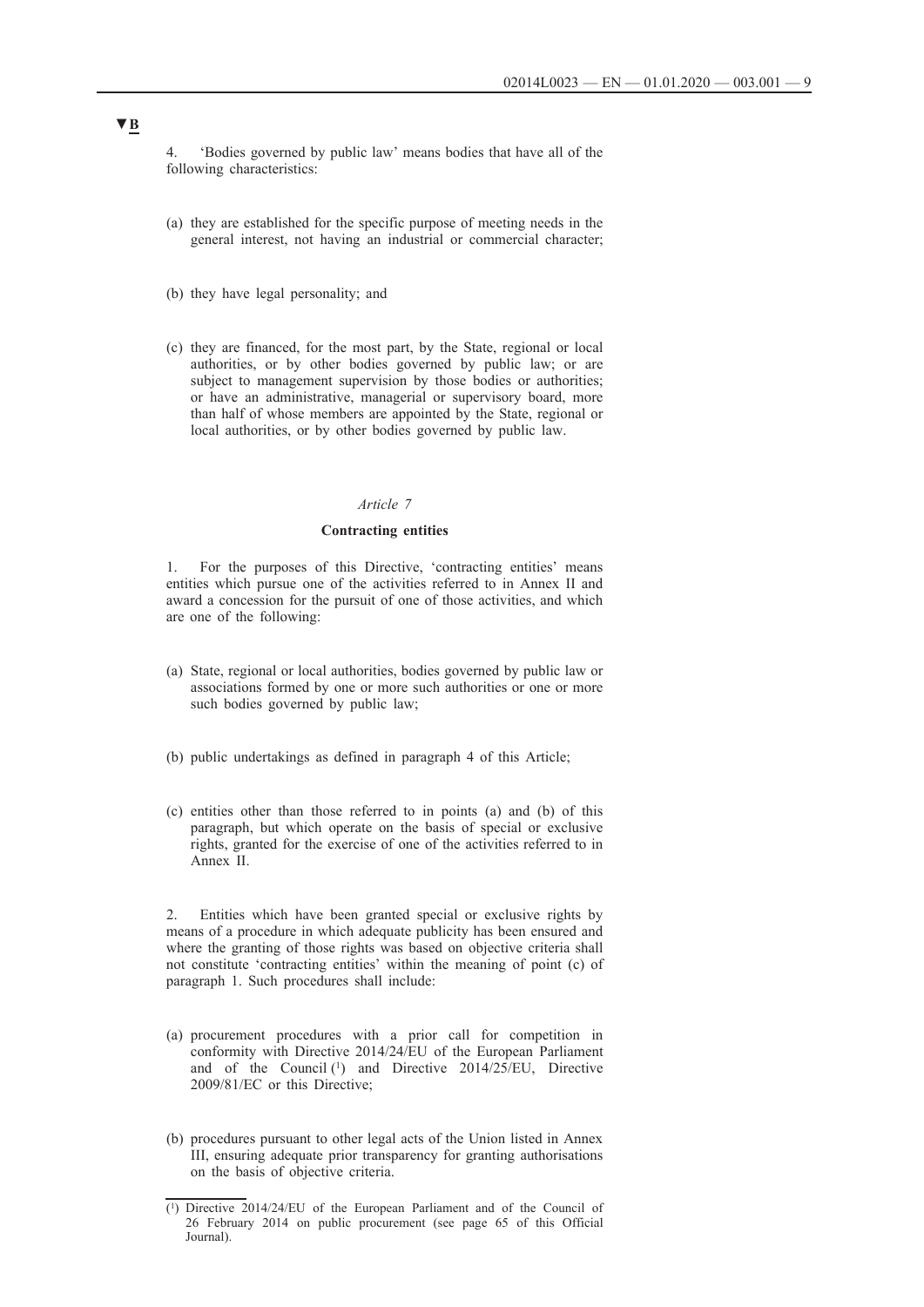<span id="page-9-0"></span>3. The Commission shall be empowered to adopt delegated acts in accordance with Article 48 concerning amendments to the list of the Union legal acts set out in Annex III where necessary because of the repeal or amendment of those acts, or because of the adoption of new acts.

4. 'Public undertaking' means any undertaking over which the contracting authorities may exercise, directly or indirectly, a dominant influence by virtue of their ownership thereof, their financial participation therein, or the rules which govern it.

A dominant influence on the part of the contracting authorities shall be presumed in any of the following cases, in which those authorities, directly or indirectly:

- (a) hold the majority of the undertaking's subscribed capital;
- (b) control the majority of the votes attaching to shares issued by the undertaking;
- (c) can appoint more than half of the undertaking's administrative, management or supervisory body.

### *Article 8*

### **Threshold and methods for calculating the estimated value of concessions**

1. This Directive shall apply to concessions the value of which is equal to or greater than **►M3** EUR 5 350 000 ◄.

2. The value of a concession shall be the total turnover of the concessionaire generated over the duration of the contract, net of VAT, as estimated by the contracting authority or the contracting entity, in consideration for the works and services being the object of the concession, as well as for the supplies incidental to such works and services.

That estimate shall be valid at the moment at which the concession notice is sent or, in cases where such notice is not provided for, at the moment at which the contracting authority or the contracting entity commences the concession award procedure, for instance by contacting economic operators in relation to the concessions.

For the purpose of paragraph 1, if the value of the concession at the time of the award is more than 20 % higher than its estimated value, the valid estimate shall be the value of the concession at the time of the award.

3. The estimated value of the concession shall be calculated using an objective method specified in the concession documents. When calculating the estimated value of the concession, contracting authorities and contracting entities shall, where applicable, take into account in particular:

(a) the value of any form of option and any extension of the duration of the concession;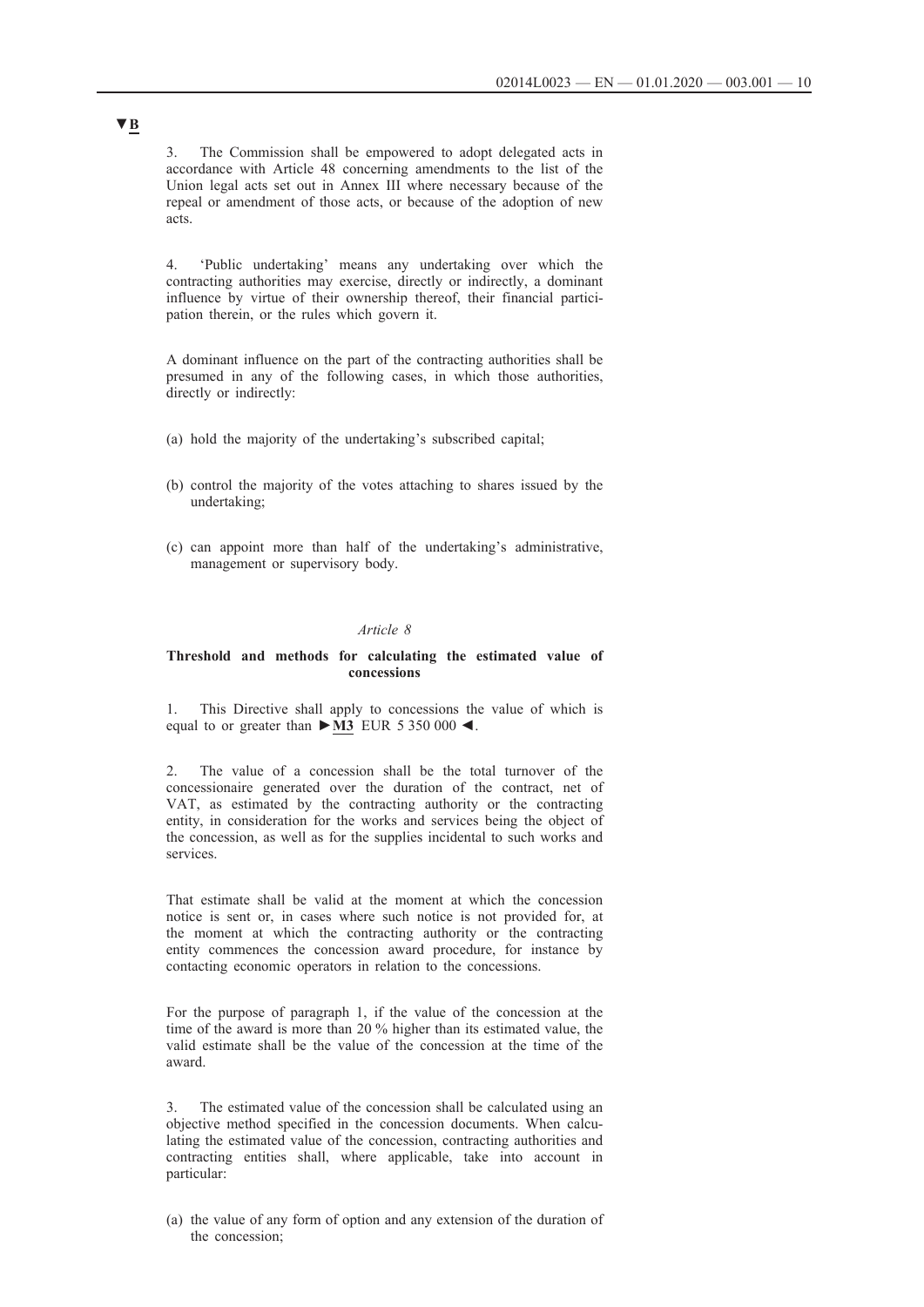- <span id="page-10-0"></span>(b) revenue from the payment of fees and fines by the users of the works or services other than those collected on behalf of the contracting authority or contracting entity;
- (c) payments or any financial advantage in any form whatsoever made by the contracting authority or contracting entity or any other public authority to the concessionaire, including compensation for compliance with a public service obligation and public investment subsidies;
- (d) the value of grants or any other financial advantages, in any form, from third parties for the performance of the concession;
- (e) revenue from sales of any assets which are part of the concession;
- (f) the value of all the supplies and services that are made available to the concessionaire by the contracting authorities or contracting entities, provided that they are necessary for executing the works or providing the services;
- (g) any prizes or payments to candidates or tenderers.

4. The choice of the method used to calculate the estimated value of a concession shall not be made with the intention of excluding it from the scope of this Directive. A concession shall not be subdivided with the effect of preventing it from falling within the scope of this Directive, unless justified by objective reasons.

5. Where a proposed work or service may result in concessions being awarded in the form of separate lots, account shall be taken of the total estimated value of all such lots.

6. Where the aggregate value of the lots is equal to or exceeds the threshold laid down in this Article, this Directive shall apply to the awarding of each lot.

## *Article 9*

### **Revision of the threshold**

1. Every two years from 30 June 2013, the Commission shall verify that the threshold set out in Article 8(1) corresponds to the threshold established in the World Trade Organisation Agreement on Government Procurement (the 'GPA') for works concessions and shall, where necessary, revise that threshold in accordance with this Article.

In accordance with the calculation method set out in the GPA, the Commission shall calculate the value of the threshold on the basis of the average daily value of the euro in terms of the special drawing rights (SDRs), over a period of 24 months terminating on 31 August preceding the revision with effect from 1 January. The value of the threshold thus revised shall, where necessary, be rounded down to the nearest thousand euros so as to ensure that the threshold in force provided for by the GPA, expressed in SDRs, is observed.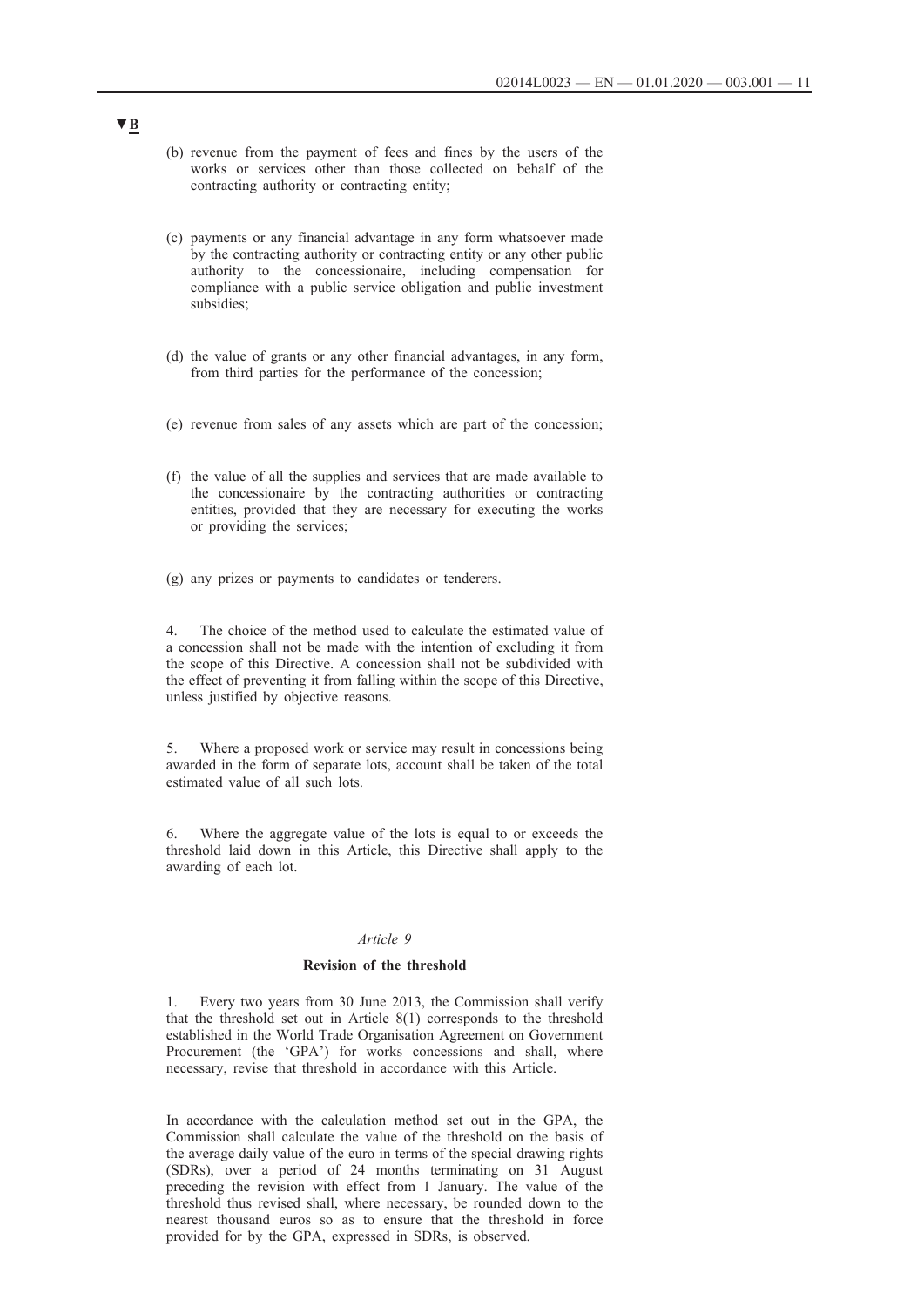<span id="page-11-0"></span>2. Every two years from 1 January 2014, the Commission shall determine the values, in the national currencies of the Member States whose currency is not the euro, of the threshold referred to in Article 8(1), revised pursuant to paragraph 1 of this Article.

In accordance with the calculation method set out in the GPA, the determination of such values shall be based on the average daily values of those currencies corresponding to the applicable threshold expressed in euro over the 24 months terminating on 31 August preceding the revision with effect from 1 January.

3. The Commission shall publish the revised threshold referred to in paragraph 1, its corresponding value in the national currencies referred to in the first subparagraph of paragraph 2, and the value determined in accordance with the second subparagraph of paragraph 2, in the *Official Journal of the European Union* at the beginning of the month of November following their revision.

4. The Commission shall be empowered to adopt delegated acts in accordance with Article 48 to adapt the methodology set out in the second subparagraph of paragraph 1 of this Article to any change in the methodology provided in the GPA for the revision of the threshold referred to in Article 8(1) and for the determination of the corresponding values in the national currencies of the Member States whose currency is not the euro, as referred to in paragraph 2 of this Article.

The Commission shall also be empowered to adopt delegated acts in accordance with Article 48 to revise the threshold referred to in Article 8(1) pursuant to paragraph 1 of this Article.

5. Where it is necessary to revise that threshold and time constraints prevent use of the procedure set out in Article 48 and therefore imperative grounds of urgency so require, the procedure provided for in Article 49 shall apply to delegated acts adopted pursuant to the second subparagraph of paragraph 4 of this Article.

# Section II

# **E x c l u s i o n s**

### *Article 10*

### **Exclusions applicable to concessions awarded by contracting authorities and contracting entities**

1. This Directive shall not apply to services concessions awarded to a contracting authority or to a contracting entity as referred to in point (a) of Article 7(1) or to an association thereof on the basis of an exclusive right.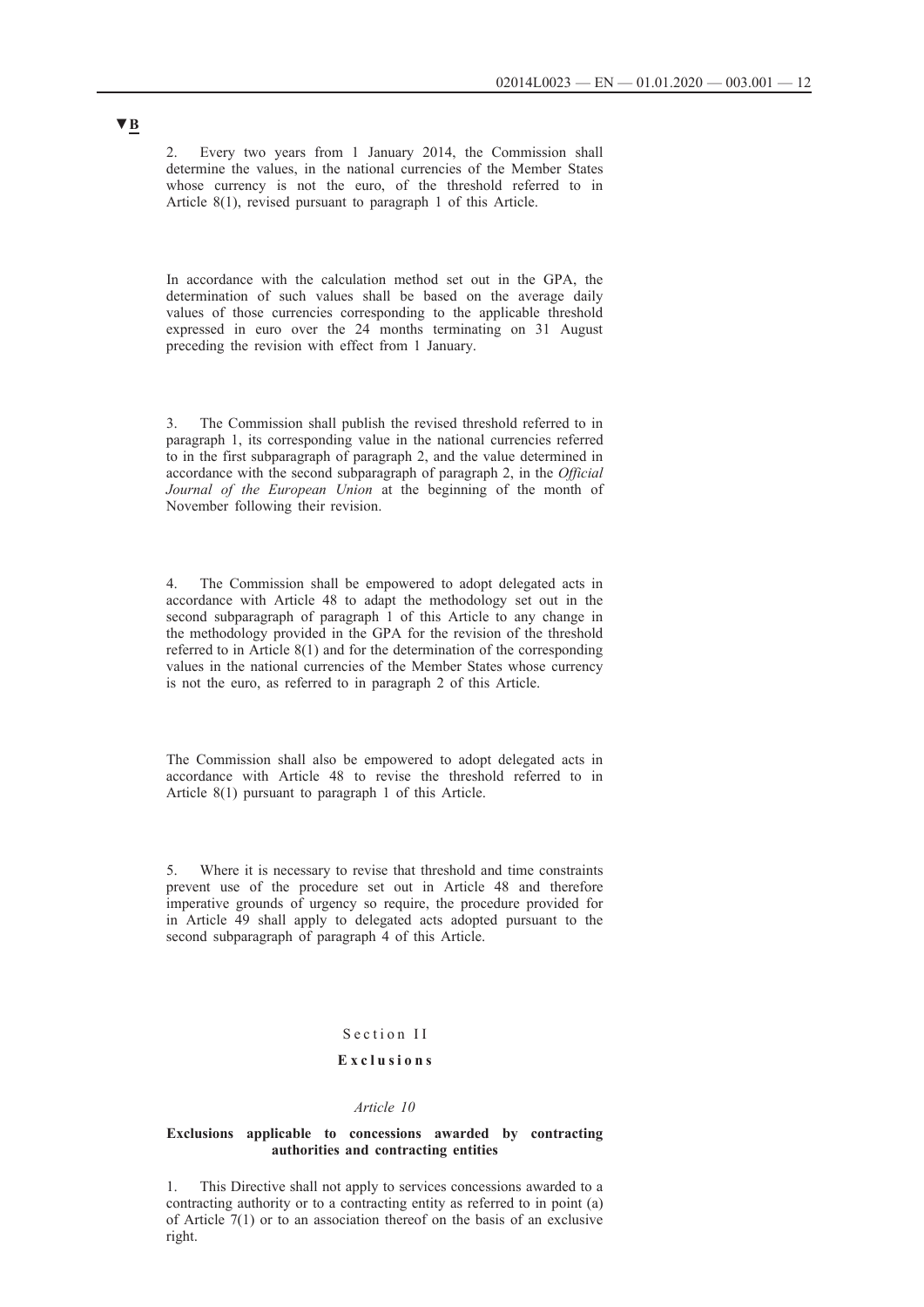This Directive shall not apply to services concessions awarded to an economic operator on the basis of an exclusive right which has been granted in accordance with the TFEU and Union legal acts laying down common rules on access to the market applicable to activities referred to in Annex II.

2. By way of derogation from the second subparagraph of paragraph 1 of this Article, where Union sectoral legislation referred to in that subparagraph does not provide for sector-specific transparency obligations, Article 32 shall apply.

Where a Member State grants an exclusive right to an economic operator for the exercise of one of the activities referred to in Annex II, it shall inform the Commission thereof within one month after the award of that exclusive right.

3. This Directive shall not apply to concessions for air transport services based on the granting of an operating licence within the meaning of Regulation (EC) No 1008/2008 of the European Parliament and of the Council (1) or to concessions for public passenger transport services within the meaning of Regulation (EC) No 1370/2007.

4. This Directive shall not apply to concessions which the contracting authority or contracting entity is obliged to award or organise in accordance with procedures different from those laid down in this Directive established by any of the following:

- (a) a legal instrument creating international law obligations, such as an international agreement concluded in conformity with the TFEU between a Member State and one or more third countries or subdivisions thereof and covering works, supplies or services intended for the joint implementation or exploitation of a project by their signatories;
- (b) an international organisation.

This Directive shall not apply to concessions which the contracting authority or contracting entity awards in accordance with procurement rules provided by an international organisation or international financing institution, where the concessions concerned are fully financed by that organisation or institution. In the case of concessions co-financed for the most part by an international organisation or international financing institution, the parties shall agree on applicable procurement procedures.

The Member States shall communicate all legal instruments referred to in point (a) of the first subparagraph of this paragraph to the Commission, which may consult the Advisory Committee on Public Procurement referred to in Article 50.

This paragraph shall not apply to concessions in the fields of defence and security as referred to in Directive 2009/81/EC.

5. This Directive shall not apply to concessions in the fields of defence and security as referred to in Directive 2009/81/EC, which are governed by:

<sup>(1)</sup> Regulation (EC) No 1008/2008 of the European Parliament and of the Council of 24 September 2008 on common rules for the operation of air services in the Community (OJ L 293, 31.10.2008, p. 3).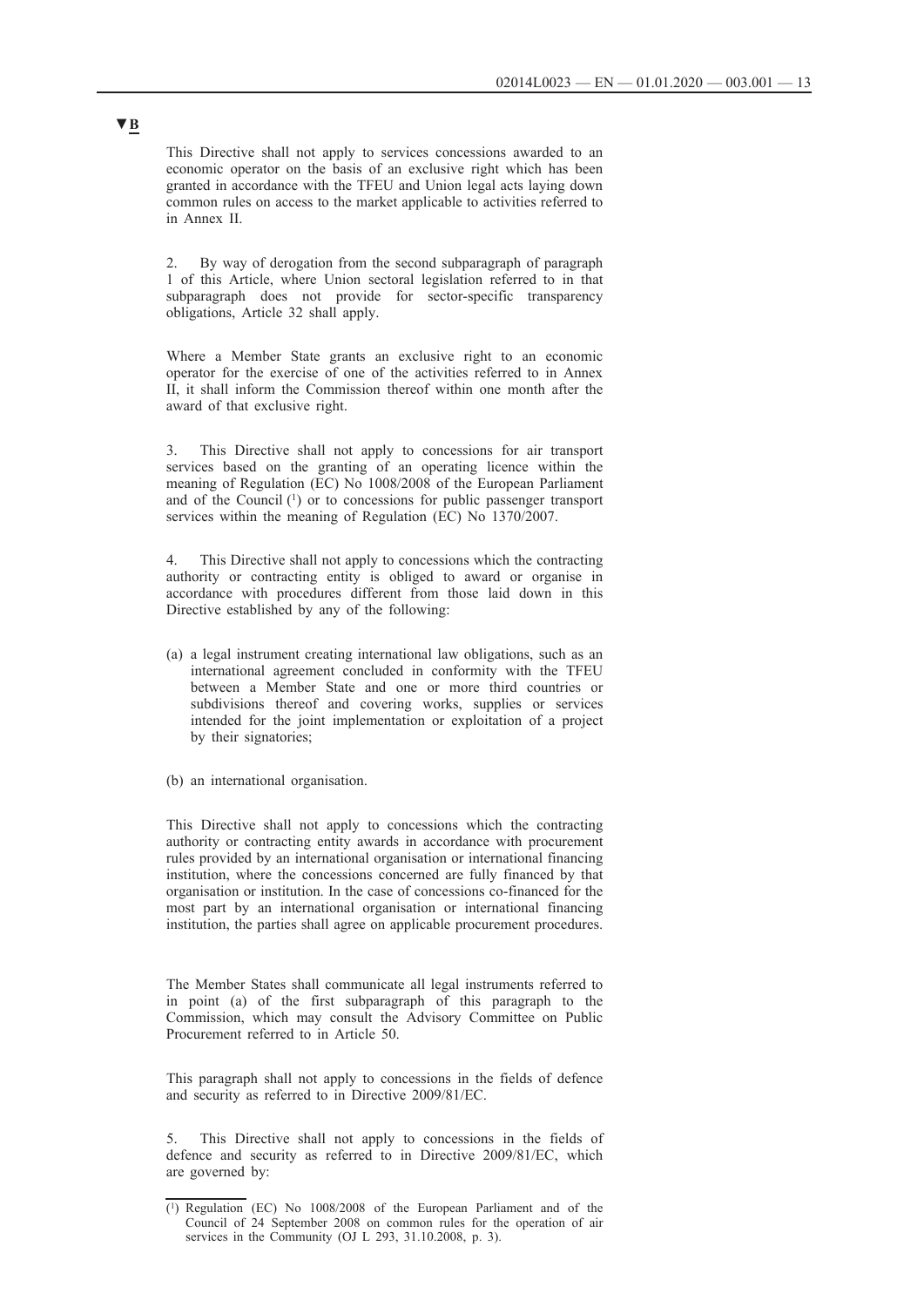- (a) specific procedural rules pursuant to an international agreement or arrangement concluded between one or more Member States and one or more third countries;
- (b) specific procedural rules pursuant to a concluded international agreement or arrangement relating to the stationing of troops and concerning the undertakings of a Member State or a third country;
- (c) specific procedural rules of an international organisation purchasing for its purposes, or to concessions which must be awarded by a Member State in accordance with those rules.

6. This Directive shall apply to the awarding of concessions in the fields of defence and security as referred to in Directive 2009/81/EC with the exception of the following:

- (a) concessions for which the application of this Directive would oblige a Member State to supply information the disclosure of which it considers contrary to the essential interests of its security; or where the procurement and performance of the concession are declared to be secret or must be accompanied by special security measures in accordance with the laws, regulations or administrative provisions in force in a Member State provided that the Member State has determined that the essential interests concerned cannot be guaranteed by less intrusive measures, such as those referred to in paragraph 7;
- (b) concessions awarded in the framework of a cooperative programme referred to in point (c) of Article 13 of Directive 2009/81/EC;
- (c) concessions awarded by a government to another government relating to works and services directly linked to military equipment or sensitive equipment, or works and services specifically for military purposes, or sensitive works and sensitive services:
- (d) concessions awarded in a third country, carried out when forces are deployed outside the territory of the Union where operational needs require those concessions to be concluded with economic operators located in the area of operations; and
- (e) concessions otherwise exempted under this Directive.

7. This Directive shall not apply to concessions not otherwise exempted under paragraph 6 to the extent that the protection of the essential security interests of a Member State cannot be guaranteed by less intrusive measures, for instance by imposing requirements aimed at protecting the confidential nature of information which the contracting authority or contracting entity makes available in a concession award procedure as provided for in this Directive.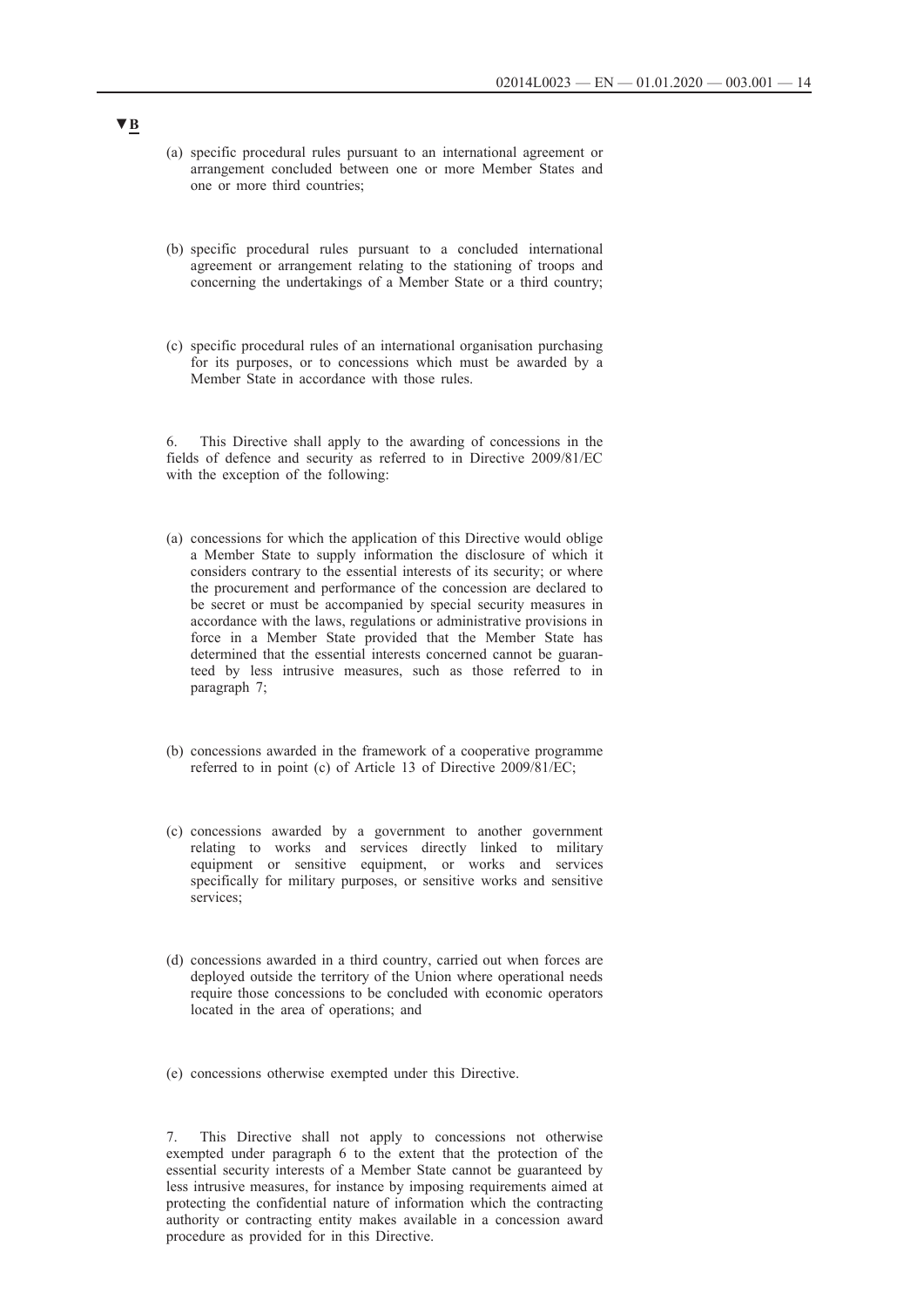- 8. This Directive shall not apply to service concessions for:
- (a) the acquisition or rental, by whatever financial means, of land, existing buildings or other immovable property or concerning rights thereon;
- (b) the acquisition, development, production or co-production of programme material intended for audiovisual media services or radio media services, that are awarded by audiovisual or radio media service providers, or concessions for broadcasting time or programme provision, that are awarded to audiovisual or radio media service providers. For the purposes of this point, 'audiovisual media services' and 'media service providers' shall, respectively, have the same meaning as in points (a) and (d) of Article 1(1) of Directive 2010/13/EU of the European Parliament and of the Council  $(1)$ . 'Programme' shall have the same meaning as in point  $(b)$ Article 1(1) of that Directive, but shall also include radio programmes and radio programme materials. Furthermore, for the purposes of this provision, 'programme material' shall have the same meaning as 'programme';
- (c) arbitration and conciliation services;
- (d) any of the following legal services:
	- (i) legal representation of a client by a lawyer within the meaning of Article 1 of Council Directive 77/249/EEC (2) in:
		- an arbitration or conciliation held in a Member State, a third country or before an international arbitration or conciliation instance, or
		- judicial proceedings before the courts, tribunals or public authorities of a Member State or a third country or before international courts, tribunals or institutions;
	- (ii) legal advice given in preparation of any of the proceedings referred to in point (i) of this point or where there is a tangible indication and high probability that the matter to which the advice relates will become the subject of such proceedings, provided that the advice is given by a lawyer within the meaning of Article 1 of Directive 77/249/EEC;
	- (iii) document certification and authentication services which must be provided by notaries;
	- (iv) legal services provided by trustees or appointed guardians or other legal services the providers of which are designated by a court or tribunal in the Member State concerned or are designated by law to carry out specific tasks under the supervision of such tribunals or courts;

<sup>(1)</sup> Directive 2010/13/EU of the European Parliament and of the Council of 10 March 2010 on the coordination of certain provisions laid down by law, regulation or administrative action in Member States concerning the provision of audiovisual media services (Audiovisual Media Services Directive) (OJ L 95, 15.4.2010, p. 1).

<sup>(2)</sup> Council Directive 77/249/EEC of 22 March 1977 to facilitate the effective exercise by lawyers of freedom to provide services (OJ L 78, 26.3.1977, p. 17).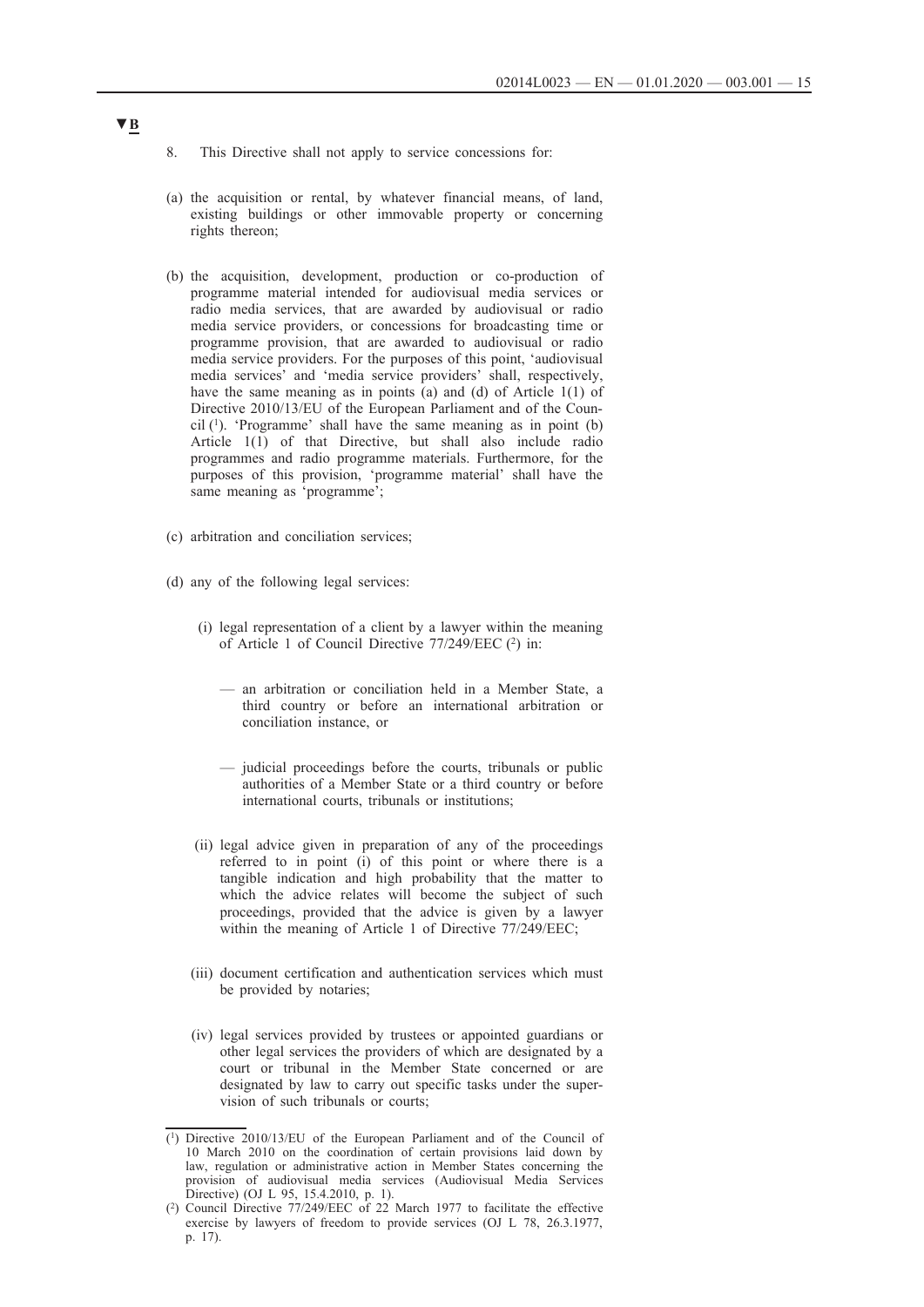- <span id="page-15-0"></span>(v) other legal services which in the Member State concerned are connected, even occasionally, with the exercise of official authority;
- (e) financial services in connection with the issue, sale, purchase or transfer of securities or other financial instruments within the meaning of Directive 2004/39/EC of the European Parliament and of the Council (1), central bank services and operations conducted with the European Financial Stability Facility and the European Stability Mechanism;
- (f) loans, whether or not in connection with the issue, sale, purchase or transfer of securities or other financial instruments;
- (g) civil defence, civil protection, and danger prevention services that are provided by non-profit organisations or associations, and which are covered by CPV codes: 75250000-3, 75251000-0, 75251100-1, 75251110-4, 75251120-7, 75252000-7, 75222000-8, 98113100-9 and 85143000-3 except patient transport ambulance services;
- (h) political campaign services, which are covered by CPV codes 79341400-0, 92111230-3 and 92111240-6, when awarded by a political party in the context of an election campaign.

9. This Directive shall not apply to service concessions for lottery services, which are covered by CPV code 92351100-7, awarded by a Member State to an economic operator on the basis of an exclusive right. For the purpose of this paragraph, the notion of exclusive right does not cover exclusive rights as referred to in Article 7(2).

The grant of such an exclusive right shall be subject to publication in the *Official Journal of the European Union*.

10. This Directive shall not apply to concessions awarded by contracting entities for the pursuit of their activities in a third country, in conditions not involving the physical use of a network or geographical area within the Union.

## *Article 11*

#### **Specific exclusions in the field of electronic communications**

This Directive shall not apply to concessions for the principal purpose of permitting the contracting authorities to provide or exploit public communications networks, or to provide to the public one or more electronic communications services.

<sup>(1)</sup> Directive 2004/39/EC of the European Parliament and of the Council of 21 April 2004 on markets in financial instruments amending Council Directives 85/611/EEC and 93/6/EEC and Directive 2000/12/EC of the European Parliament and of the Council and repealing Council Directive 93/22/EEC (OJ L 145, 30.4.2004, p. 1).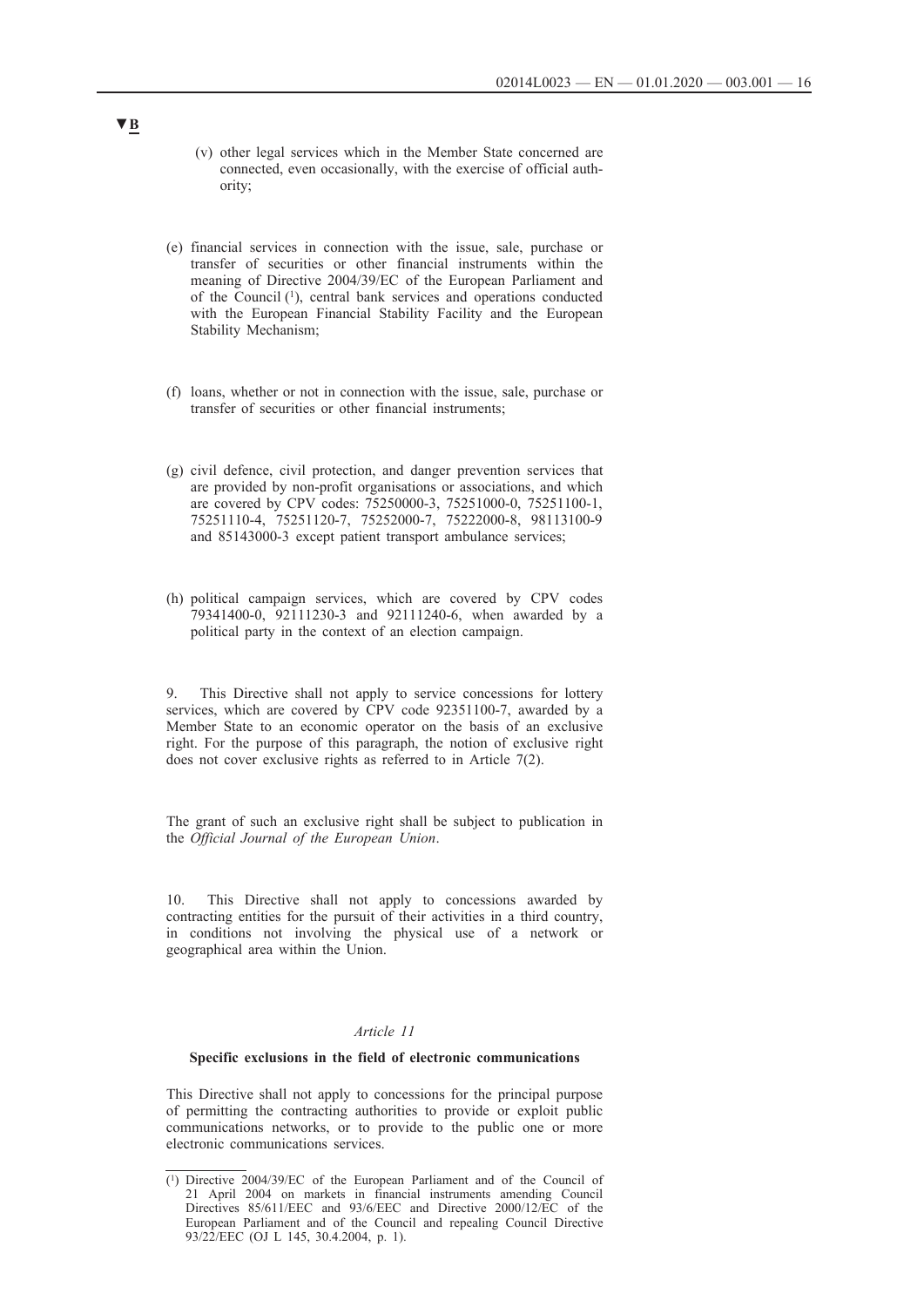<span id="page-16-0"></span>For the purposes of this Article, 'public communications network' and 'electronic communications service' shall have the same meaning as in Directive 2002/21/EC of the European Parliament and of the Council  $(1)$ .

## *Article 12*

## **Specific exclusions in the field of water**

- 1. This Directive shall not apply to concessions awarded to:
- (a) provide or operate fixed networks intended to provide a service to the public in connection with the production, transport or distribution of drinking water;
- (b) supply drinking water to such networks.

2. This Directive shall also not apply to concessions with one, or both of the following subject-matters when they are connected with an activity referred to in paragraph 1:

- (a) hydraulic engineering projects, irrigation or land drainage, provided that the volume of water to be used for the supply of drinking water represents more than 20 % of the total volume of water made available by such projects or irrigation or drainage installations; or
- (b) the disposal or treatment of sewage.

#### *Article 13*

#### **Concessions awarded to an affiliated undertaking**

1. For the purposes of this Article, 'affiliated undertaking' means any undertaking the annual accounts of which are consolidated with those of the contracting entity in accordance with the requirements of the Directive 2013/34/EU.

In the case of entities, which are not subject to Directive 2013/34/EU, 'affiliated undertaking' shall mean any undertaking that:

- (a) may be, directly or indirectly, subject to a dominant influence by the contracting entity;
- (b) may exercise a dominant influence over the contracting entity; or
- (c) in common with the contracting entity, is subject to the dominant influence of another undertaking by virtue of ownership, financial participation, or the rules which govern it.

For the purposes of this paragraph, 'dominant influence' shall have the same meaning as in the second subparagraph of Article 7(4).-

3. Notwithstanding Article 17 and provided that the conditions in paragraph 4 of this Article are met, this Directive shall not apply to concessions awarded:

(a) by a contracting entity to an affiliated undertaking; or

<sup>(1)</sup> Directive 2002/21/EC of the European Parliament and of the Council of 7 March 2002 on a common regulatory framework for electronic communications networks and services (Framework Directive) (OJ L 108, 24.4.2002, p. 33).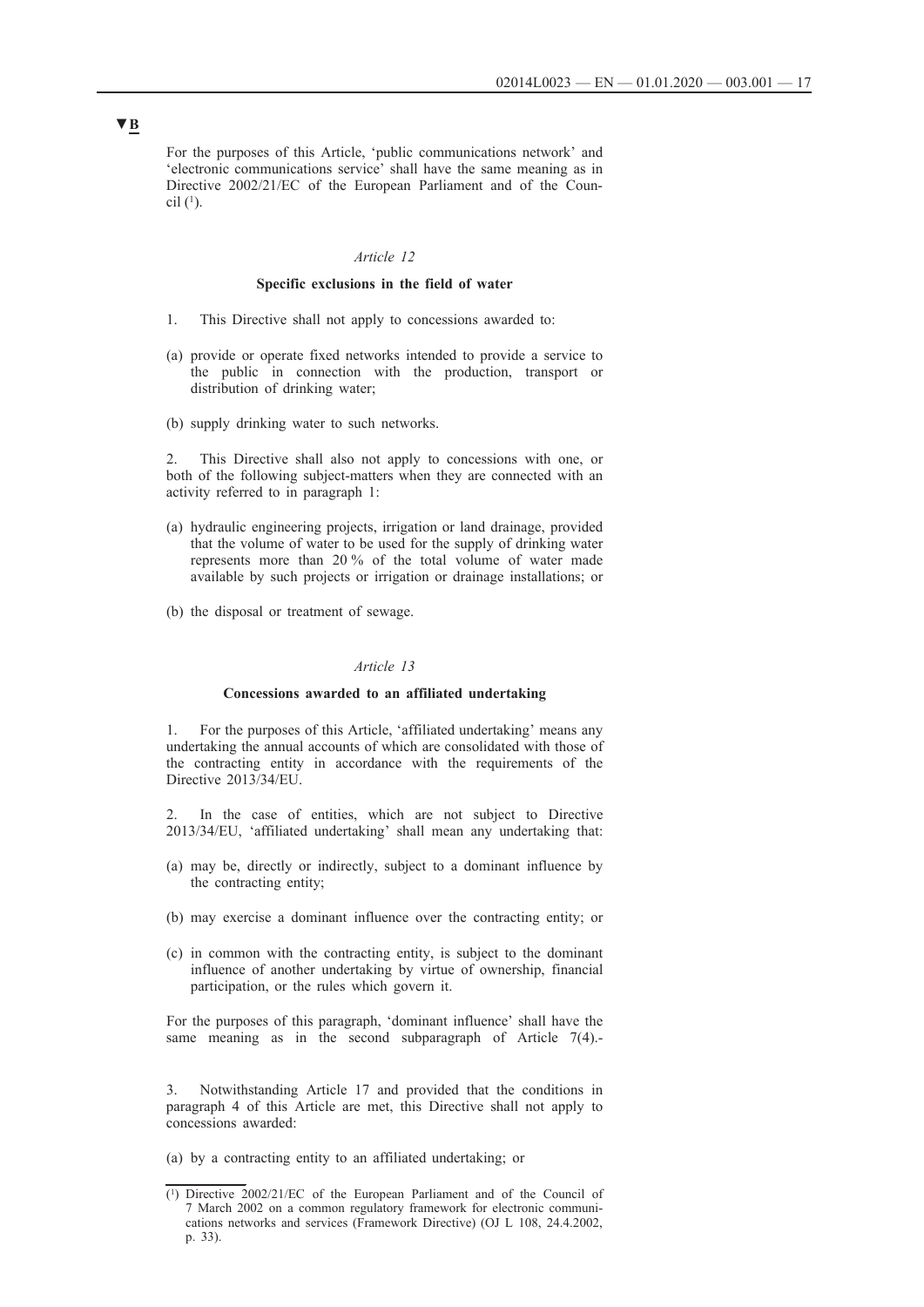- <span id="page-17-0"></span>(b) by a joint venture, formed exclusively by a number of contracting entities for the purpose of carrying out activities referred to in Annex II, to an undertaking which is affiliated with one of those contracting entities.
- 4. Paragraph 3 shall apply to:
- (a) service concessions provided that at least 80 % of the average total turnover of the affiliated undertaking over the preceding three years, taking into account all services provided by that undertaking, derives from the provision of services to the contracting entity or other undertakings with which it is affiliated;
- (b) works concessions provided that at least 80 % of the average total turnover of the affiliated undertaking over the preceding three years taking into account all works provided by that undertaking, derives from the provision of works to the contracting entity or other undertakings with which it is affiliated.

5. Where, because of the date on which an affiliated undertaking was created or commenced activities, the turnover is not available for the preceding three years, it shall be sufficient for that undertaking to show that the turnover referred to in points (a) or (b) of paragraph 4 is credible, in particular by means of business projections.

6. Where more than one undertaking affiliated with the contracting entity with which they form an economic group provides the same or similar services or works, the percentages referred to in paragraph 4 shall be calculated taking into account the total turnover deriving respectively from the provision of services or works by those affiliated undertakings.

### *Article 14*

## **Concessions awarded to a joint venture or to a contracting entity forming part of a joint venture**

Notwithstanding Article 17, and provided that the joint venture has been set up in order to carry out the activity concerned over a period of at least three years and that the instrument setting up the joint venture stipulates that the contracting entities, which form it, will be part thereof for at least the same period, this Directive shall not apply to concessions awarded by any of the following:

- (a) a joint venture, formed exclusively by a number of contracting entities for the purpose of carrying out activities referred to in Annex II, to one of these contracting entities; or
- (b) a contracting entity to such a joint venture of which it forms part.

#### *Article 15*

## **Notification of information by contracting entities**

Contracting entities shall notify to the Commission, if so requested, the following information regarding the application of Article 13(2) and (3) and Article 14: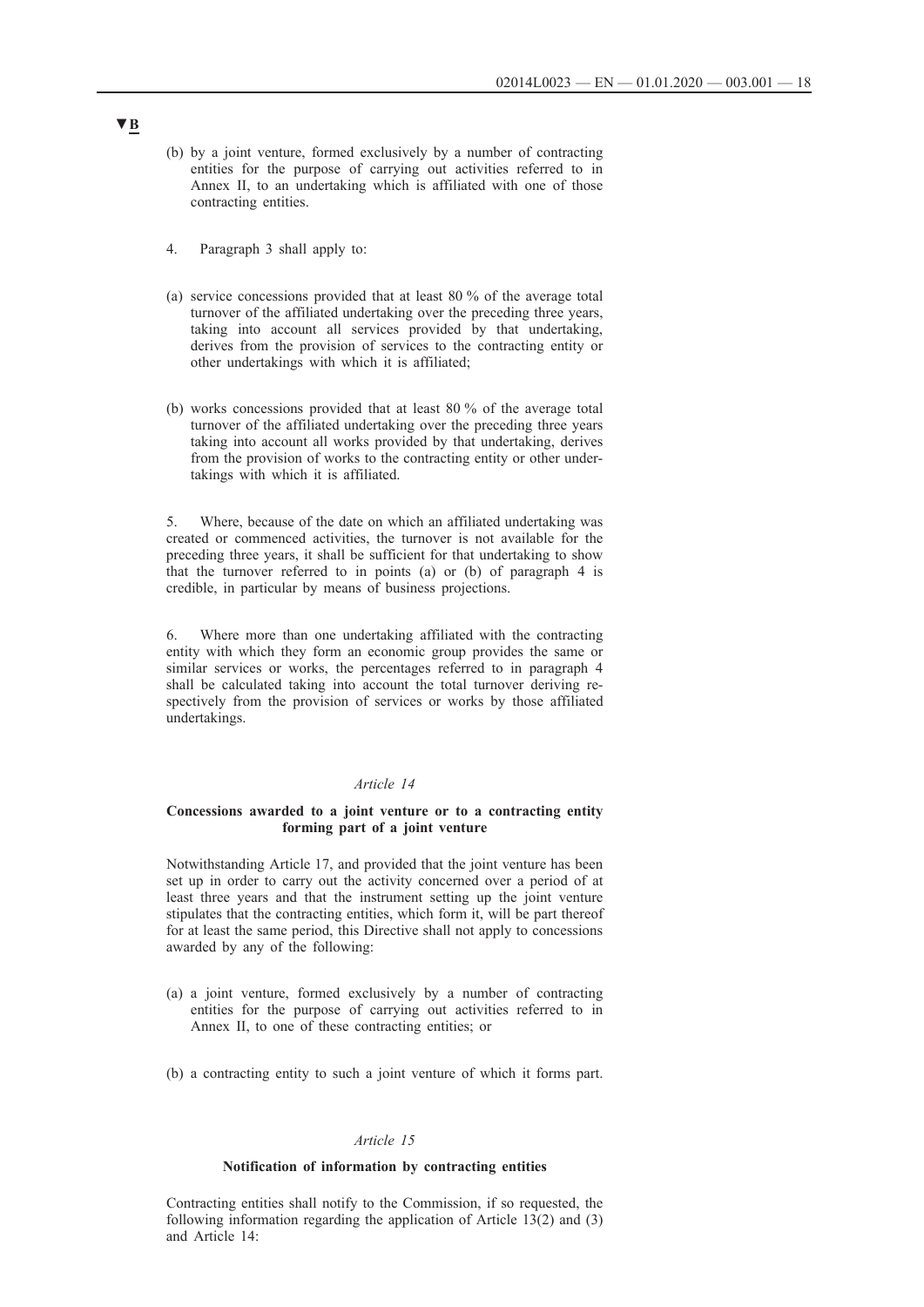- <span id="page-18-0"></span>(a) the names of the undertakings or joint ventures concerned;
- (b) the nature and value of the concessions involved;
- (c) proof, deemed necessary by the Commission, that the relationship between the undertaking or joint venture to which the concessions are awarded and the contracting entity complies with the requirements of Article 13 or Article 14.

## *Article 16*

#### **Exclusion of activities which are directly exposed to competition**

This Directive shall not apply to concessions awarded by contracting entities where, for the Member State in which such concessions are to be performed, it has been established pursuant to Article 35 of Directive 2014/25/EU that the activity is directly exposed to competition in accordance with Article 34 of that Directive.

### *Article 17*

### **Concessions between entities within the public sector**

1. A concession awarded by a contracting authority or a contracting entity as referred to in point (a) of Article  $7(1)$  to a legal person governed by private or public law shall fall outside the scope of this Directive where all of the following conditions are fulfilled:

- (a) the contracting authority or contracting entity exercises over the legal person concerned a control which is similar to that which it exercises over its own departments;
- (b) more than 80 % of the activities of the controlled legal person are carried out in the performance of tasks entrusted to it by the controlling contracting authority or contracting entity or by other legal persons controlled by that contracting authority or contracting entity; and
- (c) there is no direct private capital participation in the controlled legal person with the exception of non-controlling and non-blocking forms of private capital participation required by national legislative provisions, in conformity with the Treaties, which do not exert a decisive influence on the controlled legal person.

A contracting authority or contracting entity as referred to in point (a) of Article 7(1) shall be deemed to exercise over a legal person a control similar to that which it exercises over its own departments within the meaning of point (a) of the first subparagraph of this paragraph, where it exercises a decisive influence over both strategic objectives and significant decisions of the controlled legal person. That control may also be exercised by another legal person, which is itself controlled in the same way by the contracting authority or contracting entity.

2. Paragraph 1 also applies where a controlled legal person which is a contracting authority or contracting entity as referred to in point (a) of Article 7(1) awards a concession to its controlling contracting authority or contracting entity, or to another legal person controlled by the same contracting authority or contracting entity, provided that there is no direct private capital participation in the legal person being awarded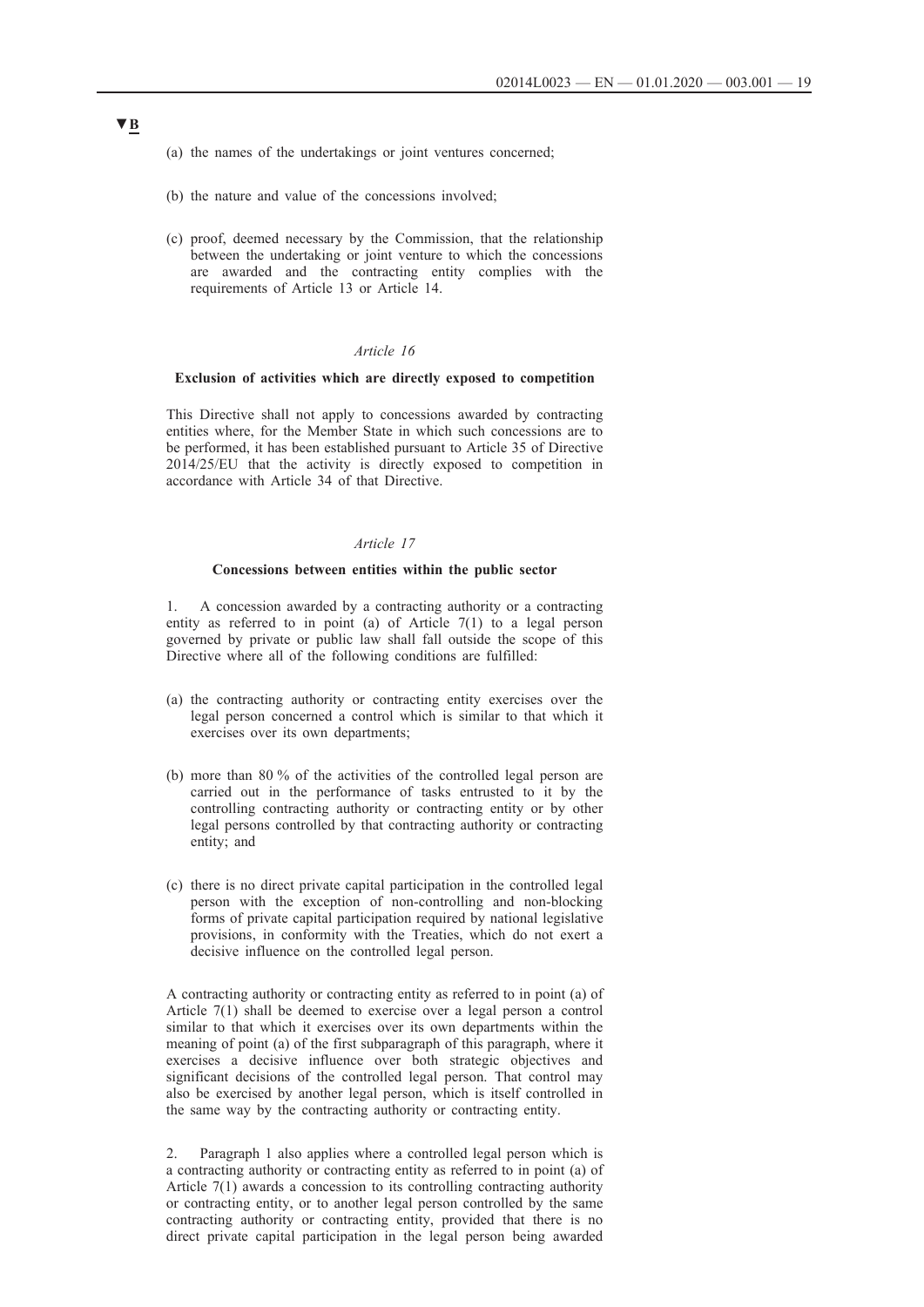the concession with the exception of non-controlling and non-blocking forms of private capital participation required by national legislative provisions, in conformity with the Treaties, which do not exert a decisive influence on the controlled legal person.

3. A contracting authority or a contracting entity as referred to in point (a) of Article 7(1), which does not exercise over a legal person governed by private or public law control within the meaning of paragraph 1 of this Article, may nevertheless award a concession to that legal person without applying this Directive where all of the following conditions are fulfilled:

- (a) the contracting authority or contracting entity as referred to in point (a) of Article 7(1) exercises jointly with other contracting authorities or contracting entities a control over that legal person which is similar to that which they exercise over their own departments;
- (b) more than 80 % of the activities of that legal person are carried out in the performance of tasks entrusted to it by the controlling contracting authorities or contracting entities or by other legal persons controlled by the same contracting authorities or contracting entities; and
- (c) there is no direct private capital participation in the controlled legal person with the exception of non-controlling and non-blocking forms of private capital participation required by national legislative provisions, in conformity with the Treaties, which do not exert a decisive influence on the controlled legal person.

For the purposes of point (a) of the first subparagraph of this paragraph, contracting authorities or contracting entities as referred to in point (a) of Article 7(1) exercise joint control over a legal person where all of the following conditions are fulfilled:

- (i) the decision-making bodies of the controlled legal person are composed of representatives of all participating contracting authorities or contracting entities. Individual representatives may represent several or all of the participating contracting authorities or contracting entities;
- (ii) those contracting authorities or contracting entities are able to jointly exert decisive influence over the strategic objectives and significant decisions of the controlled legal person; and
- (iii) the controlled legal person does not pursue any interests which are contrary to those of the controlling contracting authorities or contracting entities.

4. A contract concluded exclusively between two or more contracting authorities or contracting entities as referred to in point (a) of Article 7(1) shall fall outside the scope of this Directive where all of the following conditions are fulfilled:

- (a) the contract establishes or implements a cooperation between the participating contracting authorities or contracting entities with the aim of ensuring that public services they have to perform are provided with a view to achieving objectives they have in common;
- (b) the implementation of that cooperation is governed solely by considerations relating to the public interest; and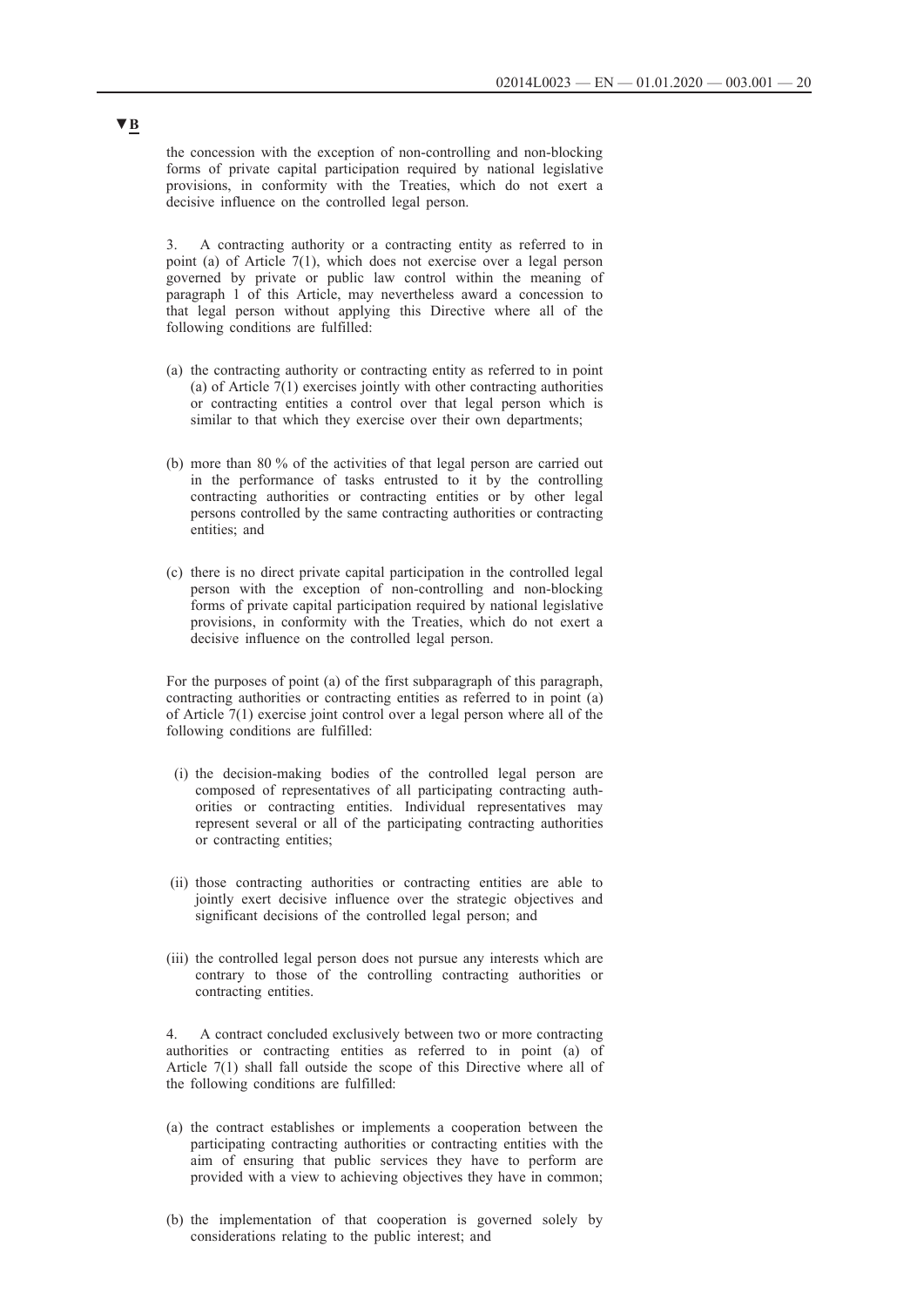<span id="page-20-0"></span>(c) the participating contracting authorities or contracting entities perform on the open market less than 20 % of the activities concerned by the cooperation;

5. For the determination of the percentage of activities referred to in point (b) of the first subparagraph of paragraph 1, point (b) of the first subparagraph of paragraph 3 and point (c) of paragraph 4, the average total turnover or an appropriate alternative activity based measure such as costs incurred by the relevant legal person, contracting authority or contracting entity as referred to point (a) of Article 7(1) with respect to services, supplies and works for the three years preceding the concession award shall be taken into consideration.

Where, because of the date on which the relevant legal person, contracting authority or contracting entity was created or commenced activities or because of a reorganisation of its activities, the turnover, or alternative activity based measure such as costs, are either not available for the preceding three years or no longer relevant, it shall be sufficient to show that the measurement of activity is credible, particularly by means of business projections.

## Section III

## General provisions

## *Article 18*

## **Duration of the concession**

1. The duration of concessions shall be limited. The contracting authority or contracting entity shall estimate the duration on the basis of the works or services requested.

2. For concessions lasting more than five years, the maximum duration of the concession shall not exceed the time that a concessionaire could reasonably be expected to take to recoup the investments made in operating the works or services together with a return on invested capital taking into account the investments required to achieve the specific contractual objectives.

The investments taken into account for the purposes of the calculation shall include both initial investments and investments during the life of the concession.

### *Article 19*

### **Social and other specific services**

Concessions for social and other specific services listed in Annex IV falling within the scope of this Directive shall be subject only to the obligations arising from Article 31(3) and Articles 32, 46 and 47.

### *Article 20*

#### **Mixed contracts**

1. Concessions which have as their subject-matter both works and services shall be awarded in accordance with the provisions applicable to the type of concession that characterises the main subject-matter of the contract in question.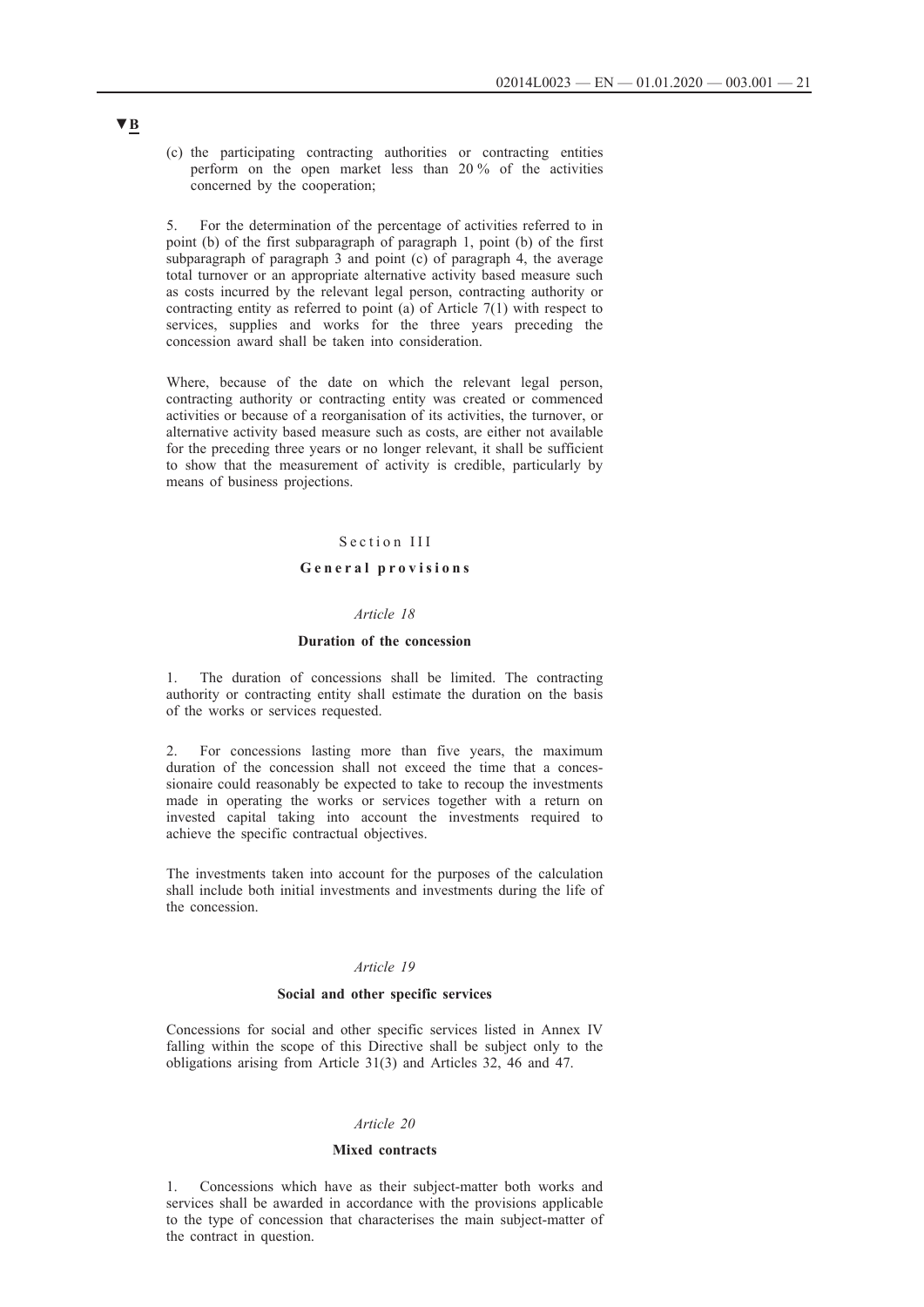<span id="page-21-0"></span>In the case of mixed concessions consisting partly of social and other specific services listed in Annex IV and partly of other services, the main subject-matter shall be determined according to which of the estimated values of the respective services is the higher.

2. Where the different parts of a given contract are objectively separable, paragraphs 3 and 4 shall apply. Where the different parts of a given contract are objectively not separable, paragraph 5 shall apply.

Where part of a given contract is covered by Article 346 TFEU or Directive 2009/81/EC, Article 21 of this Directive shall apply.

In the case of contracts intended to cover several activities, one of them being subject either to Annex II of this Directive or to Directive 2014/25/EU, the applicable provisions shall be established in accordance with Article 22 of this Directive and Article 6 of Directive 2014/25/EU, respectively.

3. In the case of contracts which have as their subject-matter elements covered by this Directive as well as other elements, contracting authorities and contracting entities may choose to award separate contracts for the separate parts. Where contracting authorities or contracting entities choose to award separate contracts for separate parts, the decision as to which legal regime applies to any one of such separate contracts shall be taken on the basis of the characteristics of the separate part concerned.

Where contracting authorities or contracting entities choose to award a single contract, this Directive shall, unless otherwise provided in paragraph 4 of this Article or in Article 21, apply to the ensuing mixed contract, irrespective of the value of the parts that would otherwise fall under a different legal regime and irrespective of which legal regime those parts would otherwise have been subject to.

4. In the case of mixed contracts containing elements of concessions as well as elements of public contracts covered by Directive 2014/24/EU or contracts covered by Directive 2014/25/EU, the mixed contract shall be awarded in accordance with Directive 2014/24/EU or Directive 2014/25/EU, respectively.

5. Where the different parts of a given contract are objectively not separable, the applicable legal regime shall be determined on the basis of the main subject-matter of that contract.

In the event such contracts involve both elements of a services concession and of a supply contract, the main subject-matter shall be determined according to which of the estimated values of the respective services or supplies is the higher.

### *Article 21*

## **Mixed procurement contracts involving defence or security aspects**

1. In the case of mixed contracts which have as their subject-matter elements of a concession covered by this Directive and procurement or other elements covered by Article 346 TFEU or Directive 2009/81/EC this Article shall apply.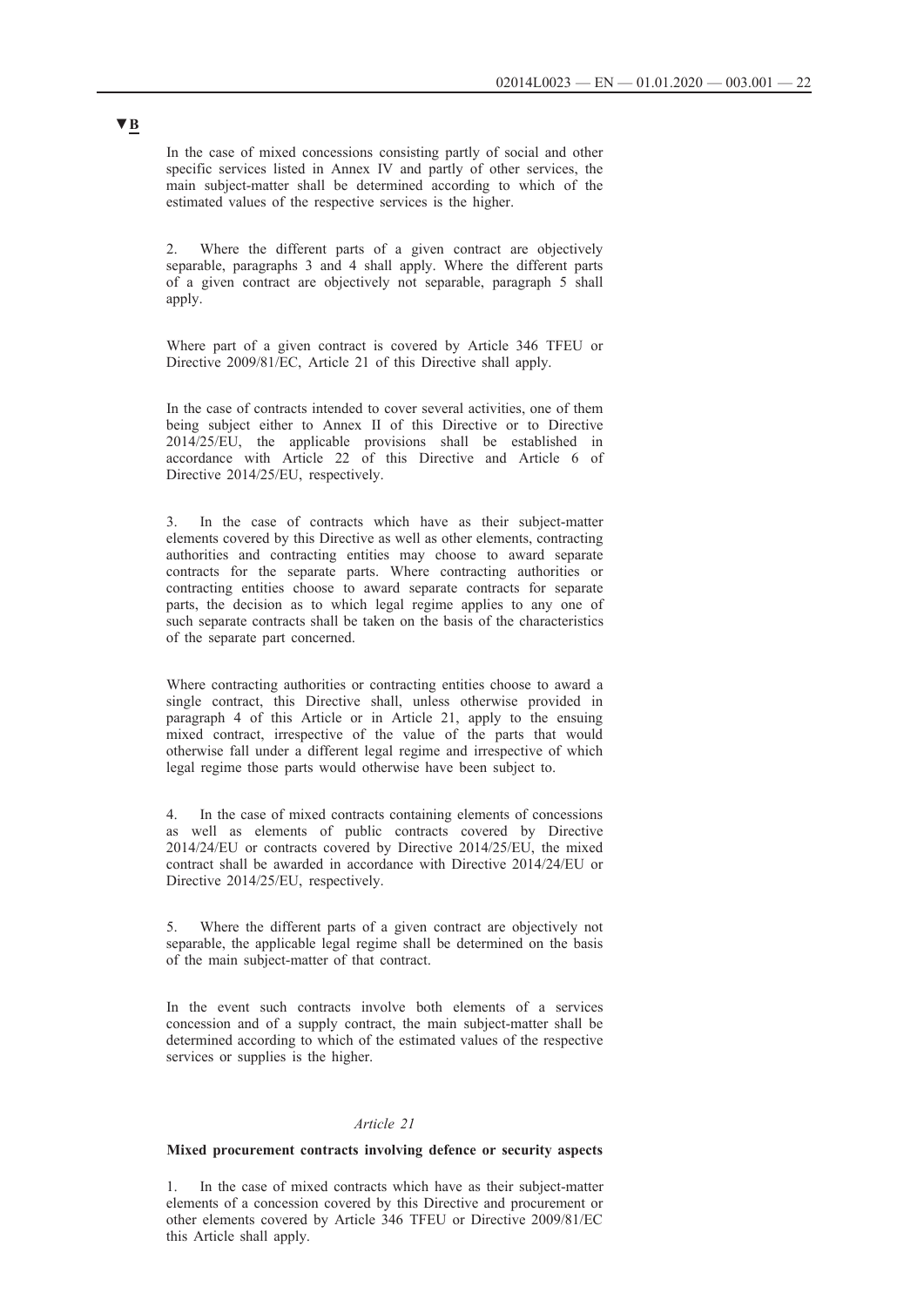<span id="page-22-0"></span>In the case of contracts intended to cover several activities, one of them being subject either to Annex II of this Directive or to Directive 2014/25/EU, and another being covered by Article 346 TFEU or Directive 2009/81/EC, the applicable provisions shall be established in accordance with, Article 23 of this Directive and Article 26 of 2014/25/EU, respectively.

2. Where the different parts of a given contract are objectively separable, contracting authorities or contracting entities may choose to award separate contracts for the separate parts or to award a single contract.

Where contracting authorities or contracting entities choose to award separate contracts for separate parts, the decision of the legal regime applicable to any one of such separate contracts shall be taken on the basis of the characteristics of the separate part concerned.

Where contracting authorities or contracting entities choose to award a single contract, the following criteria shall apply to determine the applicable legal regime:

- (a) where part of a given contract is covered by Article 346 TFEU, or different parts are covered by Article 346 TFEU and Directive 2009/81/EC respectively, the contract may be awarded without applying this Directive, provided that the award of a single contract is justified for objective reasons;
- (b) where part of a given contract is covered by Directive 2009/81/EC, the contract may be awarded in accordance with this Directive or in accordance with Directive 2009/81/EC, provided that the award of a single contract is justified for objective reasons.

The decision to award a single contract shall not, however, be taken for the purpose of excluding contracts from the application of either this Directive or Directive 2009/81/EC.

3. Where the different parts of a given contract are objectively not separable, the contract may be awarded without applying this Directive where it includes elements to which Article 346 TFEU applies. Otherwise the contracting authority or contracting entity may choose to award a contract in accordance with this Directive or in accordance with this Directive or in accordance with Directive 2009/81/EC.

#### *Article 22*

### **Contracts covering both activities referred to in Annex II and other activities**

1. By way of derogation from Article 20, in the case of contracts intended to cover several activities, contracting entities may choose to award separate contracts for the purposes of each separate activity or to award a single contract. Where contracting entities choose to award a separate contract, the decision of which rules apply to any one of such separate contracts shall be taken on the basis of the characteristics of the separate activity concerned.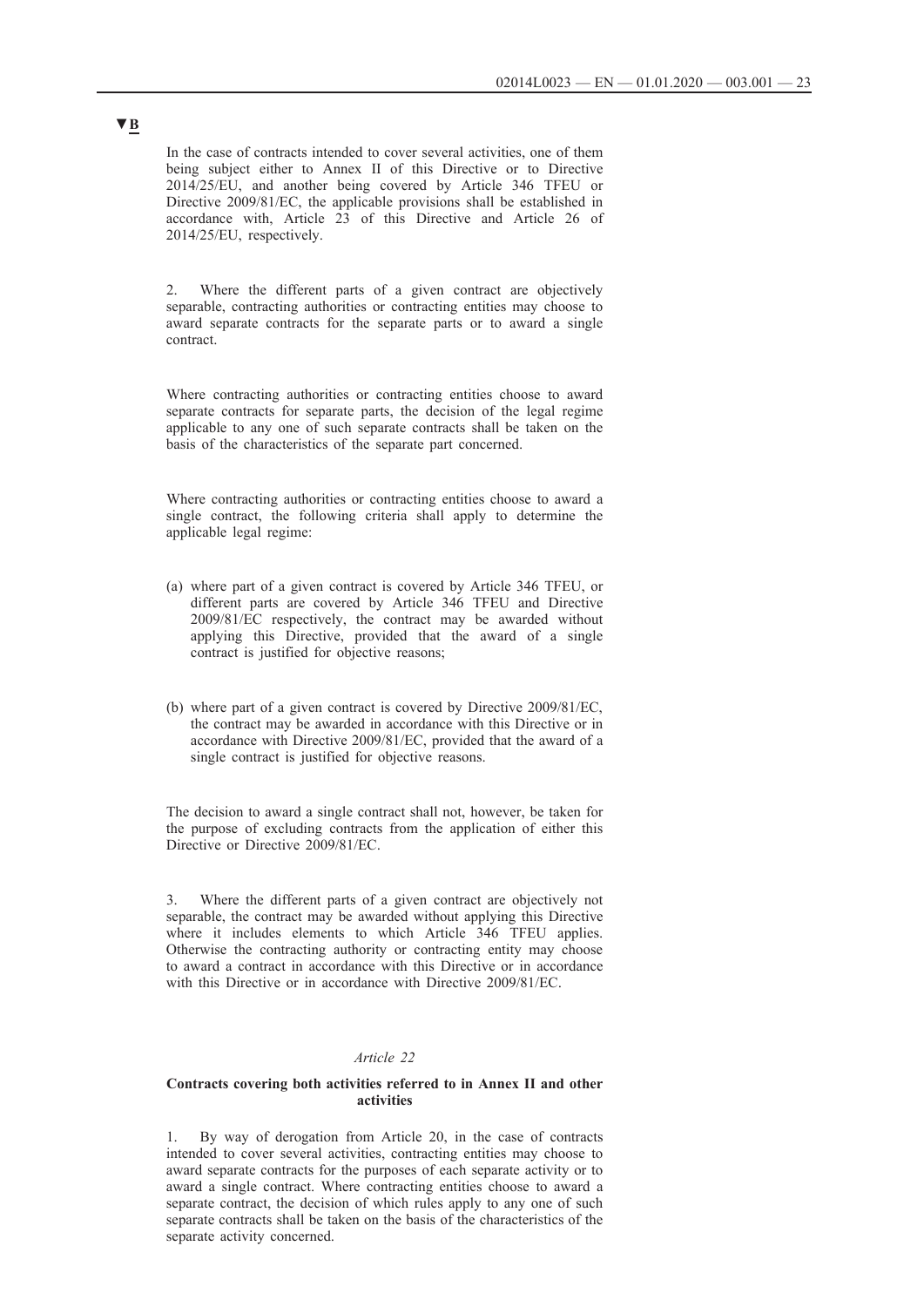<span id="page-23-0"></span>Notwithstanding Article 20, where contracting entities choose to award a single contract, paragraphs 2 and 3 of this Article shall apply. However, where one of the activities concerned is covered by Article 346 TFEU or Directive 2009/81/EC, Article 23 of this Directive shall apply.

The choice between awarding a single contract or awarding a number of separate contracts shall not be made with the objective of excluding the contract or contracts from the scope of this Directive or, where applicable, from the scope of Directive 2014/24/EU or 2014/25/EU.

2. A contract which is intended to cover several activities shall be subject to the rules applicable to the activity for which it is principally intended.

3. In the case of contracts for which it is objectively impossible to determine for which activity the contract is principally intended, the applicable rules shall be determined in accordance with the following:

- (a) the concession shall be awarded in accordance with the provisions of this Directive applicable to concessions awarded by contracting authorities, if one of the activities for which the contract is intended is subject to the provisions of this Directive applicable to concessions awarded by contracting authorities and the other is subject to the provisions of this Directive applicable to concessions awarded by contracting entities;
- (b) the contract shall be awarded in accordance with Directive 2014/24/EU, if one of the activities for which the contract is intended is subject to this Directive and the other to Directive 2014/24/EU;
- (c) the contract shall be awarded in accordance with this Directive, if one of the activities for which the contract is intended is subject to this Directive and the other is not subject to either this Directive, Directive 2014/24/EU or Directive 2014/25/EU.

## *Article 23*

### **Concessions covering both activities referred to in Annex II and activities involving defence or security aspects**

1. In the case of contracts intended to cover several activities, contracting entities may choose to award separate contracts for the purposes of each separate activity or to award a single contract. Where contracting entities choose to award separate contracts for separate parts, the decision of which legal regime applies to any one of such separate contracts shall be taken on the basis of the characteristics of the separate activity concerned.

Notwithstanding Article 21, where contracting entities choose to award a single contract, paragraph 2 of this Article shall apply.

The choice between awarding a single contract or awarding a number of separate contracts shall not, however, be made with the objective of excluding the contract or contracts from the scope of application either of this Directive or Directive 2009/81/EC.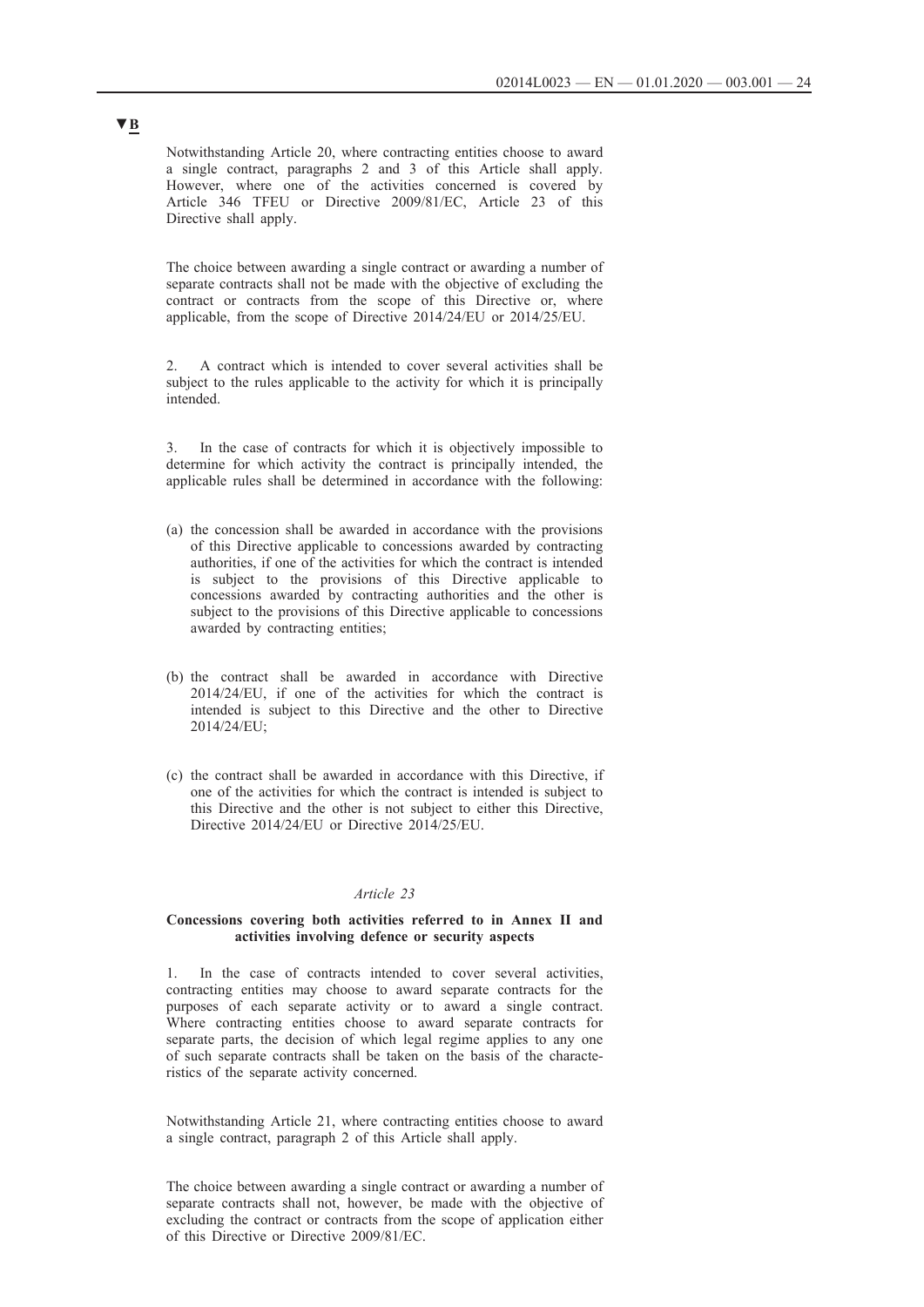<span id="page-24-0"></span>2. In the case of contracts intended to cover an activity which is subject to this Directive and another which is:

- (a) covered by Article 346 TFEU; or
- (b) subject to Directive 2009/81/EC,
- the contracting entity may:
- (i) award a contract without applying this Directive in the cases set out under point (a); or
- (ii) award a contract either in accordance with this Directive or in accordance with Directive 2009/81/EC, in the cases set out under point (b). The first subparagraph of this paragraph is without prejudice to the thresholds and exclusions provided for by Directive 2009/81/EC.

Contracts referred to in point (b), which also include procurement or other elements which are covered by Article 346 TFEU, may be awarded without applying this Directive.

However, it shall be a condition for the application of this paragraph that the award of a single contract is justified for objective reasons and the decision to award a single contract is not taken for the purpose of excluding contracts from the application of this Directive.

#### Section IV

## Specific situations

## *Article 24*

### **Reserved concessions**

Member States may reserve the right to participate in concession award procedures to sheltered workshops and economic operators whose main aim is the social and professional integration of disabled or disadvantaged persons or may provide for such concessions to be performed in the context of sheltered employment programmes, provided that at least 30 % of the employees of those workshops, economic operators or programmes are disabled or disadvantaged workers. The concession notice or, in the case of services concessions as defined in Article 19, prior information notice shall make reference to this Article.

## *Article 25*

#### **Research and development services**

This Directive shall only apply to service concessions for research and development services which are covered by CPV codes 73000000-2 to 73120000-9, 73300000-5, 73420000-2 and 73430000-5 provided that both the following conditions are fulfilled:

- (a) the benefits accrue exclusively to the contracting authority or contracting entity for its use in the conduct of its own affairs; and
- (b) the service provided is wholly remunerated by the contracting authority or contracting entity.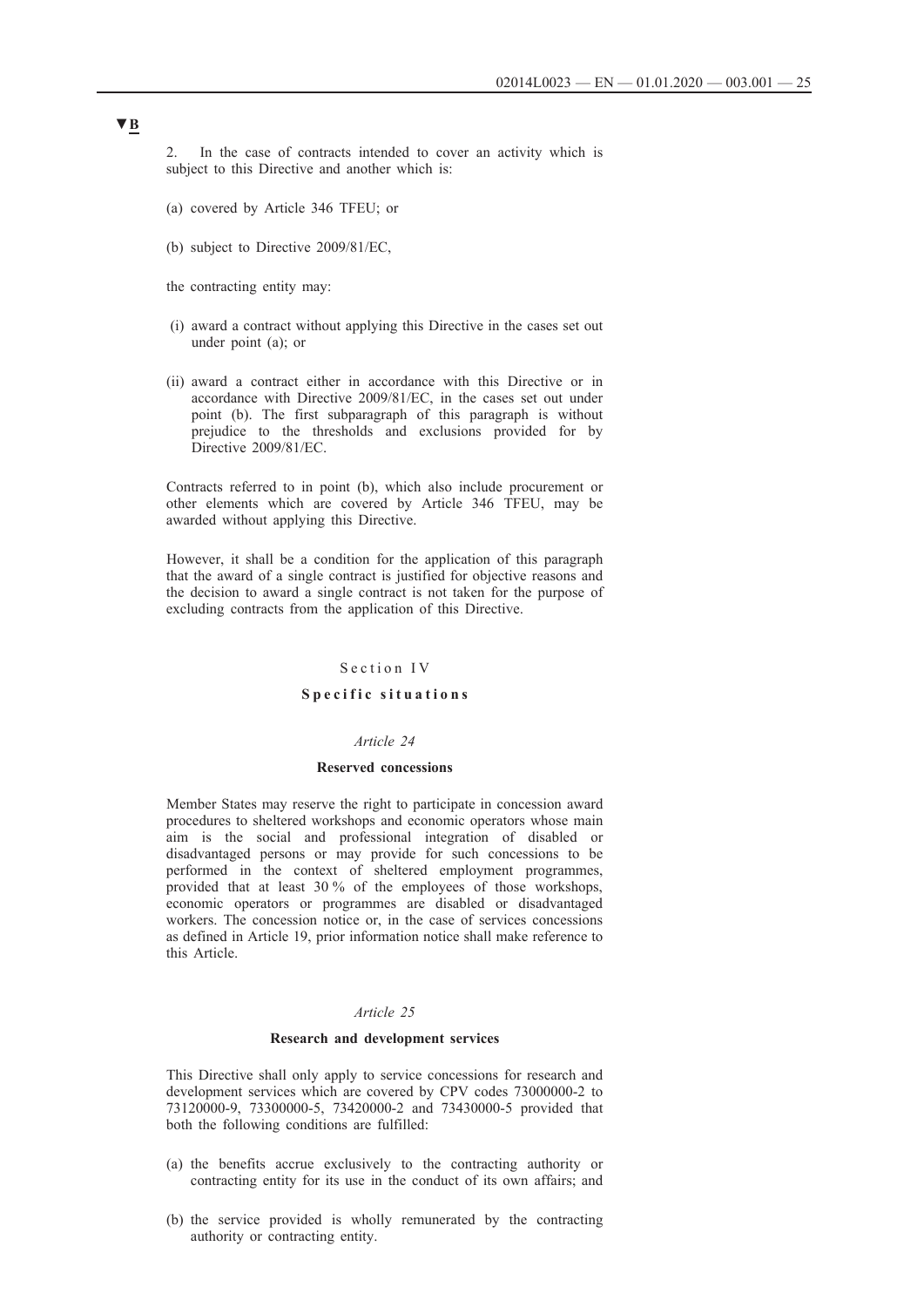### *CHAPTER II*

## *Principles*

#### *Article 26*

### **Economic operators**

<span id="page-25-0"></span>1. Economic operators that, under the law of the Member State in which they are established, are entitled to provide the relevant service, shall not be rejected solely on the ground that, under the law of the Member State in which the contract is awarded, they would be required to be either natural or legal persons.

Legal persons may be required to indicate, in the tender or in the application, the names and relevant professional qualifications of the staff to be responsible for the performance of the contract in question.

2. Groups of economic operators, including temporary associations, may participate in concession award procedures. They shall not be required by contracting authorities or contracting entities to have a specific legal form in order to submit a tender or a request to participate.

Where necessary, contracting authorities or contracting entities may clarify in the concession documents how groups of economic operators shall meet the requirements as to economic and financial standing or technical and professional ability referred to in Article 38 provided that this is justified by objective reasons and is proportionate. Member States may establish standard terms for how groups of economic operators are to meet those requirements. Any conditions for the performance of a concession by such groups of economic operators, which are different from those imposed on individual participants, shall also be justified by objective reasons and shall be proportionate.

3. Notwithstanding paragraphs 1 and 2, contracting authorities or contracting entities may require groups of economic operators to assume a specific legal form once they have been awarded the contract, to the extent that that change is necessary for the satisfactory performance of the contract.

#### *Article 27*

#### **Nomenclatures**

1. Any references to nomenclatures in the context of the award of concessions shall be made using the 'Common Procurement Vocabulary (CPV)' as adopted by Regulation (EC) No 2195/2002 of the European Parliament and of the Council (1).

2. The Commission shall be empowered to adopt delegated acts in accordance with Article 48 to adapt the CPV codes referred to in this Directive, where changes in the CPV nomenclature must be reflected in this Directive and they do not imply a modification of the scope of this Directive.

<sup>(1)</sup> Regulation (EC) No 2195/2002 of the European Parliament and of the Council of 5 November 2002 on the Common Procurement Vocabulary (CPV) (OJ L 340, 16.12.2002, p. 1).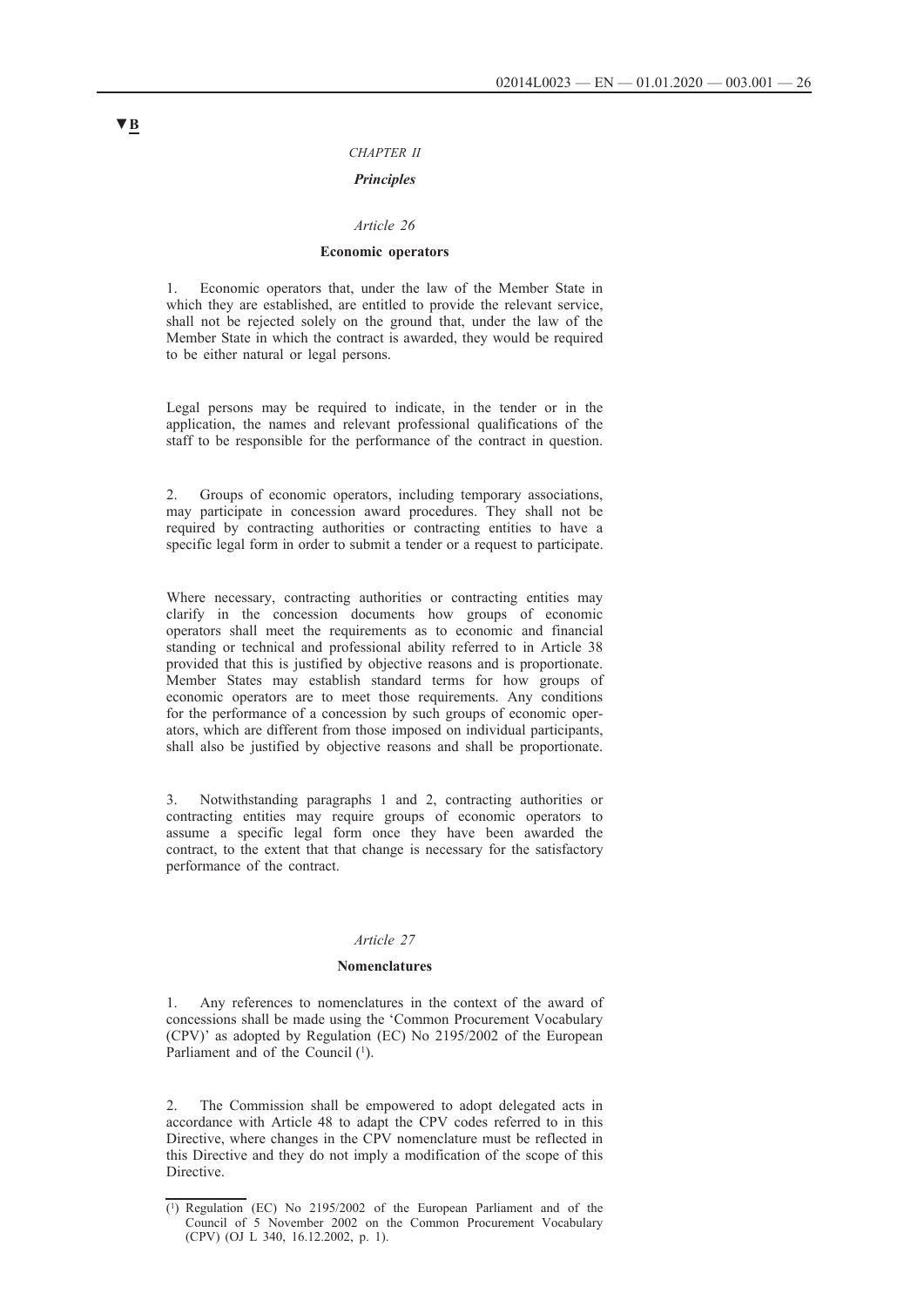### *Article 28*

## **Confidentiality**

<span id="page-26-0"></span>1. Unless otherwise provided in this Directive or in the national law to which the contracting authority is subject, in particular legislation concerning access to information, and without prejudice to the obligations relating to the advertising of awarded concession contracts and to the information to candidates and tenderers set out in Articles 32 and 40, the contracting authority or contracting entity shall not disclose information forwarded to it by economic operators which they have designated as confidential, including but not limited to, technical or trade secrets and the confidential aspects of tenders.

This Article shall not prevent public disclosure of non-confidential parts of concluded contracts, including any subsequent changes.

2. The contracting authority or contracting entity may impose on economic operators requirements aimed at protecting the confidential nature of information which it makes available throughout the concession award procedure.

## *Article 29*

#### **Rules applicable to communication**

1. Except where use of electronic means is mandatory pursuant to Article 33(2) and Article 34, Member States or contracting authorities and contracting entities may choose one or more of the following means of communication for all communication and information exchange:

(a) electronic means;

(b) post or fax;

- (c) oral communication, including telephone, in respect of communications other than the essential elements of a concession award procedure, and provided that the content of the oral communication is documented to a sufficient degree on a durable medium;
- (d) hand delivery certified by an acknowledgement of receipt.

Member States may make mandatory the use of electronic means of communication for concessions, going beyond the obligations established in Article 33(2) and Article 34.

2. The means of communication chosen shall be generally available and non-discriminatory, and shall not restrict economic operators' access to the concession award procedure. The tools and devices to be used for communicating by electronic means, as well as their technical characteristics shall be interoperable with the information and communication technology products in general use.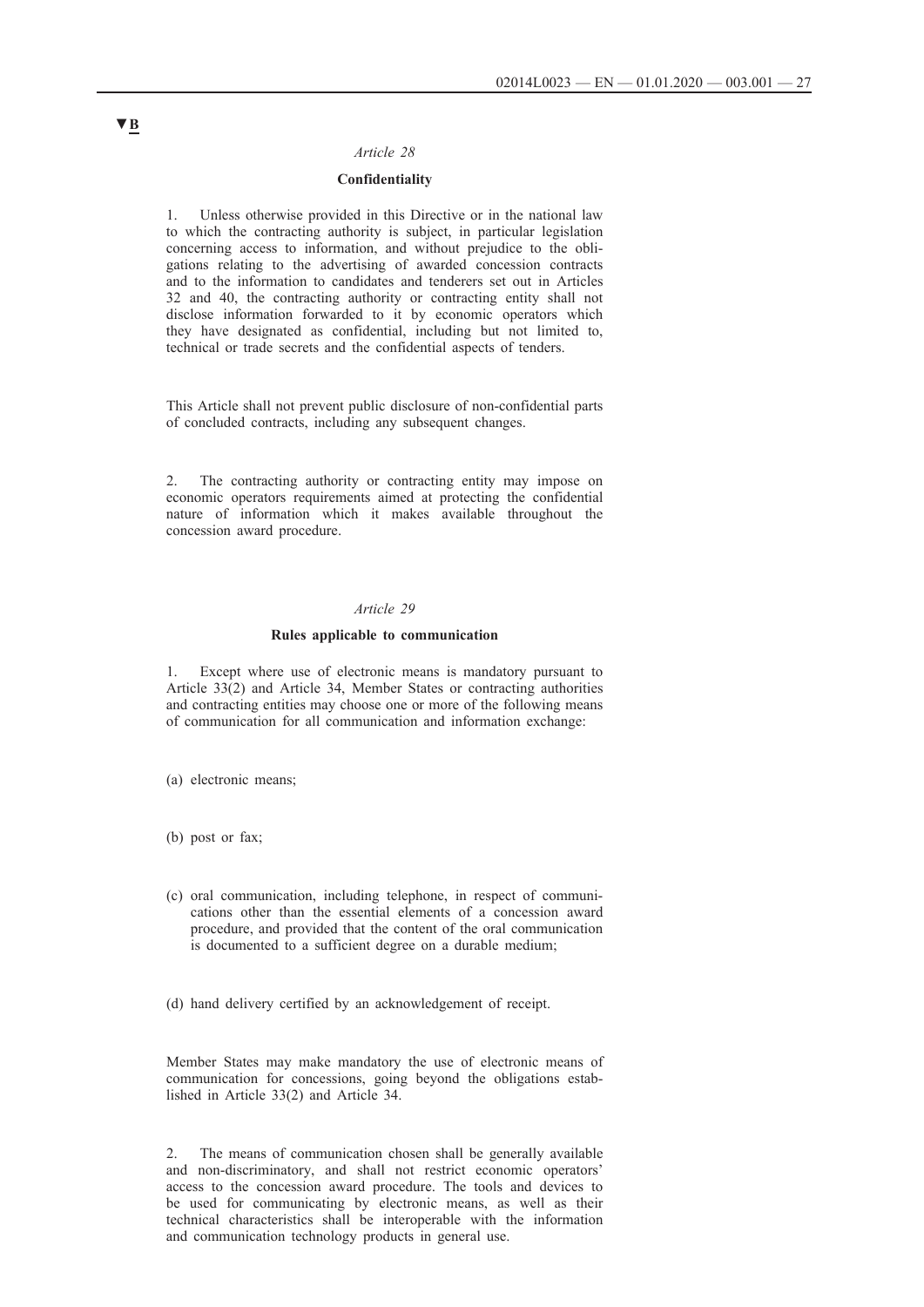<span id="page-27-0"></span>In all communication, exchange and storage of information, contracting authorities and contracting entities shall ensure that the integrity of data and the confidentiality of applications and tenders are preserved. They shall examine the content of applications and tenders only after the time limit set for submitting them has expired.

#### TITLE II

#### **RULES ON THE AWARD OF CONCESSIONS:**

## **GENERAL PRINCIPLES AND PROCEDURAL GUARANTEES**

### *CHAPTER I*

## *General principles*

### *Article 30*

## **General principles**

1. The contracting authority or contracting entity shall have the freedom to organise the procedure leading to the choice of concessionaire subject to compliance with this Directive.

2. The design of the concession award procedure shall respect the principles laid down in Article 3. In particular during the concession award procedure, the contracting authority or contracting entity shall not provide information in a discriminatory manner which may give some candidates or tenderers an advantage over others.

Member States shall take appropriate measures to ensure that in the performance of concession contracts economic operators comply with applicable obligations in the fields of environmental, social and labour law established by Union law, national law, collective agreements or by the international environmental, social and labour law provisions listed in Annex X.

4. The Commission shall be empowered to adopt delegated acts in accordance with Article 48 to amend the list in Annex X, where necessary, to add new international agreements that have been ratified by all Member States or where the existing international agreements referred to are no longer ratified by all Member States or they are otherwise changed, for instance in respect of their scope, content or denomination.

## *Article 31*

### **Concession notices**

1. Contracting authorities and contracting entities wishing to award a concession shall make known their intention by means of a concession notice.

2. Concession notices shall contain the information referred to in Annex V and, where appropriate, any other information deemed useful by the contracting authority or entity, in accordance with the format of standard forms.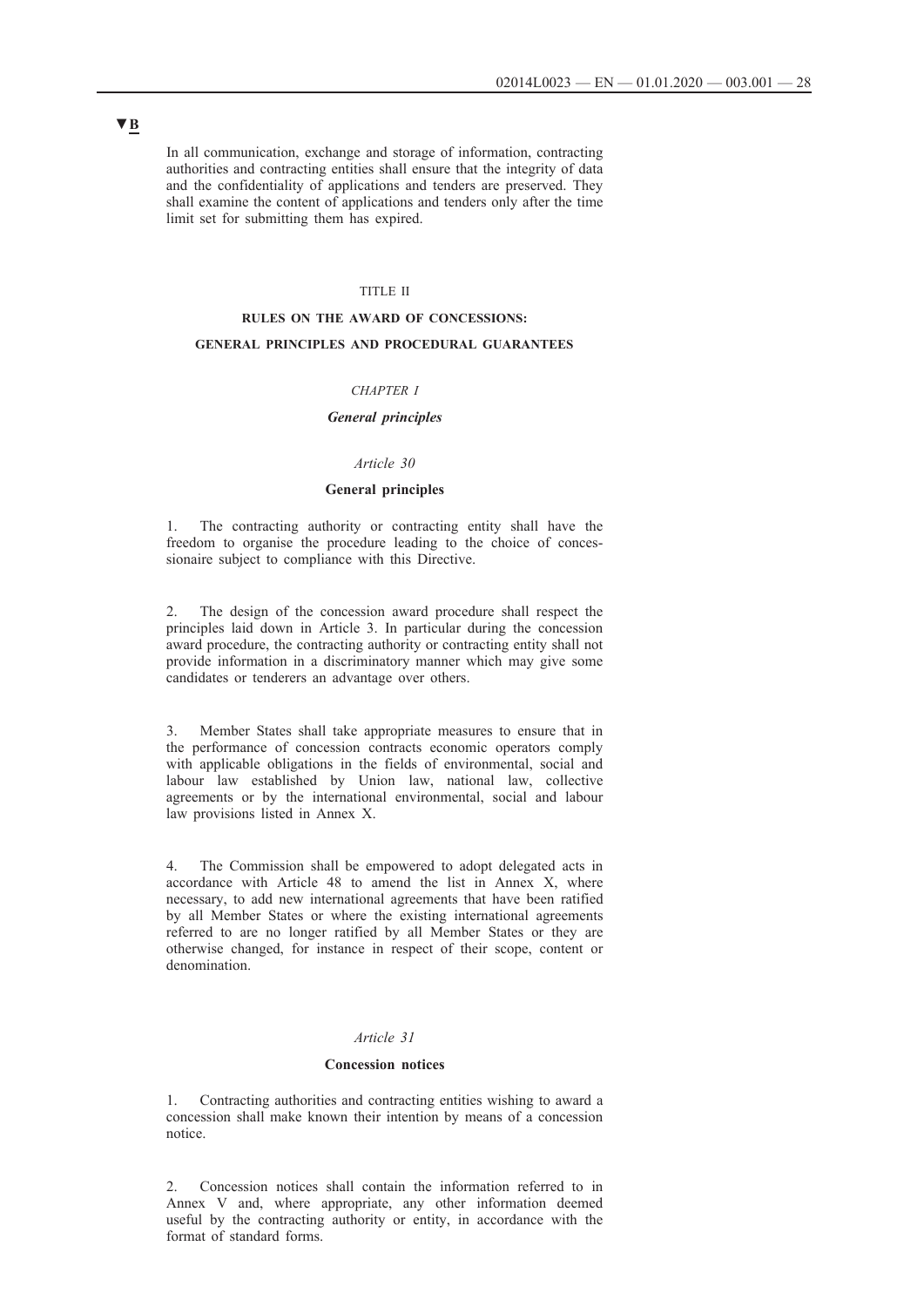<span id="page-28-0"></span>3. Contracting authorities and contracting entities wishing to award a concession for social and other specific services listed in Annex IV shall make known their intention of planned concession award through the publication of a prior information notice. Those notices shall contain the information set out in Annex VI.

4. By way of derogation from paragraph 1, contracting authorities or contracting entities shall not be required to publish a concession notice where the works or services can be supplied only by a particular economic operator for any of the following reasons:

- (a) the aim of the concession is the creation or acquisition of a unique work of art or artistic performance;
- (b) the absence of competition for technical reasons;
- (c) the existence of an exclusive right;
- (d) the protection of intellectual property rights and exclusive rights other than those defined in point (10) of Article 5.

The exceptions set out in points (b), (c) and (d) of the first subparagraph only apply when no reasonable alternative or substitute exists and the absence of competition is not the result of an artificial narrowing down of the parameters of the concession award.

5. By way of derogation from paragraph 1, the contracting authority or contracting entity shall not be required to publish a new concession notice where no applications, no tenders, no suitable tenders or no suitable applications have been submitted in response to a prior concession procedure, provided that the initial conditions of the concession contract are not substantially altered and that a report is sent to the Commission, where it so requests;

For the purposes of the first subparagraph, a tender shall be considered not to be suitable where it is irrelevant to the concession, being manifestly incapable, without substantial changes, of meeting the contracting authority or contracting entity's needs and requirements as specified in the concession documents.

For the purposes of the first subparagraph, an application shall be considered not to be suitable:

## **▼C1**

(a) where the applicant concerned shall or may be excluded pursuant to Article 38(4) to (9) or does not meet the selection criteria set out by the contracting authority or the contracting entity pursuant to Article 38(1);

## **▼B**

(b) where applications include tenders which are not suitable within the meaning of the second subparagraph.

## *Article 32*

#### **Concession award notices**

Not later than 48 days after the award of a concession, the contracting authorities and contracting entities shall, in accordance with the procedures laid down in Article 33, send a concession award notice on the results of the concession award procedure. For social and other specific services listed in Annex IV, such notices may however be grouped on a quarterly basis. In that case they shall send the grouped notices within 48 days of the end of each quarter.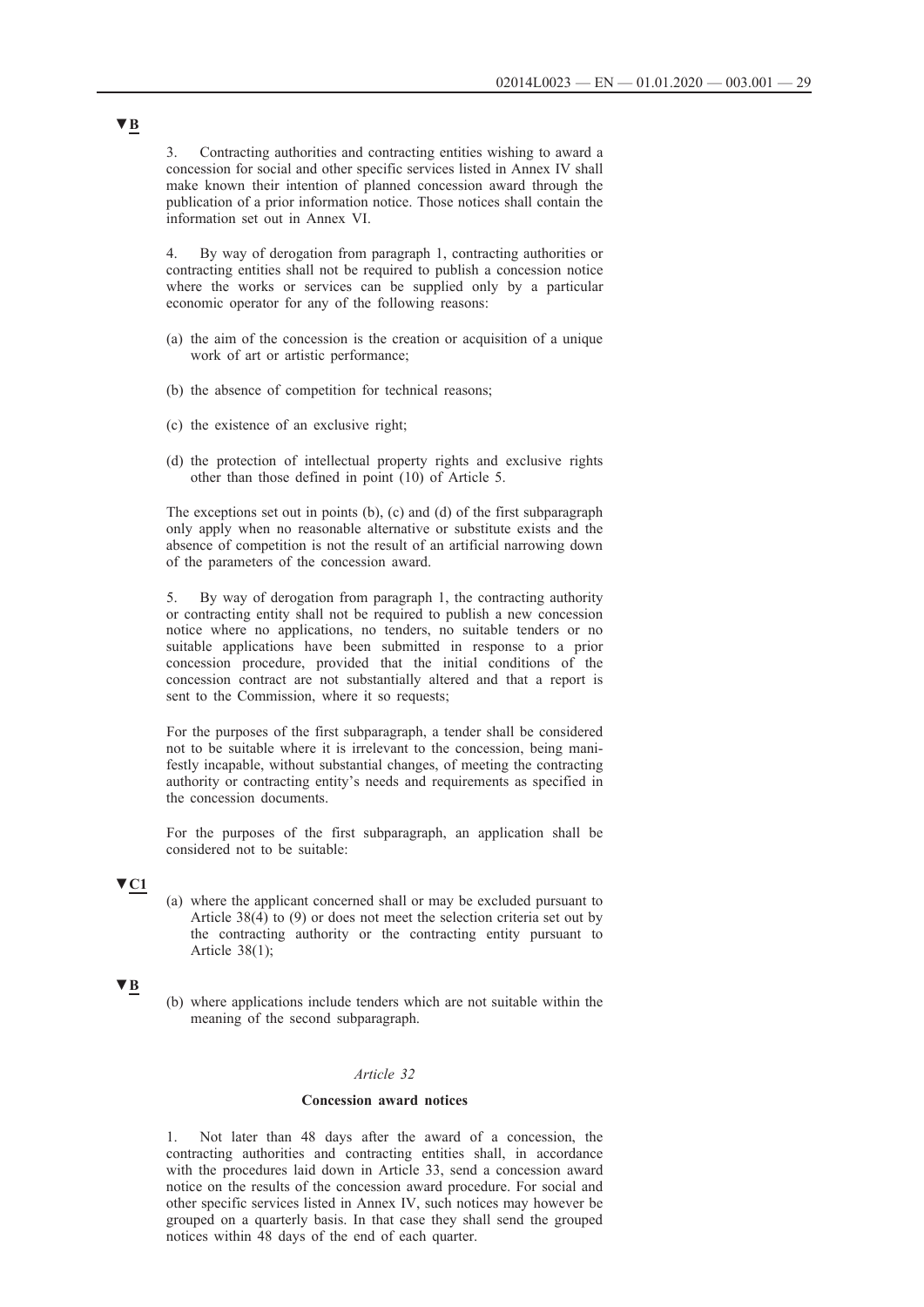<span id="page-29-0"></span>2. Concession award notices shall contain the information set out in Annex VII, or in relation to concessions for social and other specific services listed in Annex IV, the information set out in Annex VIII, and shall be published in accordance with Article 33.

### *Article 33*

### **Form and manner of publication of notices**

# **▼C1**

1. Concession notices, concession award notices and the notice referred to in the second subparagraph of Article 43(1) shall include the information set out in Annexes V, VI, VII, VIII and XI and in the format of standard forms, including standard forms for corrigenda.

## **▼B**

The Commission shall establish those standard forms by means of implementing acts. Those implementing acts shall be adopted in accordance with the advisory procedure referred to in Article 50.

2. The notices referred to in paragraph 1 shall be drawn up, transmitted by electronic means to the Publications Office of the European Union and published in accordance with Annex IX. The Publications Office of the European Union shall give the contracting authority or contracting entity confirmation of the receipt of the notice and of the publication of the information sent, indicating the date of publication which shall constitute proof of publication. Notices shall be published not later than five days after they are sent. The costs of publication of the notices by the Publications Office of the European Union shall be borne by the Union.

3. Concession notices shall be published in full in one or more of the official languages of the institutions of the Union as chosen by the contracting authority or contracting entity. That language version or those language versions shall constitute the sole authentic text or texts. A summary of the important elements of each notice shall be published in the other official languages of the institutions of the Union.

4. Concession notices and concession award notices shall not be published at national level before publication by the Publications Office of the European Union unless publication at Union level does not take place 48 hours after the Publications Office of the European Union confirms receipt by the contracting authority or the contracting entity of the notice as referred to in paragraph 2. Concession notices and concession award notices published at national level shall not contain information other than that contained in the notices dispatched to the Publications Office of the European Union but shall indicate the date of dispatch of the notice to the Publications Office of the European Union.

#### *Article 34*

#### **Electronic availability of concession documents**

1. Contracting authorities and contracting entities shall offer by electronic means unrestricted and full direct access free of charge to the concession documents from the date of publication of a concession notice or, where the concession notice does not include the invitation to submit tenders, from the date on which an invitation to submit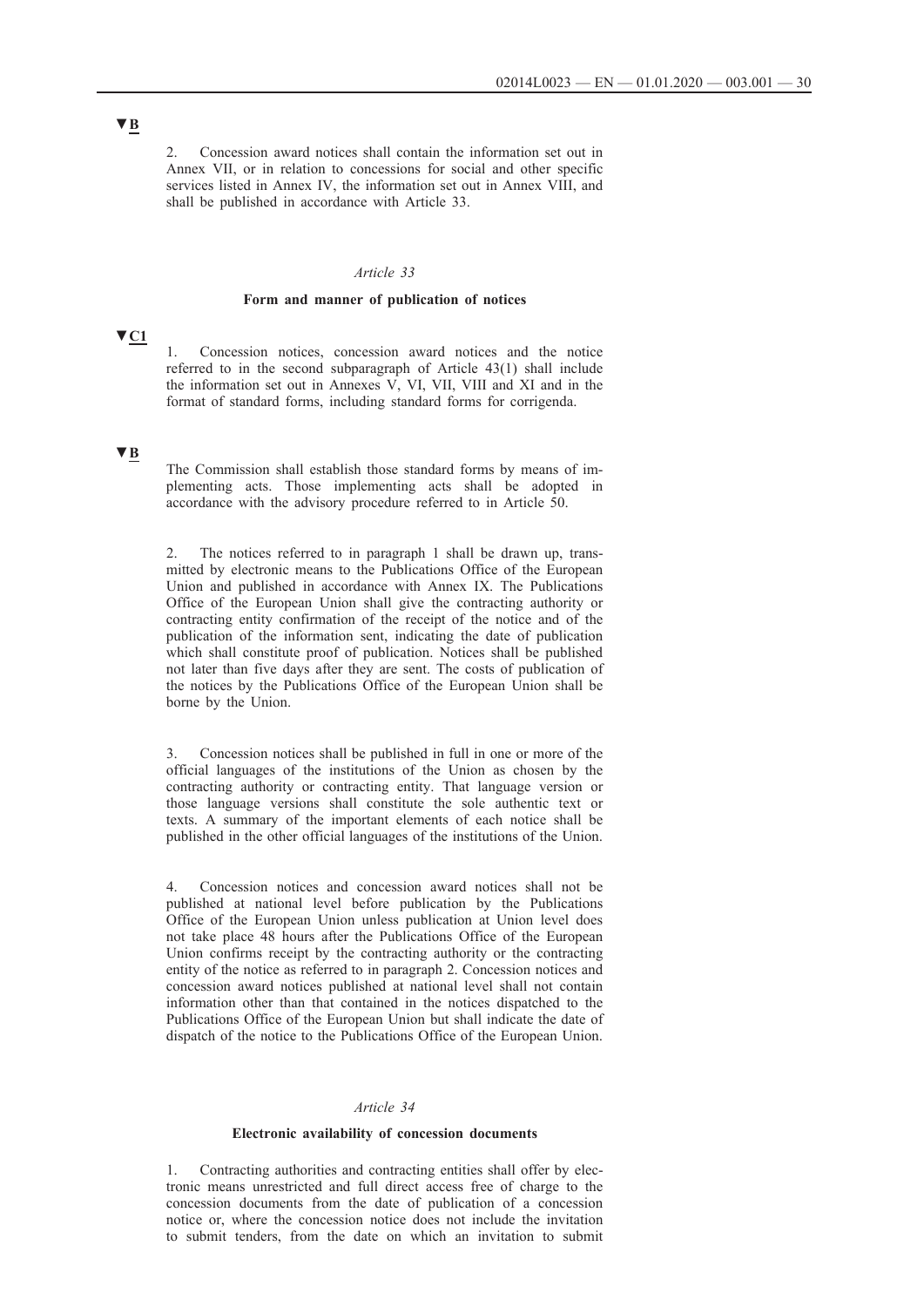<span id="page-30-0"></span>tenders was sent. The text of the concession notice or of these invitations shall specify the internet address at which the concession documents are accessible.

2. Where, in duly justified circumstances, due to exceptional security, or technical reasons or due to the particularly sensitive nature of commercial information requiring a very high level of protection, unrestricted and full direct access free of charge by electronic means to certain concession documents cannot be offered, contracting authorities or contracting entities shall indicate in the notice or the invitation to submit a tender that the concession documents concerned will be transmitted by other means than electronic means and the time limit for the receipt of tenders shall be prolonged.

3. Provided that it has been requested in good time, the contracting authorities and contracting entities or competent departments shall supply to all applicants or tenderers taking part in the concession award procedure additional information relating to the concession documents not later than six days before the deadline fixed for the receipt of tenders.

## *Article 35*

#### **Combating corruption and preventing conflicts of interest**

Member States shall require contracting authorities and contracting entities to take appropriate measures to combat fraud, favouritism and corruption and to effectively prevent, identify and remedy conflicts of interest arising in the conduct of concession award procedures, so as to avoid any distortion of competition and to ensure the transparency of the award procedure and the equal treatment of all candidates and tenderers.

The concept of conflicts of interest shall at least cover any situation where staff members of the contracting authority or entity who are involved in the conduct of the concession award procedure or may influence the outcome of that procedure have, directly or indirectly, a financial, economic or other personal interest which might be perceived to compromise their impartiality and independence in the context of the concession award procedure.

With regard to conflicts of interest, the measures adopted shall not go beyond what is strictly necessary to prevent a potential conflict of interest or eliminate a conflict of interest that has been identified.

## *CHAPTER II*

## *Procedural guarantees*

#### *Article 36*

## **Technical and functional requirements**

1. Technical and functional requirements shall define the characteristics required of the works or services that are the subject-matter of the concession. They shall be set out in the concession documents.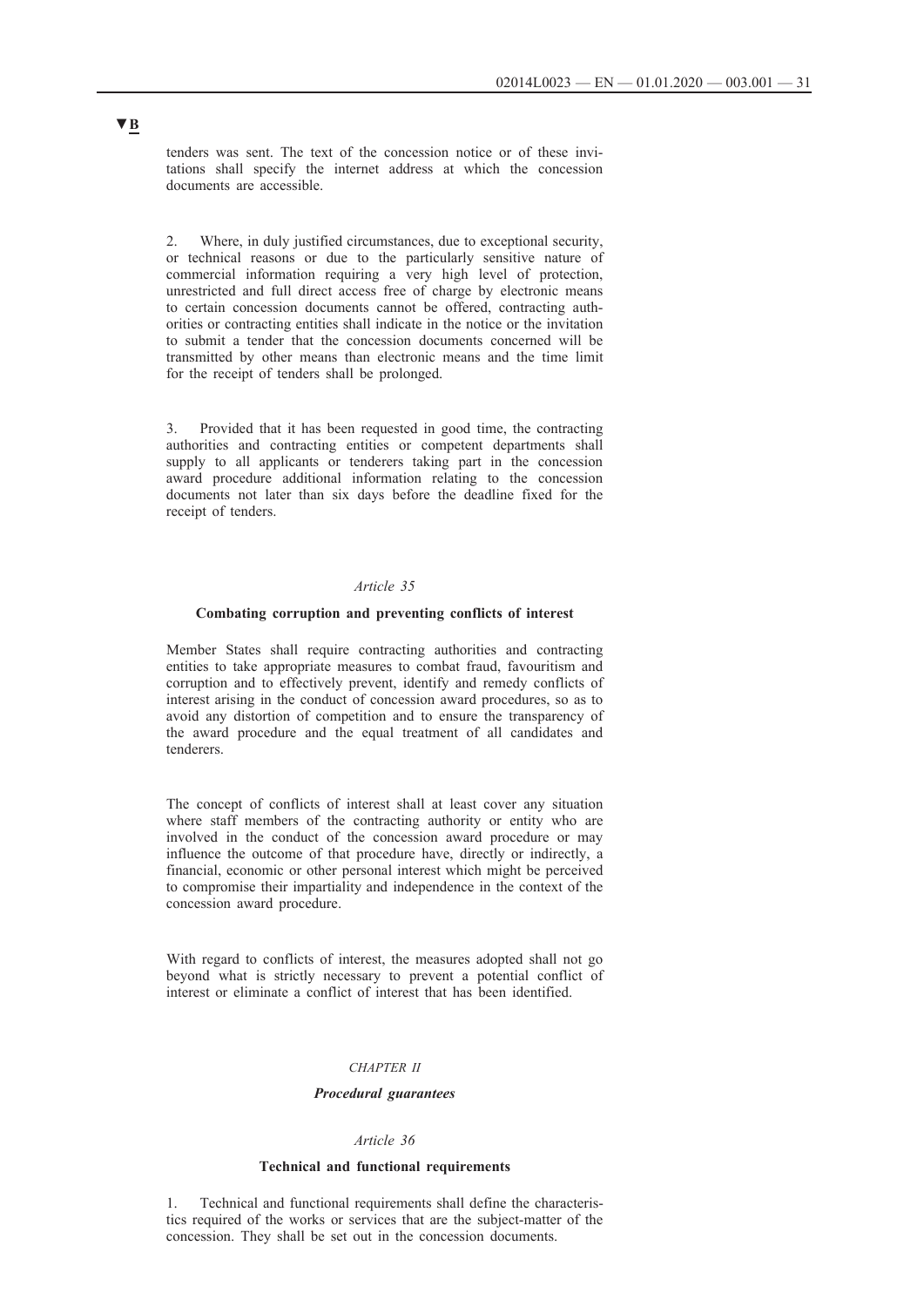<span id="page-31-0"></span>Those characteristics may also refer to the specific process of production or provision of the requested works or services provided that they are linked to the subject-matter of the contract and proportionate to its value and its objectives. The characteristics may for instance include quality levels, environmental and climate performance levels, design for all requirements (including accessibility for disabled persons) and conformity assessment, performance, safety or dimensions, terminology, symbols, testing and test methods, marking and labelling, or user instructions.

2. Unless justified by the subject-matter of the contract, technical and functional requirements shall not refer to a specific make or source, or a particular process which characterises the products or services provided by a specific economic operator, or to trade marks, patents, types or a specific production with the effect of favouring or eliminating certain undertakings or certain products. Such a reference shall be permitted, on an exceptional basis, where a sufficiently precise and intelligible description of the subject- matter of the contract is not possible. Such reference shall be accompanied by the words 'or equivalent'.

3. A contracting authority or contracting entity shall not reject a tender on the grounds that the works and services tendered for do not comply with the technical and functional requirements to which it has referred, once the tenderer proves in its tender, by any appropriate means, that the solutions it has proposed satisfied in an equivalent manner the technical and functional requirements.

#### *Article 37*

#### **Procedural guarantees**

1. Concessions shall be awarded on the basis of the award criteria set out by the contracting authority or contracting entity in accordance with Article 41, provided that all of the following conditions are fulfilled:

- (a) the tender complies with the minimum requirements set, where applicable, by the contracting authority or contracting entity;
- (b) the tenderer complies with the conditions for participation as referred to in Article 38(1); and
- (c) the tenderer is not excluded from participating in the award procedure in accordance with Article 38(4) to (7), and subject to Article 38(9).

The minimum requirements referred to in point (a) shall contain conditions and characteristics (particularly technical, physical, functional and legal) that any tender should meet or possess.

- 2. The contracting authority or contracting entity shall provide:
- (a) in the concession notice, a description of the concession and of the conditions of participation;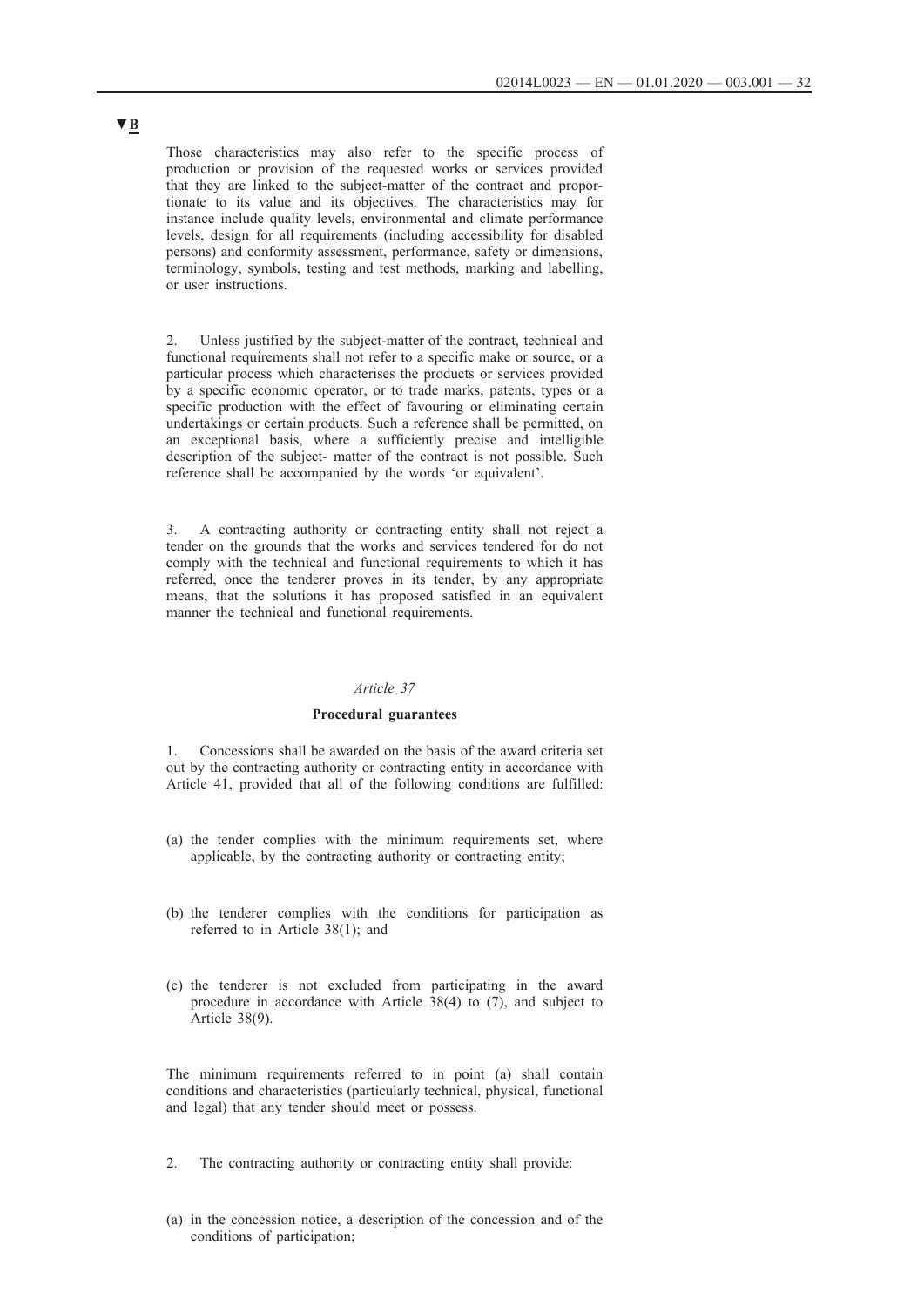<span id="page-32-0"></span>(b) in the concession notice, in the invitation to submit a tender or in other concession documents, a description of the award criteria and, where applicable, the minimum requirements to be met.

3. The contracting authority or contracting entity may limit the number of candidates or tenderers to an appropriate level, on condition that this is done in a transparent manner and on the basis of objective criteria. The number of candidates or tenderers invited shall be sufficient to ensure genuine competition.

4. The contracting authority or contracting entity shall communicate the description of the envisaged organisation of the procedure and an indicative completion deadline to all participants. Any modification shall be communicated to all participants and, to the extent that they concern elements disclosed in the concession notice, advertised to all economic operators.

5. The contracting authority or contracting entity shall provide for appropriate recording of the stages of the procedure using the means it judges appropriate, subject to compliance with Article 28(1).

6. The contracting authority or contracting entity may hold negotiations with candidates and tenderers. The subject-matter of the concession, the award criteria and the minimum requirements shall not be changed during the course of the negotiations.

## *Article 38*

#### **Selection and qualitative assessment of candidates**

1. Contracting authorities and contracting entities shall verify the conditions for participation relating to the professional and technical ability and the financial and economic standing of the candidates or tenderers, on the basis of self-declarations, reference or references to be submitted as proof in accordance with the requirements specified in the concession notice that shall be non-discriminatory and proportionate to the subject-matter of the concession. The conditions for participation shall be related and proportionate to the need to ensure the ability of the concessionaire to perform the concession, taking into account the subject-matter of the concession and the purpose of ensuring genuine competition.

2. With a view to meeting the conditions for participation laid down in paragraph 1, an economic operator may, where appropriate and for a particular concession, rely on the capacities of other entities, regardless of the legal nature of its links with them. Where an economic operator wants to rely on the capacities of other entities, it shall prove to the contracting authority or the contracting entity that it will have at its disposal, throughout the period of the concession, the necessary resources, for example, by producing a commitment by those entities to that effect. With regard to financial standing, the contracting authority or the contracting entity may require that the economic operator and those entities are jointly liable for the execution of the contract.

3. Under the same conditions, a group of economic operators as referred to in Article 26 may rely on the capacities of participants in the group or of other entities.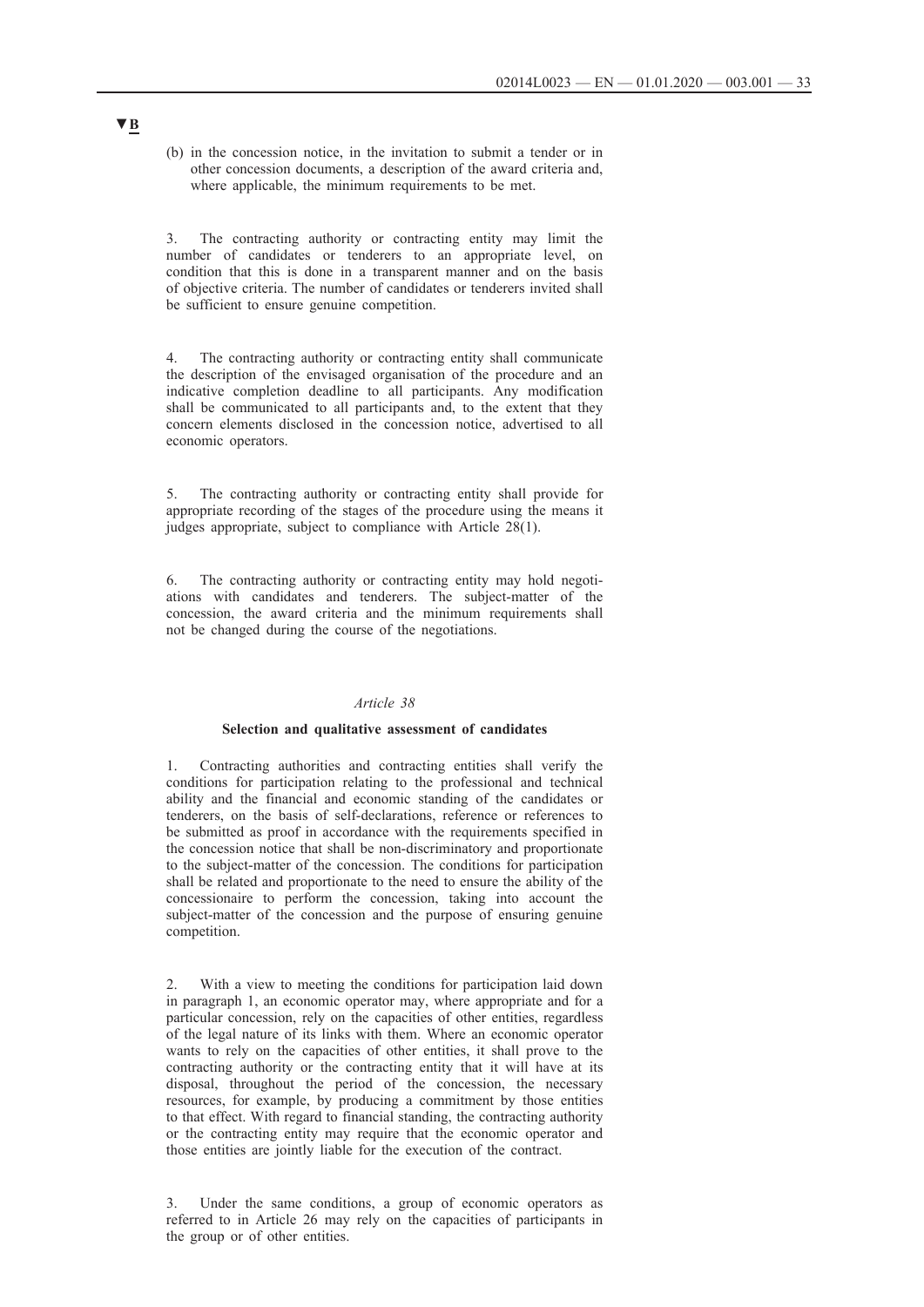4. Contracting authorities and contracting entities as referred to in point (a) of Article 7(1) shall exclude an economic operator from participation in a concession award procedure where they have established that that economic operator has been the subject of a conviction by final judgment for one of the following reasons:

- (a) participation in a criminal organisation, as defined in Article 2 of Council Framework Decision 2008/841/JHA (1);
- (b) corruption, as defined in Article 3 of the Convention on the fight against corruption involving officials of the European Communities or officials of Member States of the European Union (2) and Article 2(1) of Council Framework Decision 2003/568/JHA (3), as well as corruption as defined in the national law of the contracting authority or entity or the economic operator;
- (c) fraud within the meaning of Article 1 of the Convention on the protection of the European Communities' financial interests' (4);
- (d) terrorist offences or offences linked to terrorist activities, as defined in Articles 1 and 3 of Council Framework Decision 2002/475/JHA (5) respectively, or inciting, aiding or abetting or attempting to commit an offence, as referred to in Article 4 of that Framework Decision;
- (e) money laundering or terrorist financing, as defined in Article 1 of Directive 2005/60/EC of the European Parliament and of the Council  $(6)$ ;
- (f) child labour and other forms of trafficking in human beings as defined in Article 2 of Directive 2011/36/EU of the European Parliament and of the Council  $(7)$ .

The obligation to exclude an economic operator shall also apply where the person convicted by final judgment is a member of the administrative, management or supervisory body of that economic operator or has powers of representation, decision or control therein.

Contracting entities other than those referred to in point (a) of Article 7(1) may exclude an economic operator from participation in a concession award procedure where they are aware that that economic operator has been the subject of a conviction by a final judgment for any of the reasons listed in the first subparagraph of this paragraph.

<sup>(1)</sup> Council Framework Decision 2008/841/JHA of 24 October 2008 on the fight against organised crime (OJ L 300, 11.11.2008, p. 42).

<sup>(2)</sup> OJ C 195, 25.6.1997, p. 1.

 $(3)$  Council Framework Decision 2003/568/JHA of 22 July 2003 on combating corruption in the private sector (OJ L 192, 31.7.2003, p. 54).

<sup>(4)</sup> OJ C 316, 27.11.1995, p. 48.

 $(5)$  Council Framework Decision 2002/475/JHA of 13 June 2002 on combating terrorism (OJ L 164, 22.6.2002, p. 3).

<sup>(6)</sup> Directive 2005/60/EC of the European Parliament and of the Council of 26 October 2005 on the prevention of the use of the financial system for the purpose of money laundering and terrorist financing (OJ L 309,  $25.1\overline{1}$ .2005, p. 15).

<sup>(7)</sup> Directive 2011/36/EU of the European Parliament and of the Council of 5 April 2011 on preventing and combating trafficking in human beings and protecting its victims, and replacing Council Framework Decision 2002/629/JHA (OJ L 101, 15.4.2011, p. 1).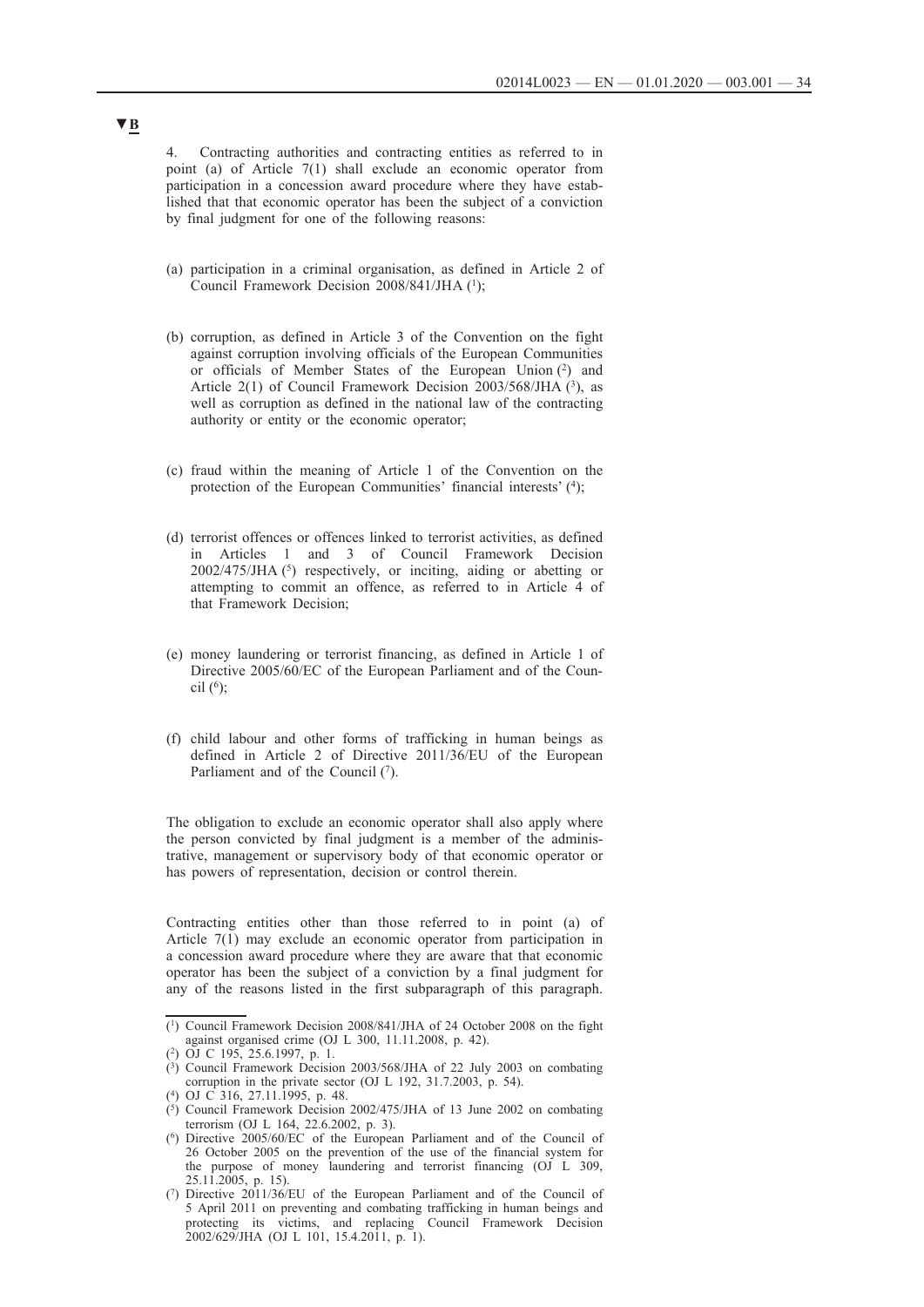5. Contracting authorities and contracting entities as referred to in point (a) of Article 7(1) shall exclude the economic operator from participation in a concession award procedure where it is aware that the economic operator is in breach of its obligations relating to the payment of taxes or social security contributions and where this has been established by a judicial or administrative decision having final and binding effect in accordance with the legal provisions of the country in which it is established or with those of the Member State of the contracting authority or contracting entity.

Furthermore, contracting authorities and contacting entities as referred to in point (a) of Article 7(1) may exclude or may be required by Member States to exclude from participation in a concession award procedure an economic operator where the contracting authority or entity can demonstrate by any appropriate means that the economic operator is in breach of its obligations relating to the payment of taxes or social security contributions.

This paragraph shall no longer apply when the economic operator has fulfilled its obligations by paying or entering into a binding arrangement with a view to paying the taxes or social security contributions due, including, where applicable, any interest accrued or fines.

6. Member States may provide for a derogation from the mandatory exclusion provided for in paragraphs  $4$  and  $5$ , on an exceptional basis, for overriding reasons relating to the public interest such as public health or protection of the environment.

Member States may also provide for a derogation from the mandatory exclusion provided for in paragraph 5, where an exclusion would be clearly disproportionate, in particular where only minor amounts of taxes or social security contributions are unpaid or where the economic operator was informed of the exact amount due following its breach of its obligations relating to the payment of taxes or social security contributions at such time that it did not have the possibility to take measures as provided for in the third subparagraph of paragraph 5 before expiration of the deadline for submitting its application.

7. Contracting authorities or contracting entities may exclude or may be required by Member State to exclude from participation in a concession award any economic operator if one of the following conditions is fulfilled:

- (a) where it can demonstrate by any appropriate means any violation of applicable obligations referred to in Article 30(3);
- (b) where the economic operator is bankrupt or is the subject of insolvency or winding-up proceedings, where its assets are being administered by a liquidator or by the court, where it is in an arrangement with creditors, where its business activities are suspended or it is in any analogous situation arising from a similar procedure under national laws and regulations; the contracting authority or the contracting entity may, however, decide not to exclude or be required by the Member State not to so exclude an economic operator which is in one of the above situations where it has established that the economic operator in question will be able to perform the concession, taking into account the applicable national rules and measures on the continuation of business in the case of those situations;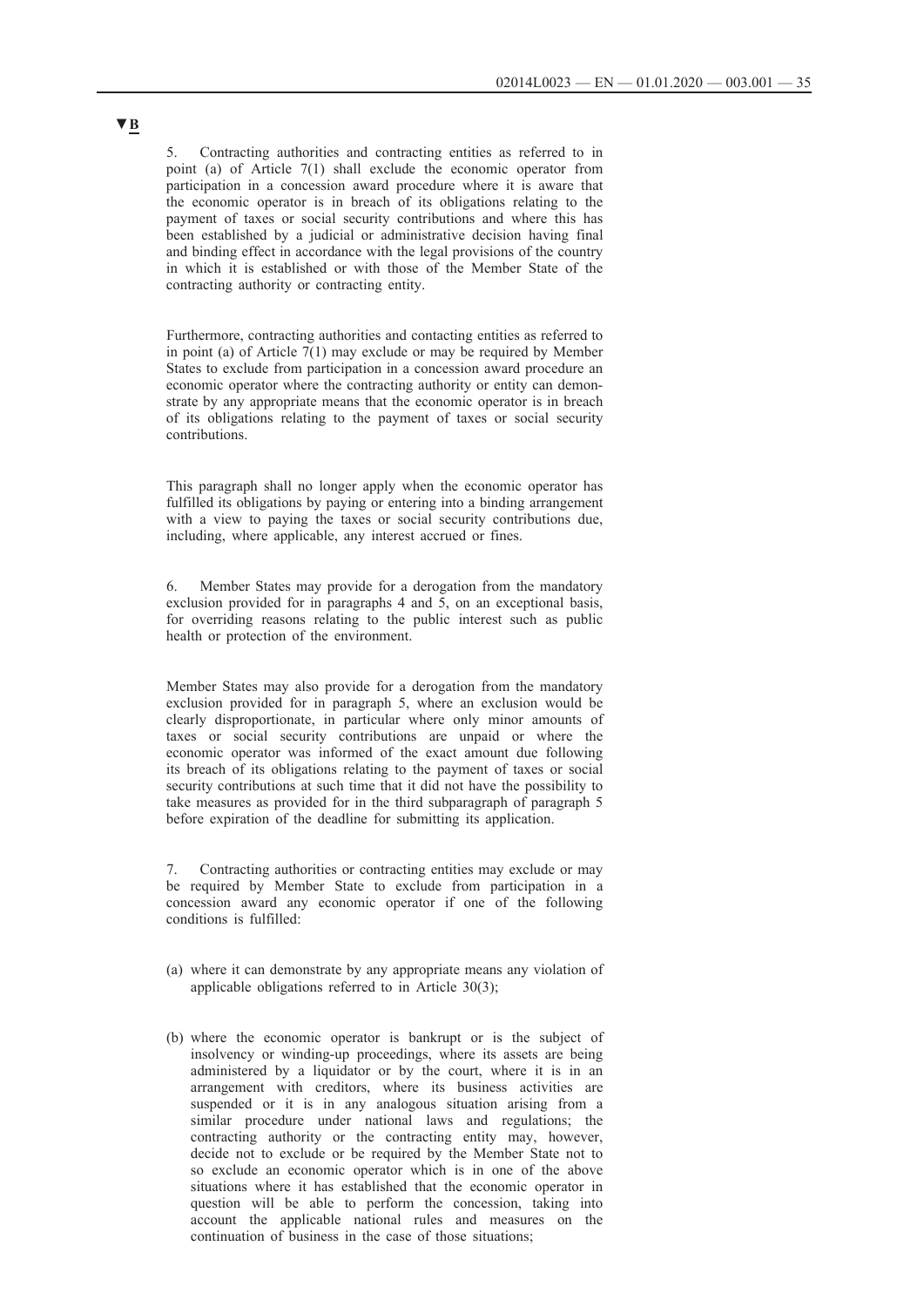- (c) where the contracting authority can demonstrate by any appropriate means that the economic operator is guilty of a grave professional misconduct, which renders its integrity questionable;
- (d) where a conflict of interest within the meaning of the second paragraph of Article 35, cannot be effectively remedied by any other less intrusive measure;
- (e) where the contracting authority has sufficiently plausible indications to conclude that the economic operator has entered into agreements with other economic operators aimed at distorting competition;
- (f) where the economic operator has shown significant or persistent deficiencies in the performance of a substantive requirement under a prior concession or a prior contract with a contracting authority or with a contracting entity as defined in this Directive or in Directive 2014/25/EU which led to early termination of that prior contract, damages or other comparable sanctions;
- (g) where the economic operator has been guilty of serious misrepresentation in supplying the information required for the verification of the absence of grounds for exclusion or the fulfilment of the selection criteria, has withheld such information or is unable to submit the required documents supporting such information;
- (h) where the economic operator has undertaken to unduly influence the decision-making process of the contracting authority or contracting entity, to obtain confidential information that may confer upon it undue advantages in the concession award procedure or to negligently provide misleading information that may have a material influence on decisions concerning exclusion, selection or award;
- (i) in the case of concessions in the fields of defence and security as referred to in Directive 2009/81/EC, where the economic operator has been found, on the basis of any means of evidence, including protected data sources, not to possess the reliability necessary to exclude risks to the security of the Member State.

8. Contracting authorities and contacting entities as referred to in point (a) of Article 7(1) shall at any time during the procedure exclude an economic operator where it turns out that the economic operator in question is, in view of acts committed or omitted either before or during the procedure, in one of the situations referred to in paragraph 4 of this Article and the first subparagraph of paragraph 5 of this Article.

At any time during the procedure, contracting authorities and contacting entities may exclude or may be required by Member States to exclude an economic operator where it turns out that the economic operator in question is, in view of acts committed or omitted either before or during procedure, in one of the situations referred to in the second subparagraph of paragraph 5 and in paragraph 7.

9. Any economic operator that is in one of the situations referred to in paragraphs 4 and 7 may provide evidence to the effect that measures taken by the economic operator are sufficient to demonstrate its reliability despite the existence of the relevant ground for exclusion. If such evidence is considered to be sufficient, the economic operator concerned shall not be excluded from the procedure.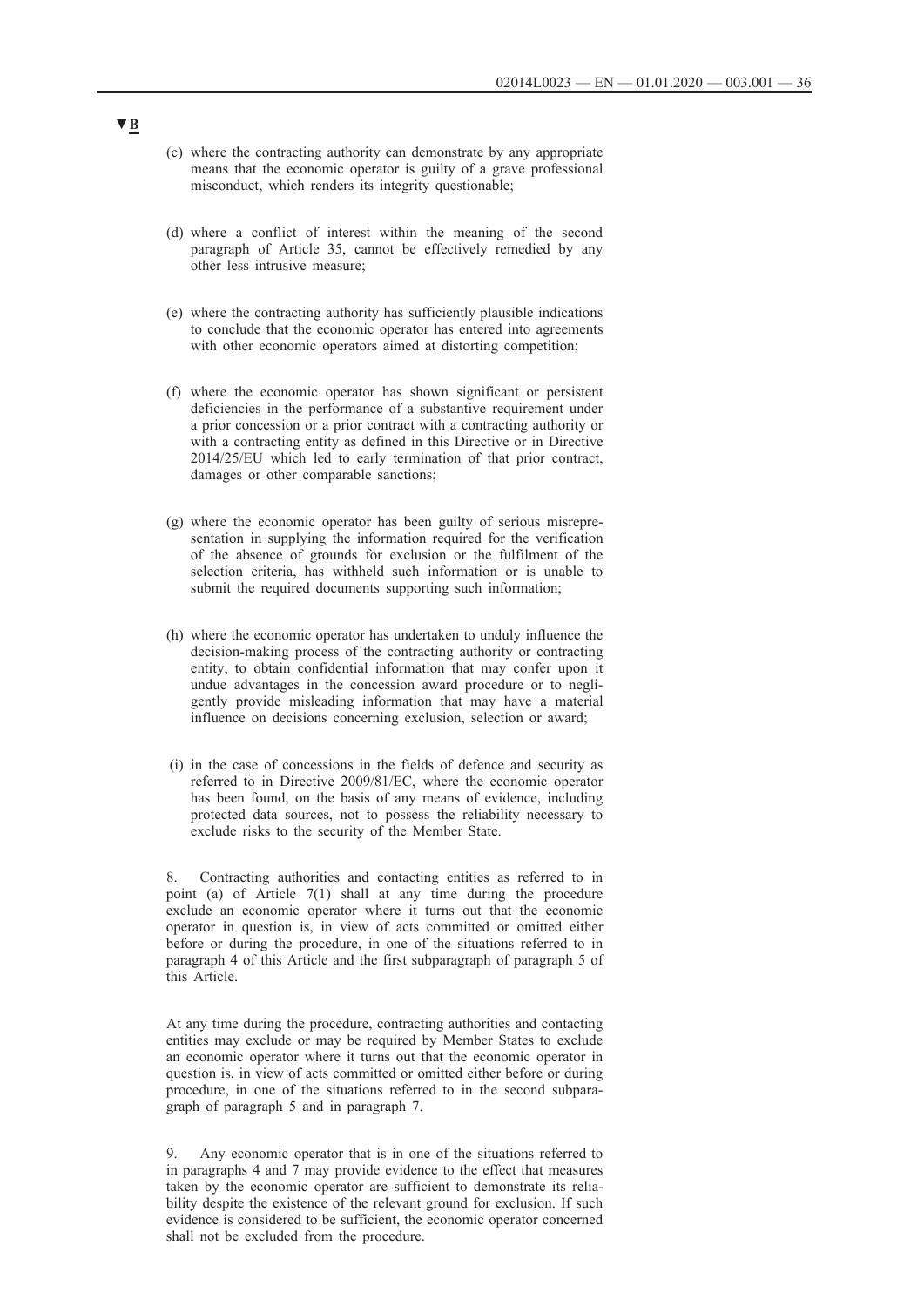<span id="page-36-0"></span>For this purpose, the economic operator shall prove that it has paid or undertaken to pay compensation in respect of any damage caused by the criminal offence or misconduct, clarified the facts and circumstances in a comprehensive manner by actively collaborating with the investigating authorities and taken concrete technical, organisational and personnel measures that are appropriate to prevent further criminal offences or misconduct. The measures taken by the economic operators shall be evaluated taking into account the gravity and particular circumstances of the criminal offence or misconduct. Where the measures are considered to be insufficient, the economic operator concerned shall receive a statement of the reasons for that decision.

An economic operator which has been excluded by a final judgment from participating in procurement or concession award procedures shall not be entitled to make use of the possibility provided under this paragraph during the period of exclusion resulting from that judgment in the Member States where the judgment is effective.

10. By law, regulation or administrative provision and having regard for Union law, Member States shall specify, the implementing conditions for this Article. They shall in particular, determine the maximum period of exclusion if no measures as specified in paragraph  $9$  are taken by the economic operator to demonstrate its reliability. Where the period of exclusion has not been set by final judgment, that period shall not exceed five years from the date of the conviction by final judgment in the cases referred to in paragraph 4 and three years from the date of the relevant event in the cases referred to in paragraph 7.

## *Article 39*

## **Time limits for receipt of applications and tenders for the concession**

1. When fixing the time limits for the receipt of applications or of tenders contracting authorities or contracting entities shall take account in particular of the complexity of the concession and the time required for drawing up tenders or applications without prejudice to the minimum time limits set out in this Article.

2. Where applications or tenders can be made only after a visit to the site or after on-the-spot inspection of the documents supporting the concession award documents, the time limits for the receipt of applications for the concession or for the receipt of tenders, shall be fixed so that all economic operators concerned may be aware of all the information needed to produce applications or tenders and, in any event, shall be longer than the minimum time limits set out in paragraphs 3 and 4.

The minimum time limit for the receipt of applications whether or not including tenders for the concession shall be 30 days from the date on which the concession notice was sent.

4. Where the procedure takes place in successive stages the minimum time limit for the receipt of initial tenders shall be 22 days from the date on which the invitation to tender is sent.

5. The time limit for receipt of tenders may be reduced by five days where the contracting authority or contracting entity accepts that tenders may be submitted by electronic means in conformity with Article 29.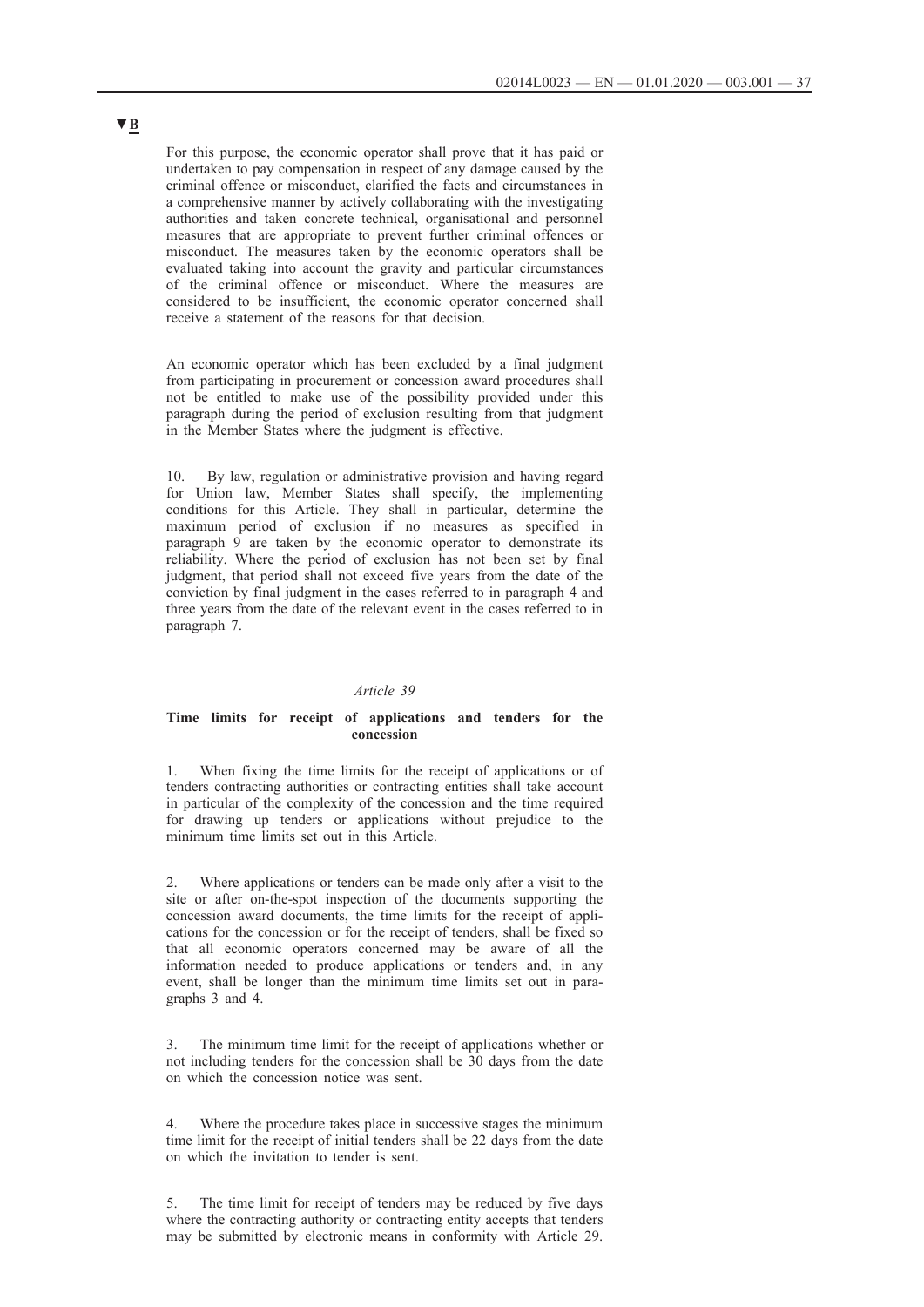### *Article 40*

## **Provision of information to candidates and tenderers**

<span id="page-37-0"></span>1. The contracting authority or contracting entity shall as soon as possible inform each candidate and tenderer of decisions taken concerning the award of a concession, including the name of the successful tenderer, the grounds for any decision to reject his application or tender and the grounds for any decision not to award a contract for which there has been publication of a concession notice or to recommence the procedure.

Moreover, on request from the party concerned, the contracting authority or contracting entity shall as quickly as possible, and in any case within 15 days from receipt of a written request inform any tenderers that have made an admissible tender of the characteristics and relative advantages of the tender selected.

2. The contracting authority or contracting entity may decide to withhold certain information referred to in paragraph 1, regarding the contract, where the release of such information would impede law enforcement, would otherwise be contrary to the public interest, would prejudice the legitimate commercial interests of economic operators, whether public or private, or might prejudice fair competition between such operators.

### *Article 41*

### **Award criteria**

1. Concessions shall be awarded on the basis of objective criteria which comply with the principles set out in Article 3 and which ensure that tenders are assessed in conditions of effective competition so as to identify an overall economic advantage for the contracting authority or the contracting entity.

2. The award criteria shall be linked to the subject-matter of the concession, and shall not confer an unrestricted freedom of choice on the contracting authority or the contracting entity. They may include, inter alia, environmental, social or innovation-related criteria.

Those criteria shall be accompanied by requirements which allow the information provided by the tenderers to be effectively verified.

The contracting authority or the contracting entity shall verify whether tenders properly meet the award criteria.

3. The contracting authority or the contracting entity shall list the criteria in descending order of importance.

Notwithstanding the first subparagraph, where the contracting authority or contracting entity receive a tender which proposes an innovative solution with an exceptional level of functional performance which could not have been foreseen by a diligent contracting authority or contracting entity, the contracting authority or contracting entity may, exceptionally, modify the ranking order of the award criteria to take into account that innovative solution. In that case, the contracting authority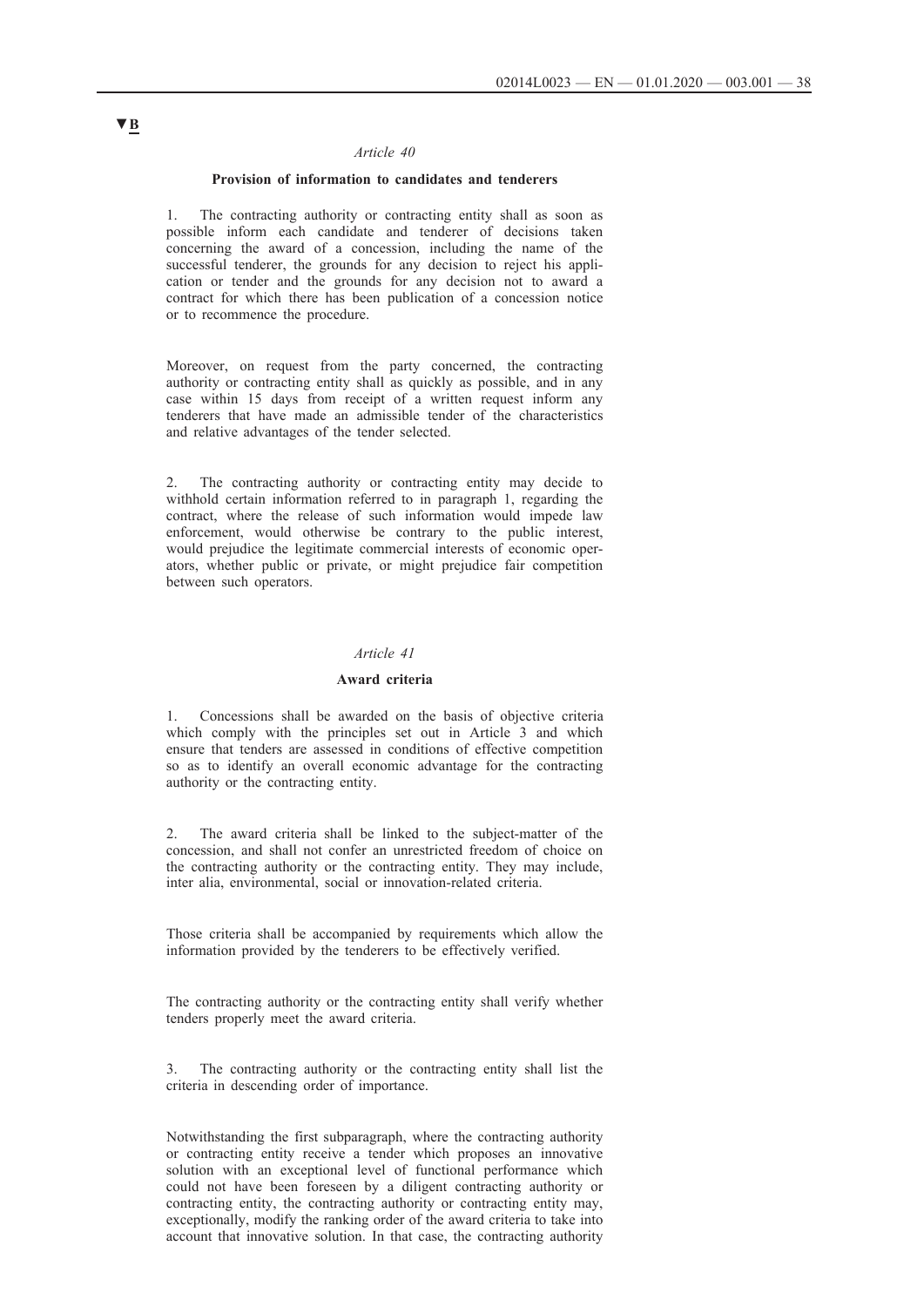<span id="page-38-0"></span>or the contracting entity shall inform all tenderers about the modification of the order of importance and shall issue a new invitation to submit tenders, in respect of the minimal time limits referred to in Article 39(4). Where the award criteria have been published at the moment of the publication of the concession notice, the contracting authority or entity shall publish a new concession notice, in respect of the minimum time limits referred to in Article 39(3).

The modification of the ranking order shall not result in discrimination.

### TITLE III

## **RULES ON PERFORMANCE OF CONCESSIONS**

## *Article 42*

### **Subcontracting**

1. Observance of the obligations referred to in Article 30(3) by subcontractors shall be ensured through appropriate action by the competent national authorities acting within the scope of their responsibility and remit.

2. In the concession documents, the contracting authority or the contracting entity may ask or may be required by a Member State to ask the tenderer or the applicant to indicate in its tender any share of the concession it may intend to subcontract to third parties and any proposed subcontractors. This paragraph shall be without prejudice to the question of the main concessionaire's liability.

3. In the case of works concessions and in respect of services to be provided at the facility under the oversight of the contracting authority or the contracting entity, after the award of the concession and at the latest when the performance of the concession commences, the contracting authority or the contracting entity shall require the concessionaire to indicate to the contracting authority or the contracting entity the name, contact details and legal representatives of its subcontractors, involved in such works or services, insofar as known at that point in time. The contracting authority or the contracting entity shall require the concessionaire to notify it of any changes to that information during the course of the concession as well as of the required information for any new subcontractors which it subsequently involves in such works or services.

Notwithstanding the first subparagraph Member States may impose the obligation to deliver the required information directly on the concessionaire.

The first and second subparagraphs shall not apply to suppliers.

Contracting authorities and contracting entities may extend or may be required by Member States to extend the obligations provided for in the first subparagraph to for instance: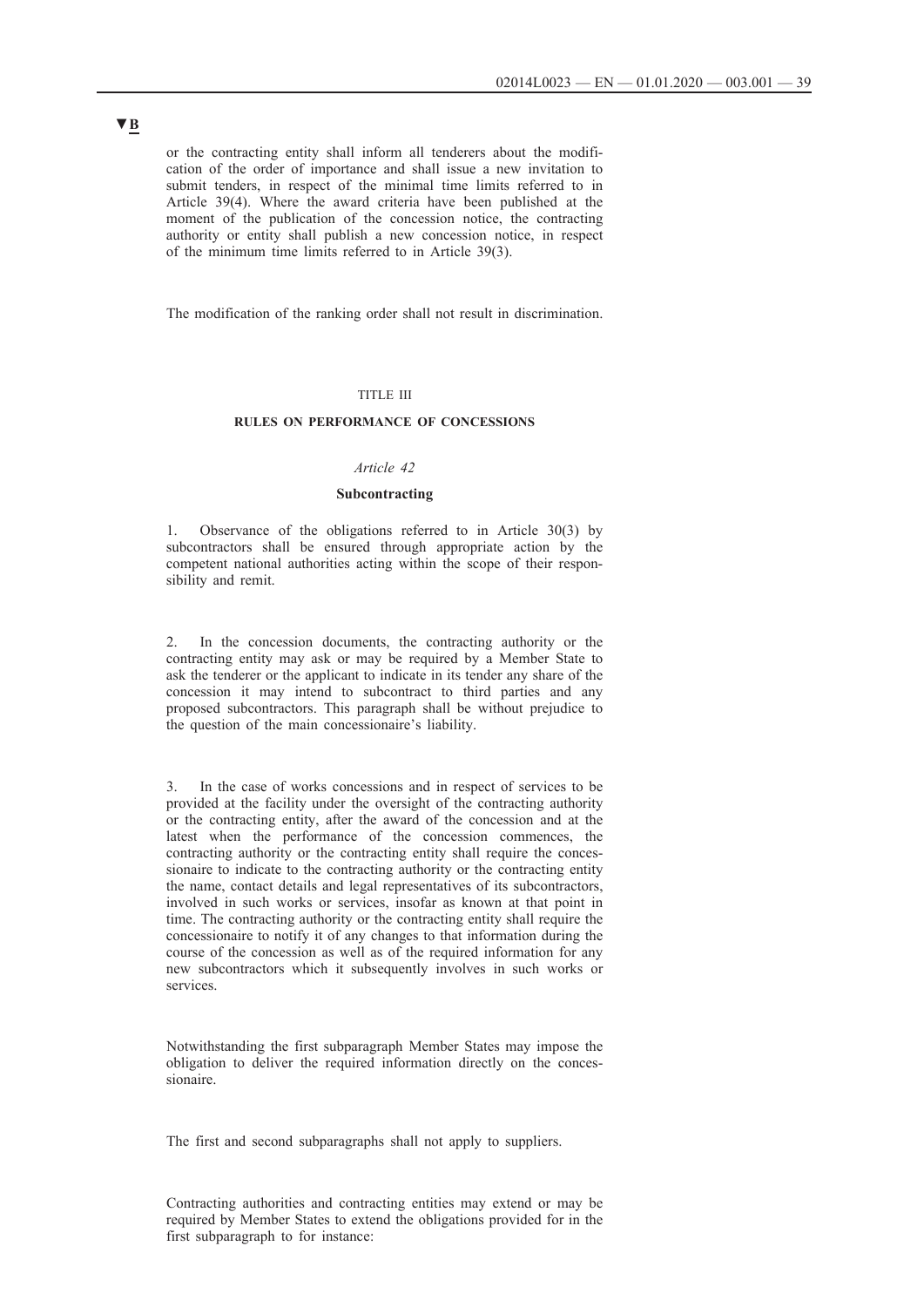- <span id="page-39-0"></span>(a) services concessions other than those concerning services to be provided at the facilities under the oversight of the contracting authority or the contracting entity or to suppliers involved in works or services concessions;
- (b) subcontractors of the concessionaire's subcontractors or further down the subcontracting chain.
- 4. With the aim of avoiding breaches of the obligations referred to in Article 30(3), appropriate measures may be taken, such as:
- (a) Where the national law of a Member State provides for a mechanism of joint liability between subcontractors and the concessionaire, the Member State concerned shall ensure that the relevant rules are applied in compliance with the conditions set out in Article 30(3).
- (b) Contracting authorities and contracting entities may verify or may be required by Member States to verify whether there are grounds for exclusion of subcontractors pursuant to Article 38(4) to (10). In such cases, the contracting authority or the contracting entity shall require the economic operator to replace a subcontractor in respect of which the verification has shown that there are compulsory grounds for exclusion. The contracting authority or the contracting entity may require or may be required by a Member State to require that the economic operator replaces a subcontractor in respect of which the verification has shown that there are non-compulsory grounds for exclusion.

5. Member States may provide for more stringent liability rules under national law.

6. Member States having chosen to provide for measures pursuant to paragraphs 1 and 3 shall, by law, regulation or administrative provisions and having regard to Union law, specify the implementing conditions for those measures. In so doing, Member States may limit their applicability, for instance in respect of certain types of contracts, certain categories of contracting authorities, contracting entities or economic operators or as of certain amounts.

## *Article 43*

### **Modification of contracts during their term**

1. Concessions may be modified without a new concession award procedure in accordance with this Directive in any of the following cases:

(a) where the modifications, irrespective of their monetary value, have been provided for in the initial concession documents in clear, precise and unequivocal review clauses, which may include value revision clauses, or options. Such clauses shall state the scope and nature of possible modifications or options as well as the conditions under which they may be used. They shall not provide for modifications or options that would alter the overall nature of the concession;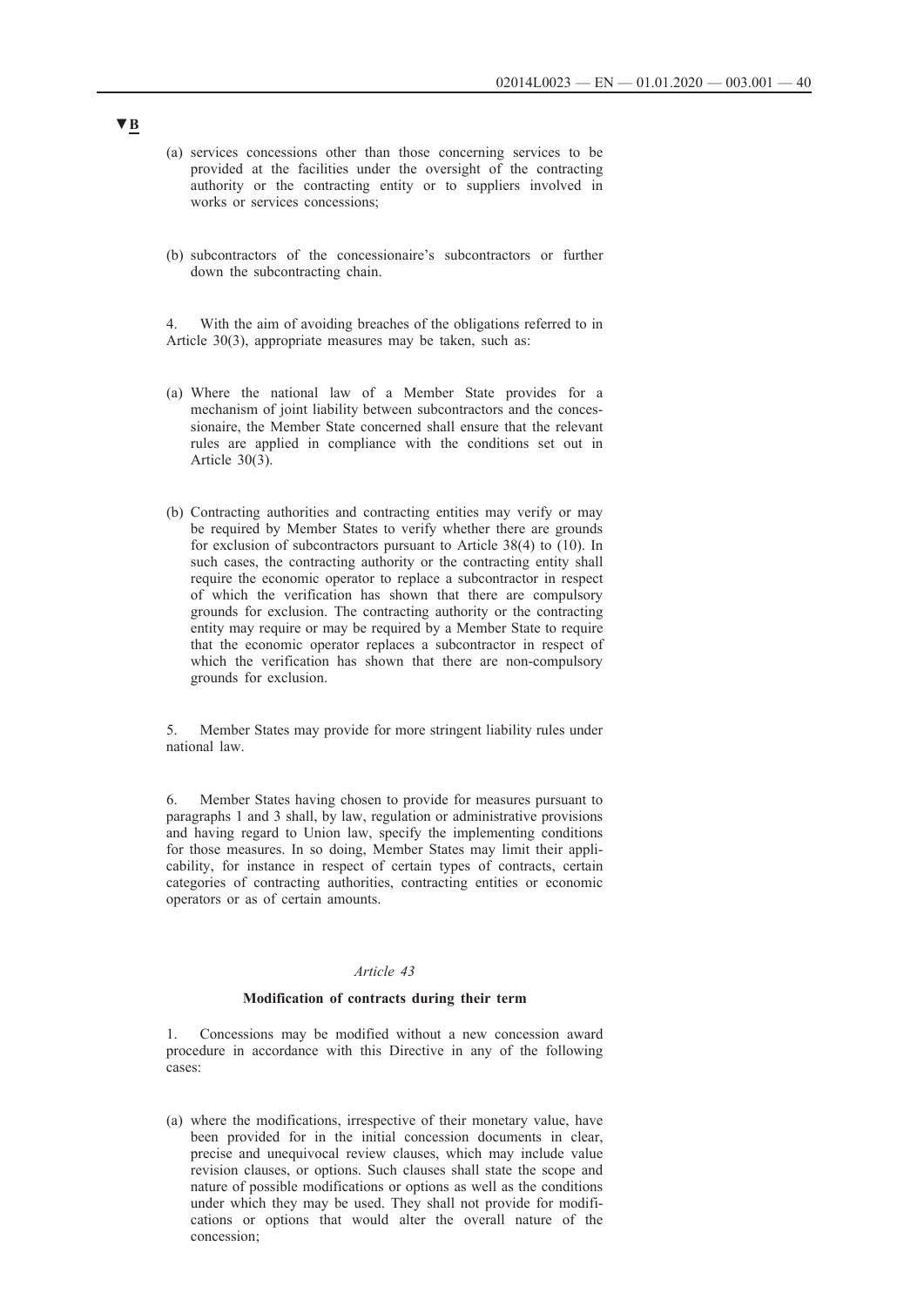- (b) for additional works or services by the original concessionaire that have become necessary and that were not included in the initial concession where a change of concessionaire:
	- (i) cannot be made for economic or technical reasons such as requirements of interchangeability or interoperability with existing equipment, services or installations procured under the initial concession; and
	- (ii) would cause significant inconvenience or substantial duplication of costs for the contracting authority or contracting entity.

However, in the case of concessions awarded by a contracting authority, for the purposes of pursuing an activity other than those referred to in Annex II, any increase in value shall not exceed 50 % of the value of the original concession. Where several successive modifications are made, that limitation shall apply to the value of each modification. Such consecutive modifications shall not be aimed at circumventing this Directive;

- (c) where all of the following conditions are fulfilled:
	- (i) the need for modification has been brought about by circumstances which a diligent contracting authority or contracting entity could not foresee;
	- (ii) the modification does not alter the overall nature of the concession;
	- (iii) in the case of concessions awarded by contracting authority, for the purposes of pursuing an activity other than those referred to in Annex II, any increase in value is not higher than 50 % of the value of the initial concession. Where several successive modifications are made, this limitation shall apply to the value of each modification. Such consecutive modifications shall not be aimed at circumventing this Directive;
- (d) where a new concessionaire replaces the one to which the contracting authority or the contracting entity had initially awarded the concession as a consequence of either:
	- (i) an unequivocal review clause or option in conformity with point (a);
	- (ii) universal or partial succession into the position of the initial concessionaire, following corporate restructuring, including takeover, merger, acquisition or insolvency, of another economic operator that fulfils the criteria for qualitative selection initially established provided that this does not entail other substantial modifications to the contract and is not aimed at circumventing the application of this Directive; or
	- (iii) in the event that the contracting authority or contracting entity itself assumes the main concessionaire's obligations towards its subcontractors where this possibility is provided for under national legislation;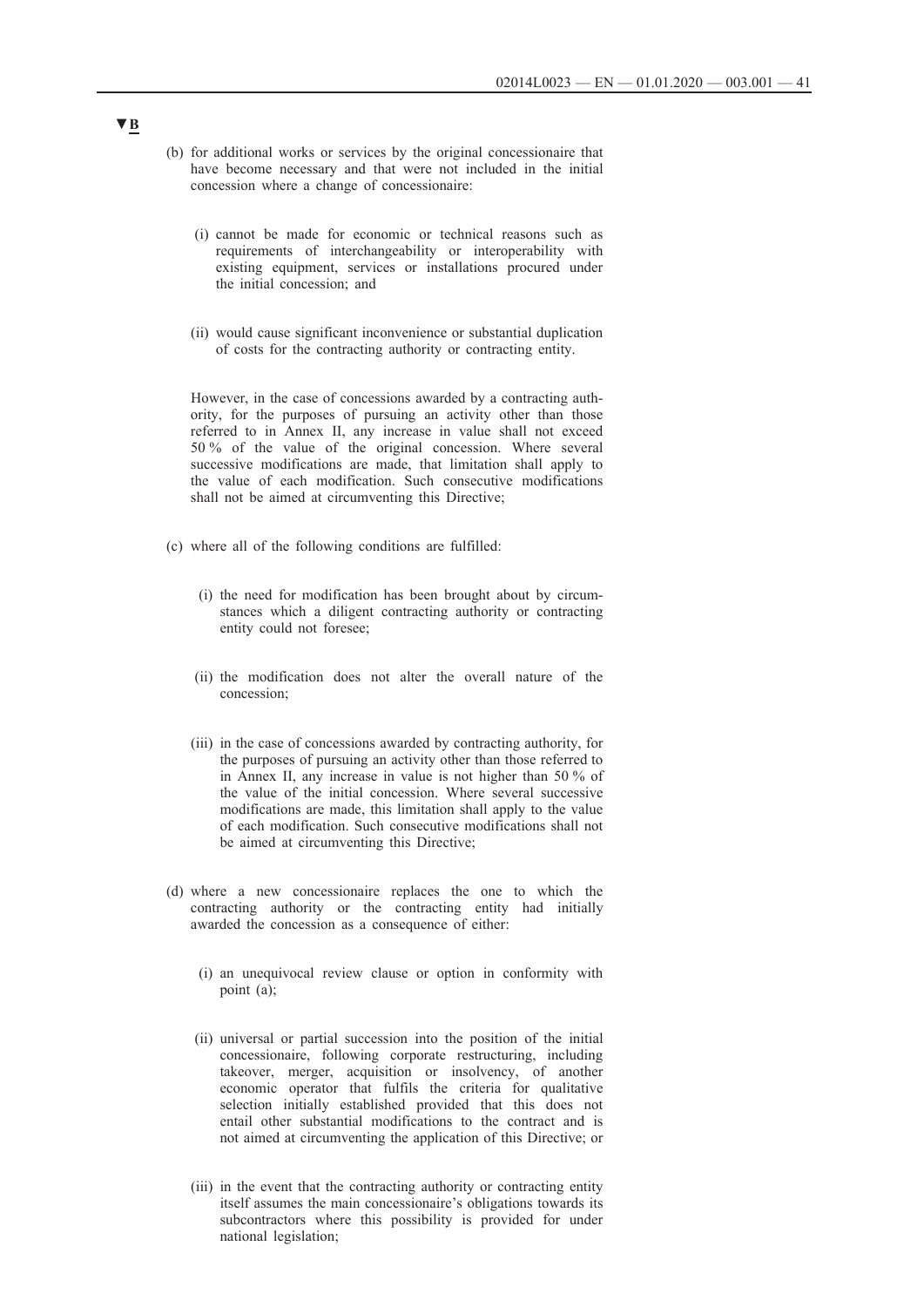(e) where the modifications, irrespective of their value, are not substantial within the meaning of paragraph 4.

Contracting authorities or contracting entities having modified a concession in the cases set out under points (b) and (c) of this paragraph shall publish a notice to that effect in the *Official Journal of the European Union*. Such notice shall contain the information set out in Annex XI and shall be published in accordance with Article 33.

2. Furthermore, and without any need to verify whether the conditions set out under points (a) to (d) of paragraph 4 are met, concessions may equally be modified without a new concession award procedure in accordance with this Directive being necessary where the value of the modification is below both of the following values:

- (i) the threshold set out in Article 8; and
- (ii) 10 % of the value of the initial concession.

However, the modification may not alter the overall nature of the concession. Where several successive modifications are made, the value shall be assessed on the basis of the net cumulative value of the successive modifications.

3. For the purpose of the calculation of the value referred to in paragraph 2 and points (b) and (c) of paragraph 1, the updated value shall be the reference value when the concession includes an indexation clause. If the concession does not include an indexation clause, the updated value shall be calculated taking into account the average inflation in the Member State of the contracting authority or of the contracting entity.

4. A modification of a concession during its term shall be considered to be substantial within the meaning of point (e) of paragraph 1, where it renders the concession materially different in character from the one initially concluded. In any event, without prejudice to paragraphs 1 and 2, a modification shall be considered to be substantial where one or more of the following conditions is met:

- (a) the modification introduces conditions which, had they been part of the initial concession award procedure, would have allowed for the admission of applicants other than those initially selected or for the acceptance of a tender other than that originally accepted or would have attracted additional participants in the concession award procedure;
- (b) the modification changes the economic balance of the concession in favour of the concessionaire in a manner which was not provided for in the initial concession;
- (c) the modification extends the scope of the concession considerably;
- (d) where a new concessionaire replaces the one to which the contracting authority or contracting entity had initially awarded the concession in other cases than those provided for under point (d) of paragraph 1.

5. A new concession award procedure in accordance with this Directive shall be required for other modifications of the provisions of a concession during its term than those provided for under paragraphs 1 and 2.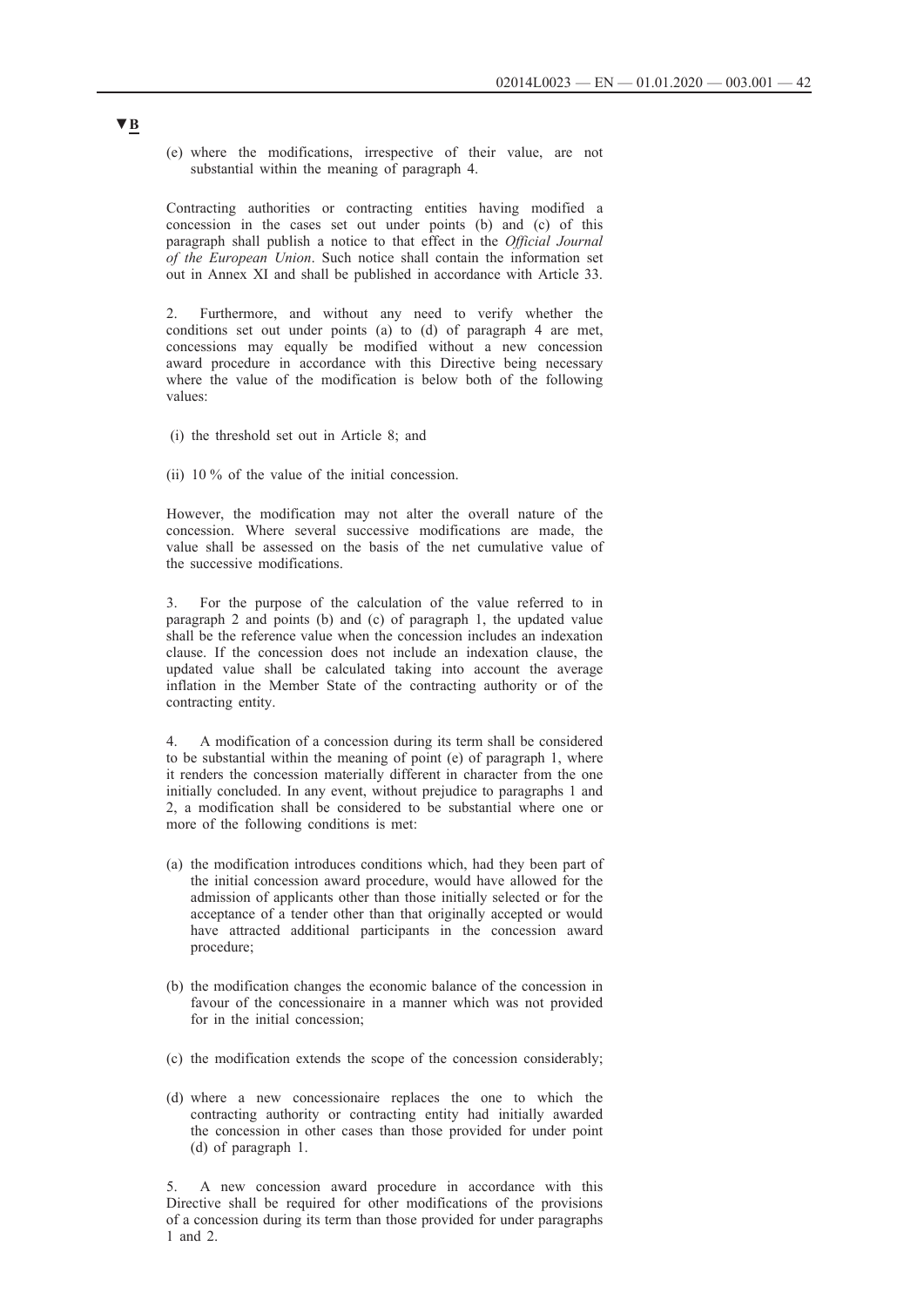## *Article 44*

## **Termination of concessions**

<span id="page-42-0"></span>Member States shall ensure that contracting authorities and contracting entities have the possibility, under the conditions determined by the applicable national law, to terminate a concession during its term, where one or more of the following conditions is fulfilled:

- (a) a modification of the concession has taken place, which would have required a new concession award procedure pursuant to Article 43;
- (b) the concessionaire has been, at the time of concession award, in one of the situations referred to in Article 38(4) and should therefore have been excluded from the concession award procedure;
- (c) the Court of Justice of the European Union finds, in a procedure pursuant to Article 258 TFEU, that a Member State has failed to fulfil its obligations under the Treaties by the fact that a contracting authority or contracting entity belonging to that Member State has awarded the concession in question without complying with its obligations under the Treaties and this Directive.

## *Article 45*

#### **Monitoring and reporting**

In order to ensure correct and efficient implementation, Member States shall ensure that at least the tasks set out in this Article are performed by one or more authorities or structures. They shall indicate to the Commission all authorities, or structures competent for these tasks.

2. Member States shall ensure that the application of rules for the award of concession contracts is monitored. Where monitoring authorities or structures identify specific violations, such as fraud, corruption, conflict of interest and other serious irregularities, or systemic problems, they shall be empowered to indicate those violations or problems to national auditing authorities, courts or tribunals or other appropriate authorities or structures, such as the ombudsman, national parliaments or committees thereof.

3. The results of the monitoring activities pursuant to paragraph 2 shall be made available to the public through appropriate means of information.

The Commission may, at the most every three years, request that Member States transmit to the Commission a monitoring report covering an overview of the most frequent causes of incorrect application of the rules for the award of concession contracts, including possible structural or recurring problems in the application of the rules, including possible cases of fraud and other illegal behaviour.

4. Member States shall ensure that information and guidance on the interpretation and application of Union law for the award of concession contracts is available free of charge to assist contracting authorities and entities and economic operators in correctly applying the Union rules.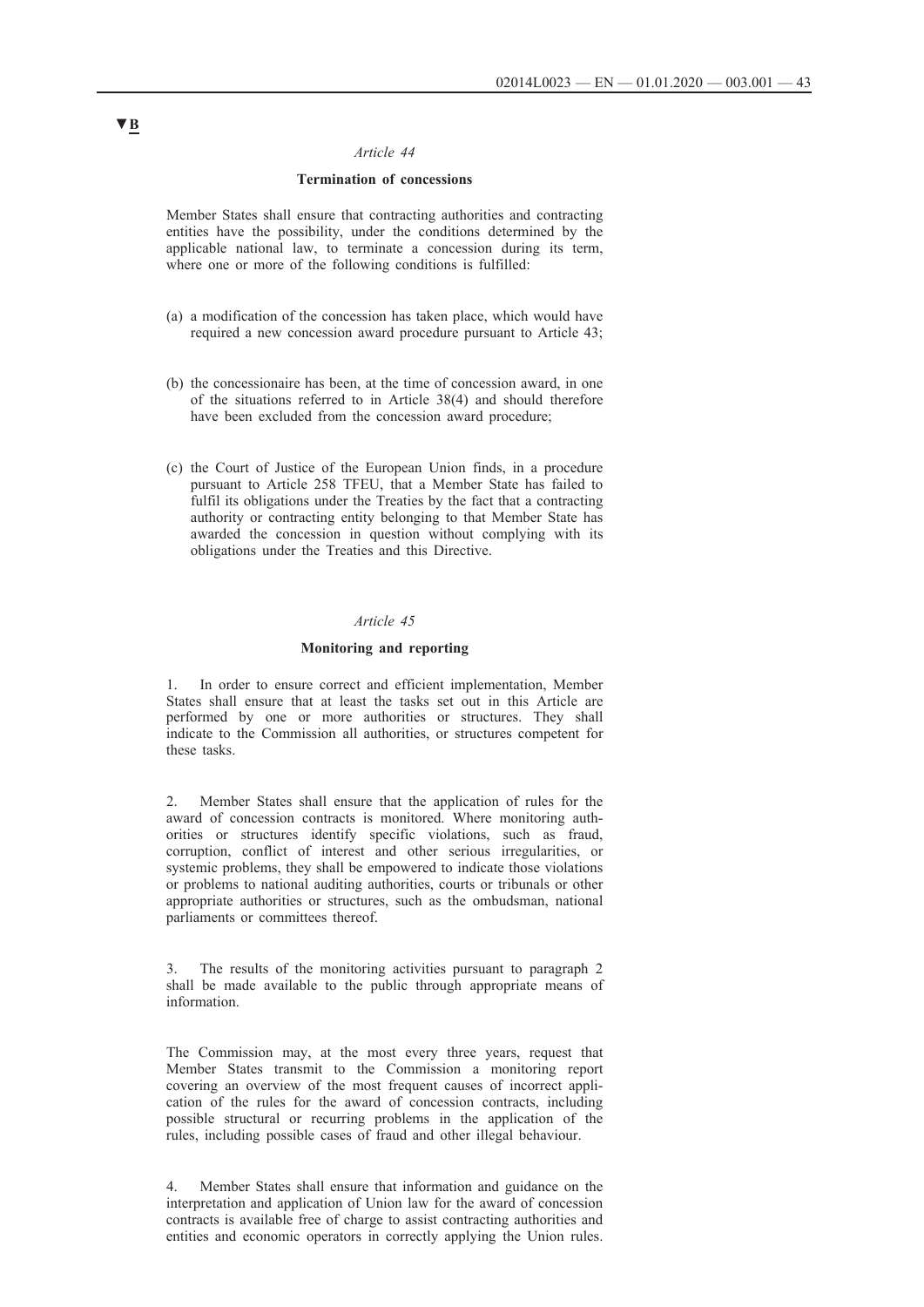#### TITLE IV

## <span id="page-43-0"></span>**AMENDMENTS TO DIRECTIVES 89/665/EEC AND 92/13/EEC**

#### *Article 46*

### **Amendments to Directive 89/665/EEC**

Directive 89/665/EEC is amended as follows:

(1) in Article 1, paragraph 1 is replaced by the following:

'1. This Directive applies to contracts referred to in Directive 2014/24/EU of the European Parliament and of the Council (\*) unless such contracts are excluded in accordance with Articles 7, 8, 9, 10, 11, 12, 15, 16, 17 and 37 of that Directive.

This Directive also applies to concessions awarded by contracting authorities, referred to in Directive 2014/23/EU of the European Parliament and of the Council (\*\*) unless such concessions are excluded in accordance with Articles 10, 11, 12, 17 and 25 of that Directive.

Contracts within the meaning of this Directive include public contracts, framework agreements, works and services concessions and dynamic purchasing systems.

Member States shall take the measures necessary to ensure that, as regards contracts falling within the scope of Directive 2014/24/EU or Directive 2014/23/EU, decisions taken by the contracting authorities may be reviewed effectively and, in particular, as rapidly as possible in accordance with the conditions set out in Articles 2 to 2f of this Directive, on the grounds that such decisions have infringed Union law in the field of public procurement or national rules transposing that law.

- (\*) Directive 2014/24/EU of the European Parliament and of the Council of 26 February 2014 on public procurement (OJ L 94, 28.3.2014, p. 65).
- (\*\*) Directive 2014/23/EU of the European Parliament and of the Council of 26 February 2014 on the award of concession contract (OJ L 94, 28.3.2014, p. 1).';
- (2) in Article 2a, paragraph 2 is amended as follows:
	- (a) the first subparagraph is replaced by the following:

'A contract may not be concluded following the decision to award a contract falling within the scope of Directive 2014/24/EU or Directive 2014/23/EU before the expiry of a period of at least 10 calendar days with effect from the day following the date on which the contract award decision is sent to the tenderers and candidates concerned if fax or electronic means are used or, if other means of communication are used, before the expiry of a period of either at least 15 calendar days with effect from the day following the date on which the contract award decision is sent to the tenderers and candidates concerned or at least 10 calendar days with effect from the day following the date of the receipt of the contract award decision.';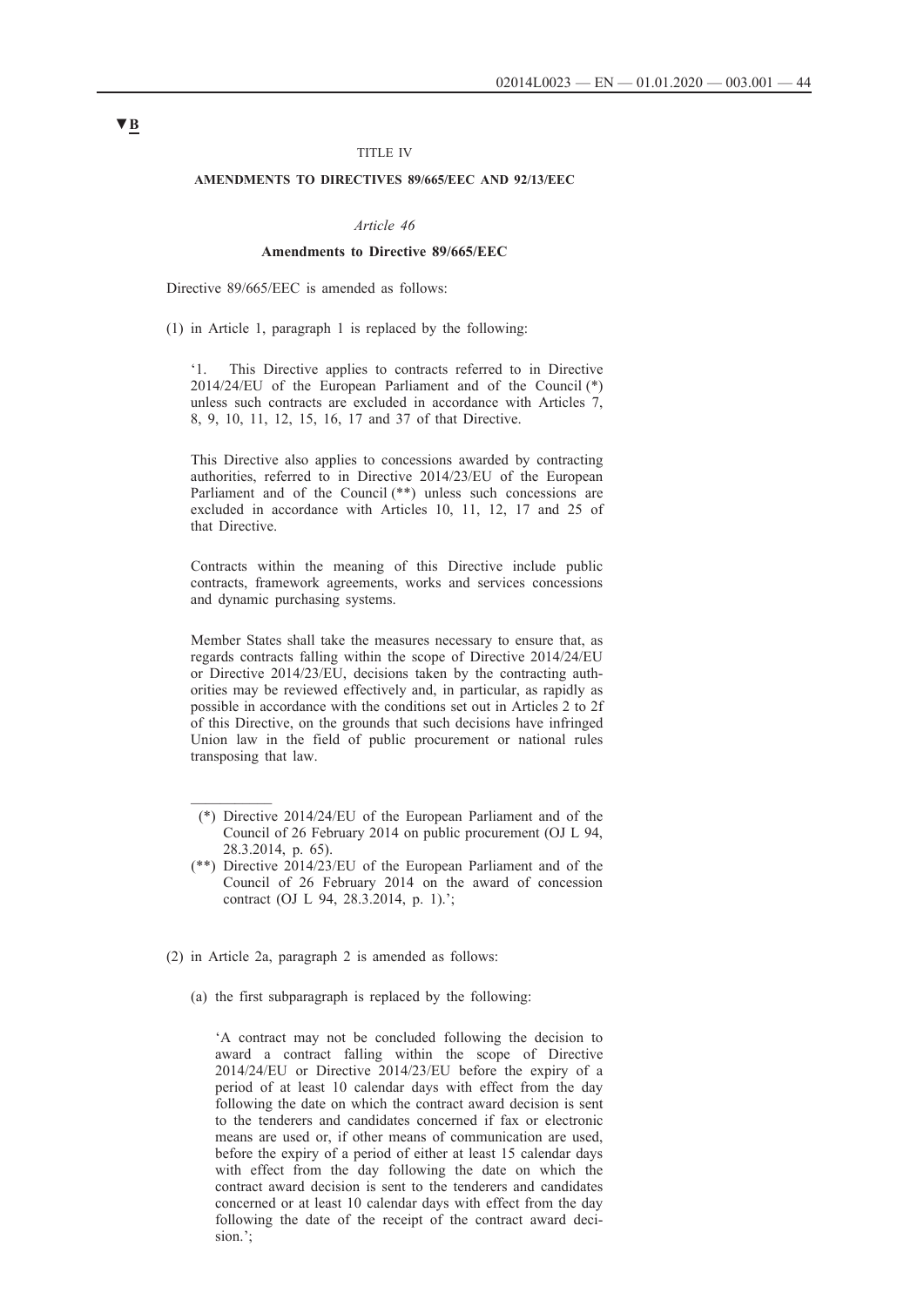- (b) in the fourth subparagraph, the first indent is replaced by the following:
	- '— a summary of the relevant reasons as set out in Article 55(2) of Directive 2014/24/EU, subject to Article 55(3) of that Directive, or in the second subparagraph of Article 40(1) of Directive 2014/23/EU, subject to Article 40(2) of that Directive, and';
- (3) Article 2b is amended as follows:
	- (a) in the first paragraph:
		- (i) point (a) is replaced by the following:
			- '(a) if Directive 2014/24/EU or, where relevant, Directive 2014/23/EU does not require prior publication of a contract notice in the *Official Journal of the European Union*;';
		- (ii) point (c) is replaced by the following:
			- '(c) in the case of a contract based on a framework agreement as provided for in Article 33 of Directive 2014/24/EU and in the case of a specific contract based on a dynamic purchasing system as provided for in Article 34 of that Directive.';
	- (b) in the second paragraph, the first and the second indent are replaced by the following:
		- '— there is an infringement of point (c) of Article 33(4) or of Article 34(6) of Directive 2014/24/EU, and
		- the contract value is estimated to be equal to or to exceed the thresholds set out in Article 4 of Directive 2014/24/EU.';
- (4) in Article 2c, the words 'Directive 2004/18/EC' are replaced by the words 'Directive 2014/24/EU or Directive 2014/23/EU';
- (5) Article 2d is amended as follows:
	- (a) in paragraph 1:
		- (i) point (a) is replaced by the following:
			- '(a) if the contracting authority has awarded a contract without prior publication of a contract notice in the *Official Journal of the European Union* without this being permissible in accordance with Directive 2014/24/EU or Directive 2014/23/EU';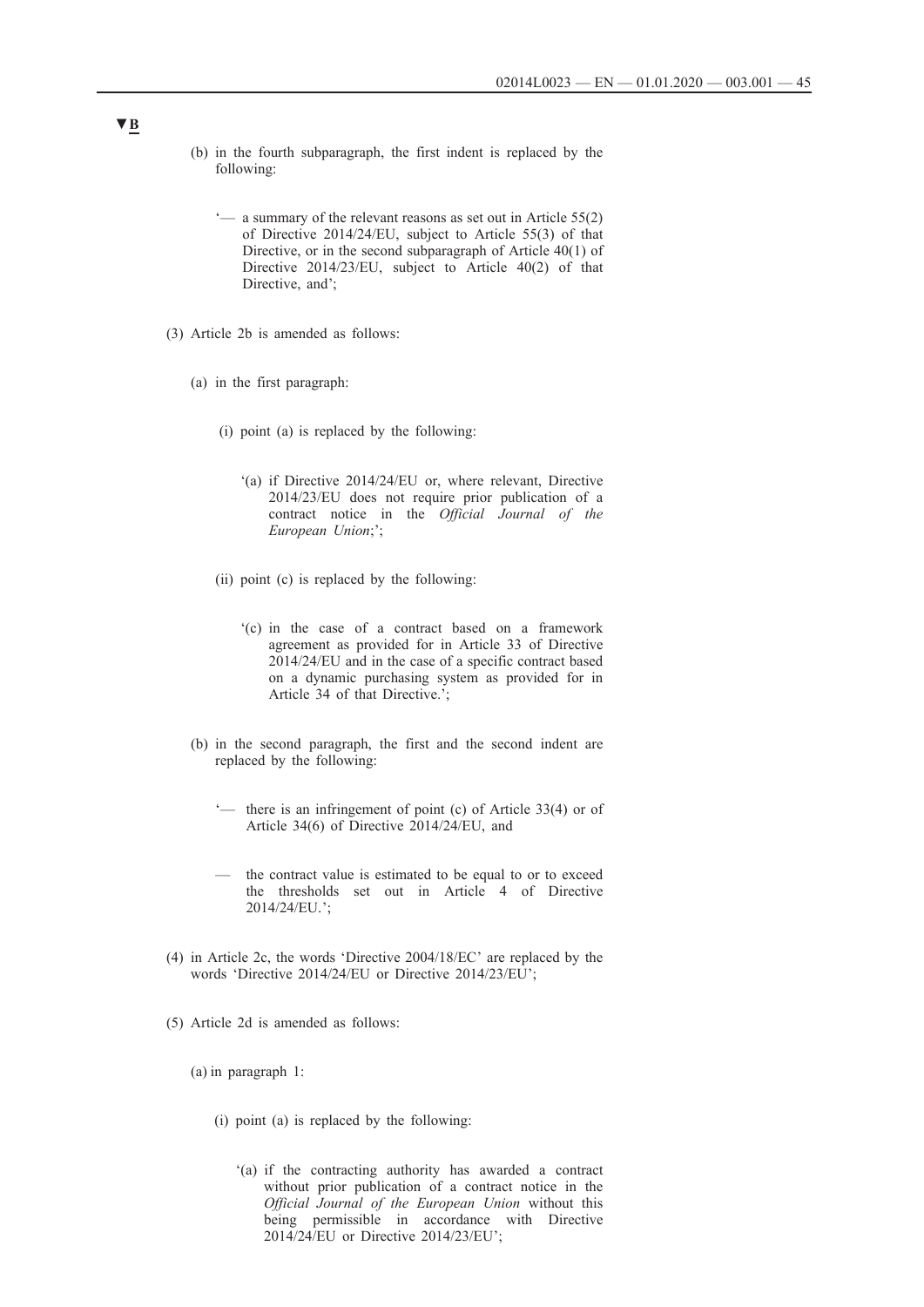- (ii) in point (b) the words 'Directive 2004/18/EC' are replaced by the words 'Directive 2014/24/EU or Directive 2014/23/EU';
- (b) in paragraph 4, the first indent is replaced by the following:
	- '— the contracting authority considers that the award of a contract without prior publication of a contract notice in the *Official Journal of the European Union* is permissible in accordance with Directive 2014/24/EU or Directive 2014/23/EU';
- (c) in paragraph 5, the first indent is replaced by the following:
	- '— the contracting authority considers that the award of a contract is in accordance with point (c) of Article 33(4) or with Article 34(6) of Directive 2014/24/EU,';
- (6) in Article  $2f(1)$ , point (a) is replaced by the following:
	- '(a) before the expiry of at least 30 calendar days with effect from the day following the date on which:
		- the contracting authority published a contract award notice in accordance with Articles 50 and 51 of Directive 2014/24/EU or with Articles 31 and 32 of Directive 2014/23/EU, provided that this notice includes justification of the decision of the contracting authority to award the contract without prior publication of a contract notice in the *Official Journal of the European Union*, or
		- the contracting authority informed the tenderers and candidates concerned of the conclusion of the contract, provided that this information contains a summary of the relevant reasons as set out in Article 55(2) of Directive 2014/24/EU, subject to Article 55(3) of that Directive or in the second subparagraph of Article 40(1) of Directive 2014/23/EU, subject to Article 40(2) of that Directive. This option also applies to the cases referred to in point (c) of the first paragraph of Article 2b of this Directive';
- (7) in Article 3, paragraph 1 is replaced by the following:

'1. The Commission may invoke the procedure provided for in paragraphs 2 to 5 when, prior to a contract being concluded, it considers that a serious infringement of Union law in the field of public procurement has been committed during a contract award procedure falling within the scope of Directive 2014/24/EU or Directive 2014/23/EU.'.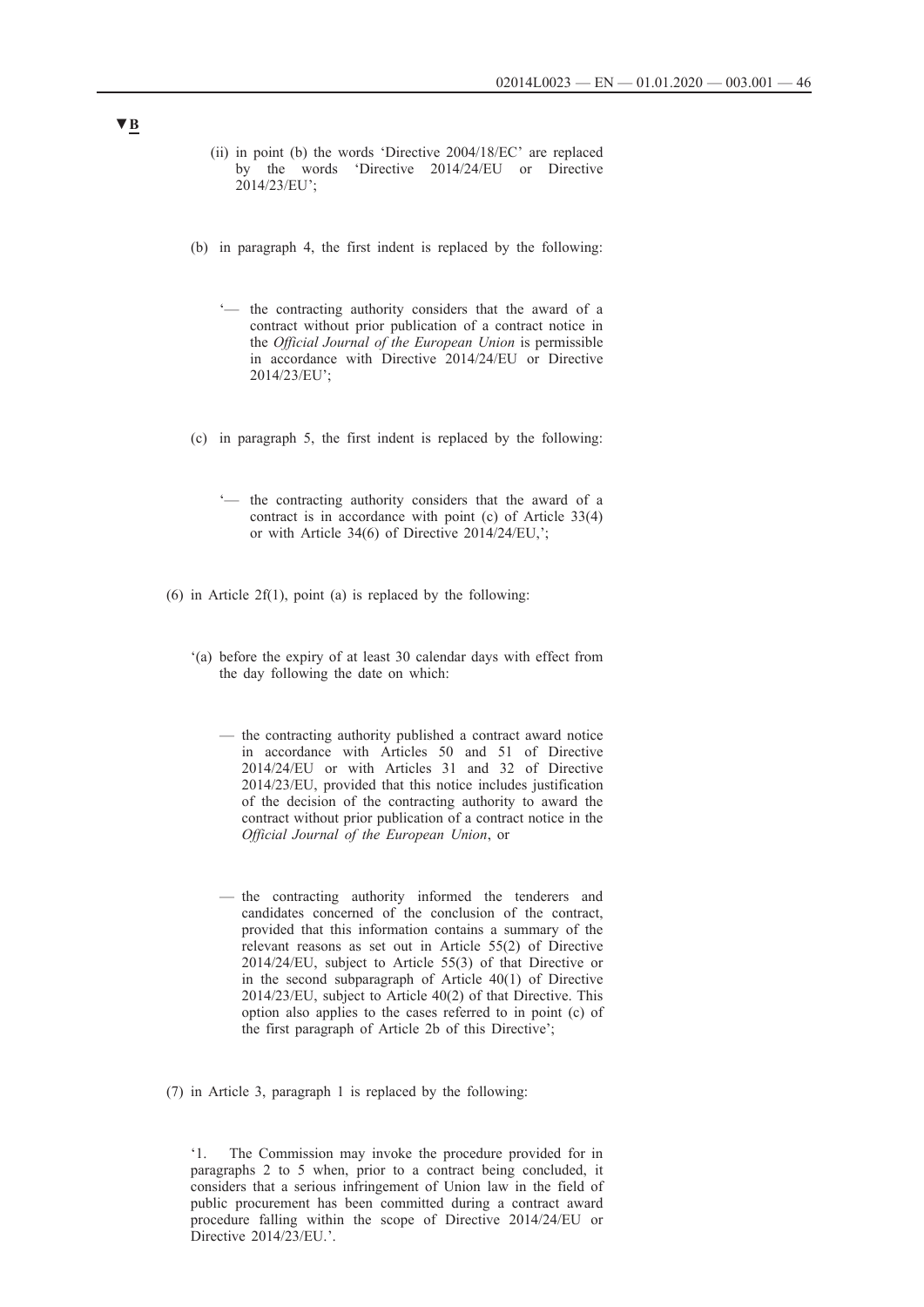## *Article 47*

## **Amendments to Directive 92/13/EEC**

<span id="page-46-0"></span>Directive 92/13/EEC is amended as follows:

(1) in Article 1, paragraph 1 is replaced by the following:

'1. This Directive applies to contracts referred to in Directive 2014/25/EU of the European Parliament and of the Council (\*) unless such contracts are excluded in accordance with Articles 18 to 24, 27 to 30, 34 or 55 of that Directive.

Contracts within the meaning of this Directive include supply, works and service contracts, works and services concessions, framework agreements and dynamic purchasing systems.

This Directive also applies to concessions awarded by contracting entities, referred to in Directive 2014/23/EU of the European Parliament and of the Council (\*\*) unless such contracts are excluded in accordance with Articles 10, 12, 13, 14, 16, 17 and 25 of that Directive.

Member States shall take the measures necessary to ensure that, as regards contracts falling within the scope of Directive 2014/25/EU or Directive 2014/23/EU, decisions taken by contracting entities may be reviewed effectively and, in particular, as rapidly as possible in accordance with the conditions set out in Articles 2 to 2f of this Directive, on the grounds that such decisions have infringed Union law in the field of procurement or national rules transposing that law.

- (\*) Directive 2014/25/EU of the European Parliament and of the Council of 26 February 2014 on procurement by entities operating in the water, energy, transport and postal services sectors (OJ L 94, 28.3.2014, p. 243).
- (\*\*) Directive 2014/23/EU of the European Parliament and of the Council of 26 February 2014 on the award of concessions contract (OJ L 94, 28.3.2014, p. 1).';
- (2) in Article 2a, paragraph 2 is amended as follows:
	- (a) the first subparagraph is replaced by the following:

'A contract may not be concluded following the decision to award a contract falling within the scope of Directive 2014/25/EU or Directive 2014/23/EU before the expiry of a period of at least 10 calendar days with effect from the day following the date on which the contract award decision is sent to the tenderers and candidates concerned if fax or electronic means are used or, if other means of communication are used, before the expiry of a period of either at least 15 calendar days with effect from the day following the date on which the contract award decision is sent to the tenderers and candidates concerned or at least 10 calendar days with effect from the day following the date of the receipt of the contract award decision.';

- (b) in the fourth subparagraph, the first indent is replaced by the following:
	- '— a summary of the relevant reasons as set out in Article 75(2) of Directive 2014/25/EU, subject to the provisions of Article 75(3) of that Directive or in the second subparagraph of Article 40(1) of Directive 2014/23/EU, subject to the provisions of Article 40(2) of that Directive, and';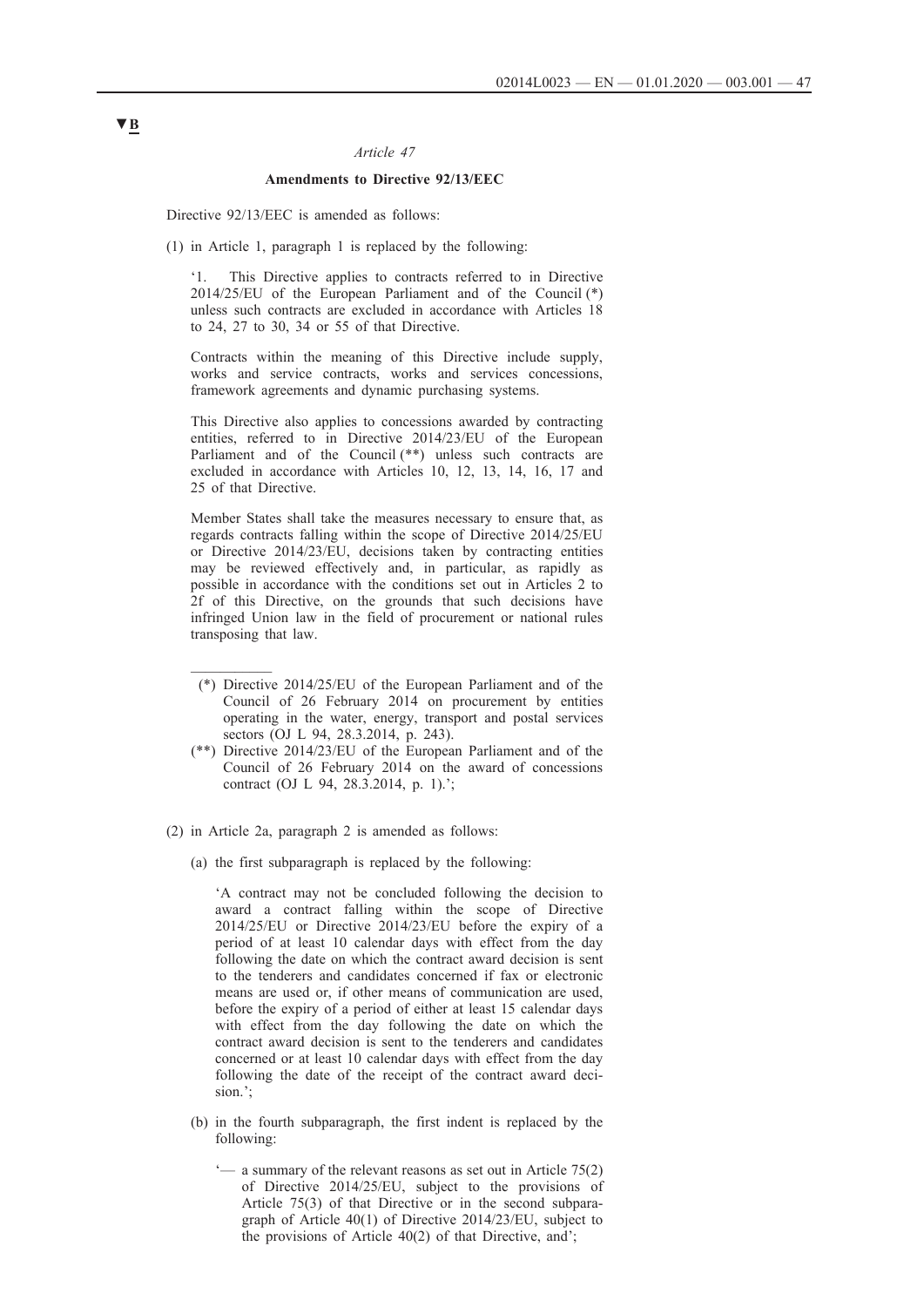- (3) Article 2b is amended as follows:
	- (a) in the first paragraph:
		- (i) point (a) is replaced by the following:
			- '(a) if Directive 2014/25/EU or, where relevant, Directive 2014/23/EU does not require prior publication of a notice in the *Official Journal of the European Union*;';
		- (ii) point (c) is replaced by the following:
			- '(c) in the case of specific contracts based on a dynamic purchasing system as provided for in Article 52 of Directive 2014/25/EU.';
	- (b) in the second paragraph, the first and the second indent are replaced by the following:
		- '— there is an infringement of Article 52(6) of Directive 2014/25/EU, and
		- the contract value is estimated to be equal to or to exceed the thresholds set out in Article 15 of Directive 2014/25/EU.';
- (4) in Article 2c, the words 'Directive 2004/17/EC' are replaced by the words 'Directive 2014/25/EU or Directive 2014/23/EU';
- (5) Article 2d is amended as follows:
	- (a) in paragraph 1,
		- (i) point (a) is replaced by the following:
			- '(a) if the contracting entity has awarded a contract without prior publication of a notice in the *Official Journal of the European Union* without this being permissible in accordance with Directive 2014/25/EU or Directive 2014/23/EU';
		- (ii) in point (b), the words 'Directive 2004/17/EC' are replaced by the words 'Directive 2014/25/EU or Directive 2014/23/EU';
	- (b) in paragraph 4, the first indent is replaced by the following:
		- '— the contracting entity considers that the award of a contract without prior publication of a notice in the *Official Journal of the European Union* is permissible in accordance with Directive 2014/25/EU or Directive 2014/23/EU,
	- (c) in paragraph 5, the first indent is replaced by the following:
		- '— the contracting entity considers that the award of a contract is in accordance with Article 52(6) of Directive 2014/25/EU,';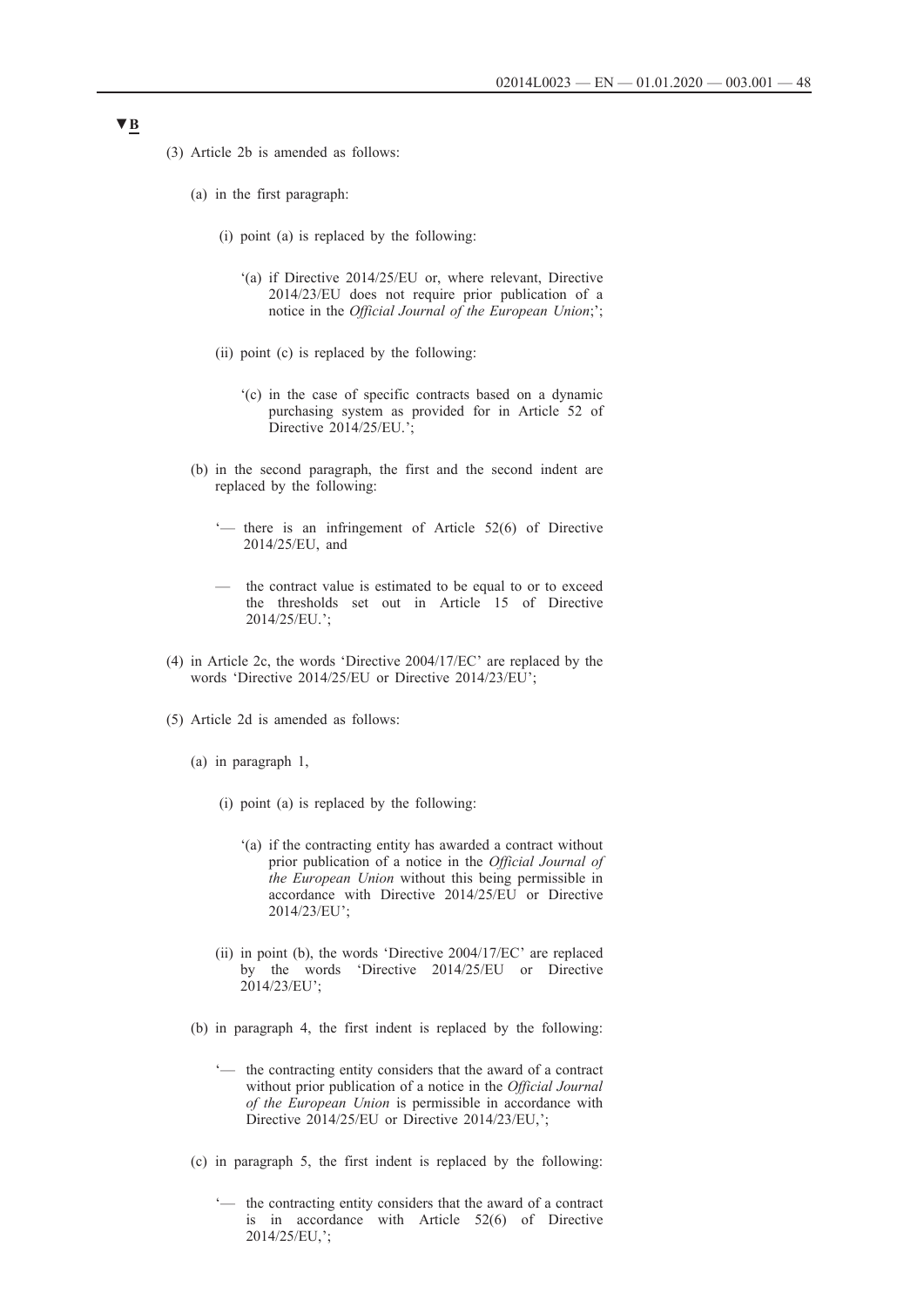- <span id="page-48-0"></span>(6) in Article 2 $f(1)$ , point (a) is replaced by the following:
	- '(a) before the expiry of at least 30 calendar days with effect from the day following the date on which:
		- the contracting entity published a contract award notice in accordance with Articles 70 and 71 of Directive 2014/25/EU or with Articles 31 and 32 of Directive 2014/23/EU, provided that this notice includes the justification of the decision of the contracting entity to award the contract without prior publication of a notice in the *Official Journal of the European Union*, or
		- the contracting entity informed the tenderers and candidates concerned of the conclusion of the contract, provided that this information contains a summary of the relevant reasons as set out in Article 75(2) of 2014/25/EU subject to Article 75(3) of that Directive or in the second subparagraph of Article 40(1) of Directive 2014/23/EU, subject to Article 40(2) of that Directive. This option also applies to the cases referred to in point (c) of the first paragraph of Article 2b of this Directive;';
- (7) in Article 8, paragraph 1 is replaced by the following:

'1. The Commission may invoke the procedure provided for in paragraphs 2 to 5 when, prior to a contract being concluded, it considers that a serious infringement of Union law in the field of procurement has been committed during a contract award procedure falling within the scope of Directive 2014/25/EU or Directive 2014/23/EU, or in relation to Article 26(1) of Directive 2014/25/EU in the case of contracting entities to which that provision applies'.

#### TITLE V

## **DELEGATED POWERS, IMPLEMENTING POWERS AND FINAL PROVISIONS**

### *Article 48*

### **Exercise of the delegation**

1. The power to adopt delegated acts is conferred on the Commission subject to the conditions laid down in this Article.

2. The power to adopt delegated acts referred to in Article 7(3), Article  $9(4)$ , Article  $27(2)$  and Article 30(4) shall be conferred on the Commission for an indeterminate period of time from 17 April 2014.

3. The delegation of power referred to in Article 7(3), Article 9(4), Article 27(2) and Article 30(4) may be revoked at any time by the European Parliament or by the Council. A decision of to revoke shall put an end to the delegation of the power specified in that decision. It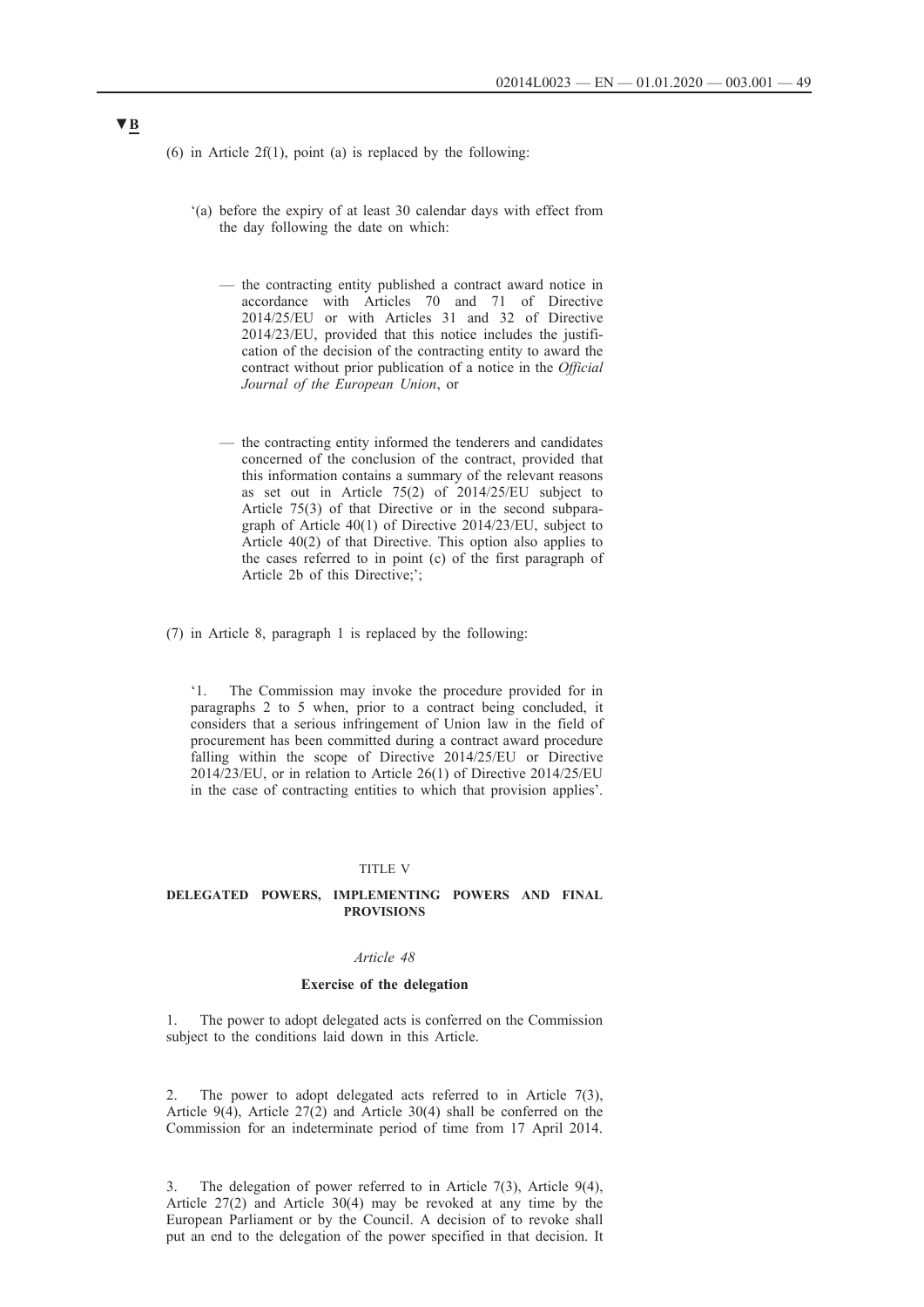<span id="page-49-0"></span>shall take effect the day following the publication of the decision in the *Official Journal of the European Union* or at a later date specified therein. It shall not affect the validity of any delegated acts already in force.

4. As soon as it adopts a delegated act, the Commission shall notify it simultaneously to the European Parliament and to the Council.

5. A delegated act adopted pursuant to Article 7(3), Article 9(4), Article 27(2) and Article 30(4) shall enter into force only where no objection has been expressed either by the European Parliament or by the Council within a period of two months of notification of the act to the European Parliament and the Council or if, before the expiry of that period, the European Parliament and the Council have both informed the Commission that they will not object. That period shall be extended by two months at the initiative of the European Parliament or of the Council.

### *Article 49*

## **Urgency procedure**

1. Delegated acts adopted under this Article shall enter into force without delay and shall apply as long as no objection is expressed in accordance with paragraph 2. The notification of a delegated act to the European Parliament and to the Council shall state the reasons for the use of the urgency procedure.

Either the European Parliament or the Council may object to a delegated act in accordance with the procedure referred to in Article 48(5). In such a case, the Commission shall repeal the act without delay following the notification of the decision to object by the European Parliament or by the Council.

#### *Article 50*

#### **Committee Procedure**

1. The Commission shall be assisted by the Advisory Committee for Public Procurement established by Council Decision 71/306/EEC (1). That committee shall be a committee within the meaning of Regulation (EU) No 182/2011.

2. Where reference is made to this Article, Article 4 of Regulation (EU) No 182/2011 shall apply.

#### *Article 51*

## **Transposition**

1. Member States shall bring into force the laws, regulations and administrative provisions necessary to comply with this Directive by 18 April 2016. They shall forthwith communicate to the Commission the text thereof.

When Member States adopt those measures, they shall contain a reference to this Directive or be accompanied by such a reference on the occasion of their official publication. Member States shall determine how such reference is to be made.

<sup>(1)</sup> Council Decision 71/306/EEC of 26 July 1971 setting up an Advisory Committee for Public Works Contracts (OJ L 185, 16.8.1971, p. 15).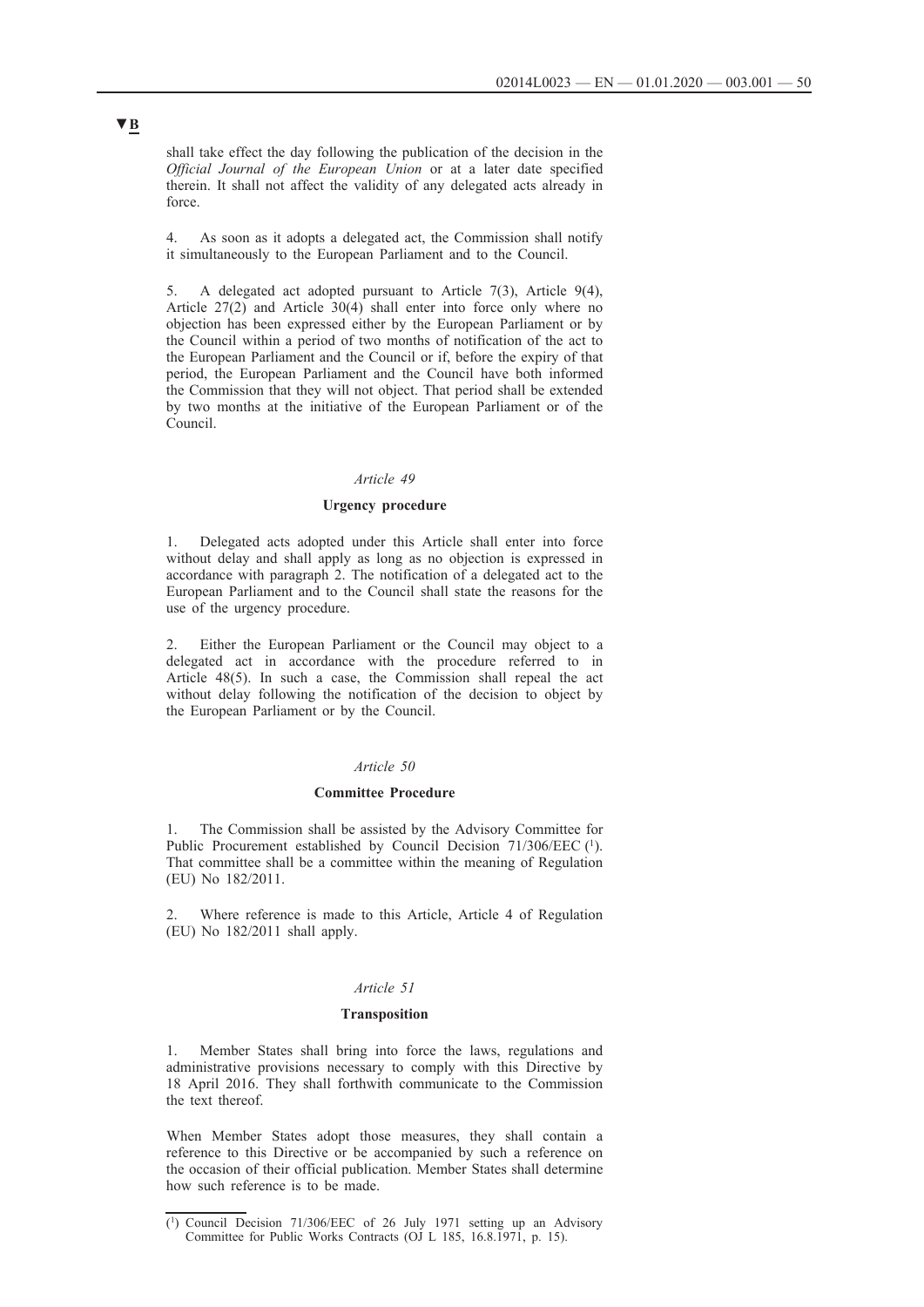<span id="page-50-0"></span>2. Member States shall communicate to the Commission the text of the main measures of national law which they adopt in the field covered by this Directive.

#### *Article 52*

#### **Transitional provisions**

References to points (a) and (b) of Article 1(3) of Directive 2004/17/EC and to Article 1(3) and (4) and Title III of Directive 2004/18/EC Directive shall be construed as references to this Directive.

### *Article 53*

## **Monitoring and reporting**

The Commission shall assess the economic effects on the internal market, in particular in terms of factors such as cross-border award of contracts and transaction costs, resulting from the application of the thresholds set out in Article 8, and report thereon to the European Parliament and the Council by 18 April 2019. The appropriateness of the level of thresholds shall be examined in the context of negotiations under the GPA taking into account the impact of inflation and transaction costs. The Commission shall, where possible and appropriate, consider suggesting an increase of the threshold amounts applicable under the GPA during the next round of negotiations.

In the event of any change to the threshold amounts applicable under the GPA, the report shall, where appropriate, be followed by a legislative proposal amending the thresholds set out in this Directive.

The Commission shall also assess the economic effects on the internal market of the exclusions set out in Article 12 taking into account the specific structures of the water sector, and report thereon to the European Parliament and the Council by 18 April 2019.

The Commission shall review the functioning of this Directive and shall report to the European Parliament and to the Council by 18 April 2021, and every five years thereafter, based on information that Member States shall provide in accordance with Article 45(3).

The Commission shall make the results of the review carried out in accordance with the fourth paragraph publicly available.

### *Article 54*

#### **Entry into force**

This Directive shall enter into force on the twentieth day following that of its publication in the *Official Journal of the European Union*. This Directive shall not apply to the award of concessions tendered or

awarded before 17 April 2014.

### *Article 55*

#### **Addressees**

This Directive is addressed to the Member States.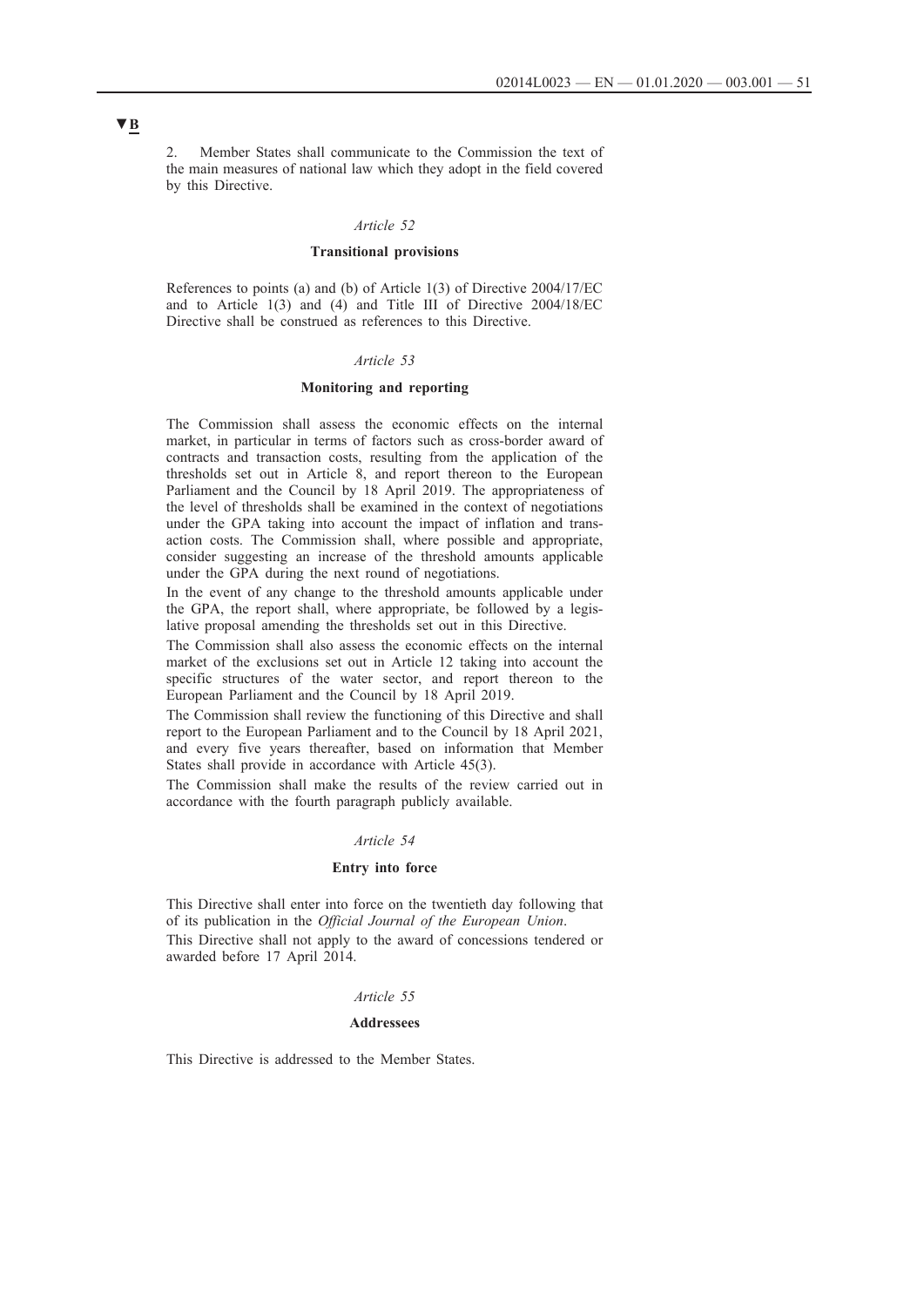# *ANNEX I*

# <span id="page-51-0"></span>LIST OF THE ACTIVITIES REFERRED TO IN POINT (7) OF ARTICLE 5<sup>(1)</sup>

| NACE Rev. $1(1)$ |                  |       |                                                                                   |                                                                                                                                                                                                                                                                                                                                                                                                                                                                                                                              |          |
|------------------|------------------|-------|-----------------------------------------------------------------------------------|------------------------------------------------------------------------------------------------------------------------------------------------------------------------------------------------------------------------------------------------------------------------------------------------------------------------------------------------------------------------------------------------------------------------------------------------------------------------------------------------------------------------------|----------|
|                  | <b>SECTION F</b> |       |                                                                                   | <b>CONSTRUCTION</b>                                                                                                                                                                                                                                                                                                                                                                                                                                                                                                          | CPV code |
| Divisi-<br>on    | Group            | Class | Subject                                                                           | <b>Notes</b>                                                                                                                                                                                                                                                                                                                                                                                                                                                                                                                 |          |
| 45               |                  |       | Construction                                                                      | This division includes:<br>construction of new buildings<br>works, restoring<br>and<br>and<br>common repairs.                                                                                                                                                                                                                                                                                                                                                                                                                | 45000000 |
|                  | 45.1             |       | Site preparation                                                                  |                                                                                                                                                                                                                                                                                                                                                                                                                                                                                                                              | 45100000 |
|                  |                  | 45.11 | Demolition<br>and<br>wrecking of buildings;<br>earth moving                       | This class includes:<br>demolition of buildings<br>and other structures,<br>clearing of building sites,<br>earth moving: excavation,<br>landfill,<br>levelling<br>and<br>grading<br>of construction<br>sites, trench digging, rock<br>removal, blasting, etc.,<br>site<br>preparation<br>for<br>mining,<br>overburden removal<br>and<br>other development<br>and<br>preparation of mineral<br>properties and sites.<br>This class also includes:<br>building site drainage,<br>drainage of agricultural or<br>forestry land. | 45110000 |
|                  |                  | 45.12 | Test<br>drilling<br>and<br>boring                                                 | This class includes:<br>test drilling, test boring<br>core sampling<br>and<br>for<br>construction, geophysical,<br>geological<br>similar<br>or<br>purposes.<br>This class excludes:<br>drilling of production oil<br>or gas wells, see 11.20,<br>water well drilling, see<br>45.25,<br>shaft sinking, see 45.25,<br>oil and gas field explo-<br>geophysical,<br>ration,<br>geological<br>and<br>seismic<br>surveying, see 74.20.                                                                                             | 45120000 |
|                  | 45.2             |       | Building of complete<br>constructions or parts<br>thereof; civil engin-<br>eering |                                                                                                                                                                                                                                                                                                                                                                                                                                                                                                                              | 45200000 |

<sup>(1)</sup> In the event of any difference of interpretation between the CPV and the NACE, the CPV nomenclature will apply.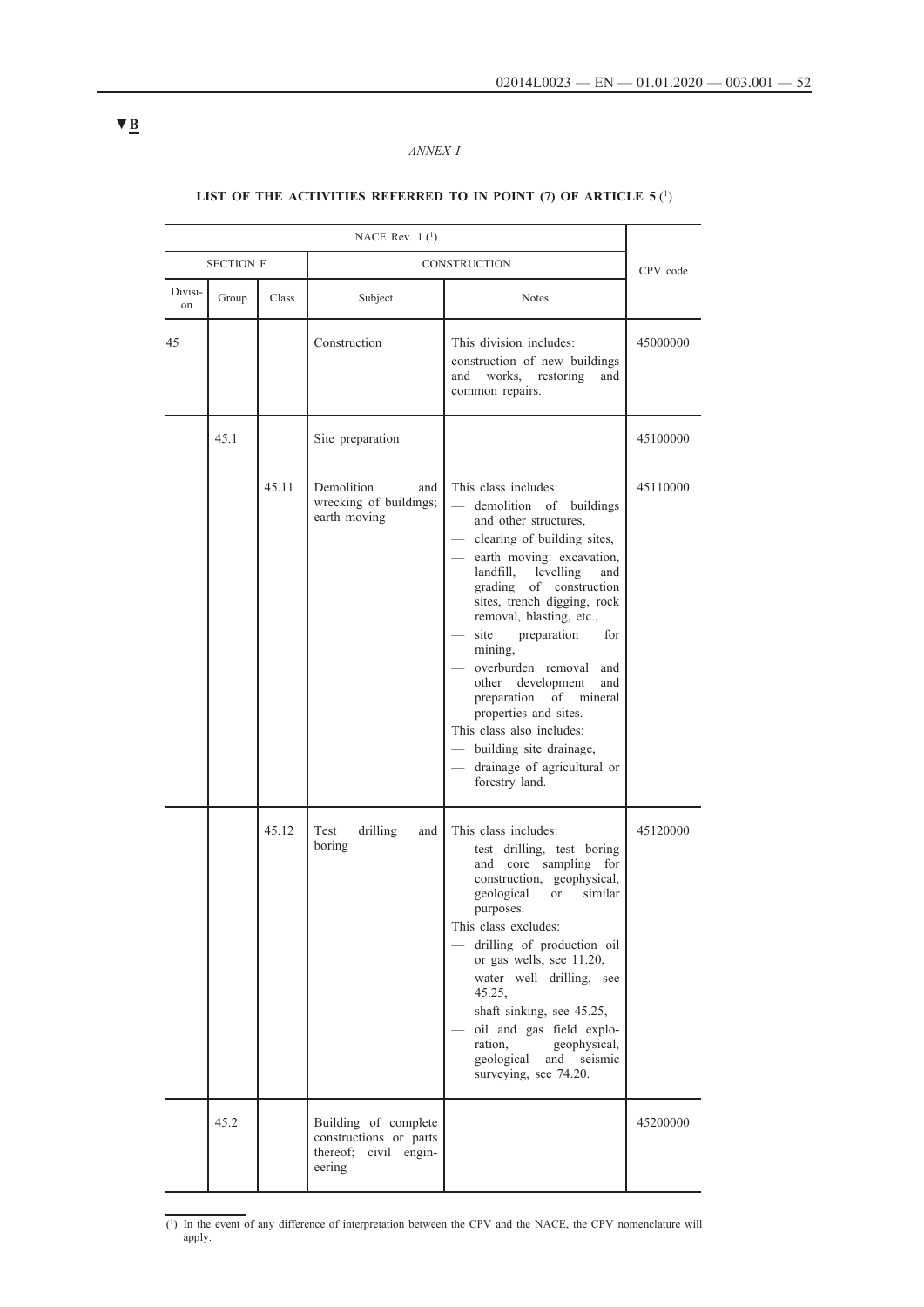| NACE Rev. $1(1)$ |                  |       |                                                                        |                                                                                                                                                                                                                                                                                                                                                                                                                                                                                                                                                                                                                                                                                                                                                                                                                                                                                                                                                                                                                                                                                                                                         |                                                                     |
|------------------|------------------|-------|------------------------------------------------------------------------|-----------------------------------------------------------------------------------------------------------------------------------------------------------------------------------------------------------------------------------------------------------------------------------------------------------------------------------------------------------------------------------------------------------------------------------------------------------------------------------------------------------------------------------------------------------------------------------------------------------------------------------------------------------------------------------------------------------------------------------------------------------------------------------------------------------------------------------------------------------------------------------------------------------------------------------------------------------------------------------------------------------------------------------------------------------------------------------------------------------------------------------------|---------------------------------------------------------------------|
|                  | <b>SECTION F</b> |       |                                                                        | CONSTRUCTION                                                                                                                                                                                                                                                                                                                                                                                                                                                                                                                                                                                                                                                                                                                                                                                                                                                                                                                                                                                                                                                                                                                            | CPV code                                                            |
| Divisi-<br>on    | Group            | Class | Subject                                                                | Notes                                                                                                                                                                                                                                                                                                                                                                                                                                                                                                                                                                                                                                                                                                                                                                                                                                                                                                                                                                                                                                                                                                                                   |                                                                     |
|                  |                  | 45.21 | General<br>construction<br>of buildings and civil<br>engineering works | This class includes:<br>construction of all types of<br>buildings construction of<br>civil engineering construc-<br>tions,<br>bridges, including those<br>elevated<br>for<br>highways,<br>viaducts.<br>tunnels<br>and<br>subways,<br>long-distance<br>pipelines,<br>communication and power<br>lines.<br>urban<br>pipelines,<br>urban<br>communication and power<br>lines,<br>ancillary urban works,<br>assembly and erection of<br>prefabricated constructions<br>on the site.<br>This class excludes:<br>service activities incidental<br>to oil and gas extraction,<br>see 11.20,<br>erection<br>of<br>complete<br>prefabricated constructions<br>from<br>self-manufactured<br>parts not of concrete, see<br>divisions $20$ , $26$ and $28$ ,<br>construction work, other<br>than<br>buildings,<br>for<br>swimming<br>stadiums.<br>pools, gymnasiums, tennis<br>courts, golf courses and<br>other sports installations,<br>see 45.23,<br>building installation, see<br>45.3,<br>building completion, see<br>45.4,<br>architectural and engin-<br>eering activities, see 74.20,<br>project management for<br>construction, see 74.20. | 45210000<br>Except:<br>45213316<br>45220000<br>45231000<br>45232000 |
|                  |                  | 45.22 | Erection<br>of<br>roof<br>covering and frames                          | This class includes:<br>- erection of roofs,<br>- roof covering,<br>- waterproofing.                                                                                                                                                                                                                                                                                                                                                                                                                                                                                                                                                                                                                                                                                                                                                                                                                                                                                                                                                                                                                                                    | 45261000                                                            |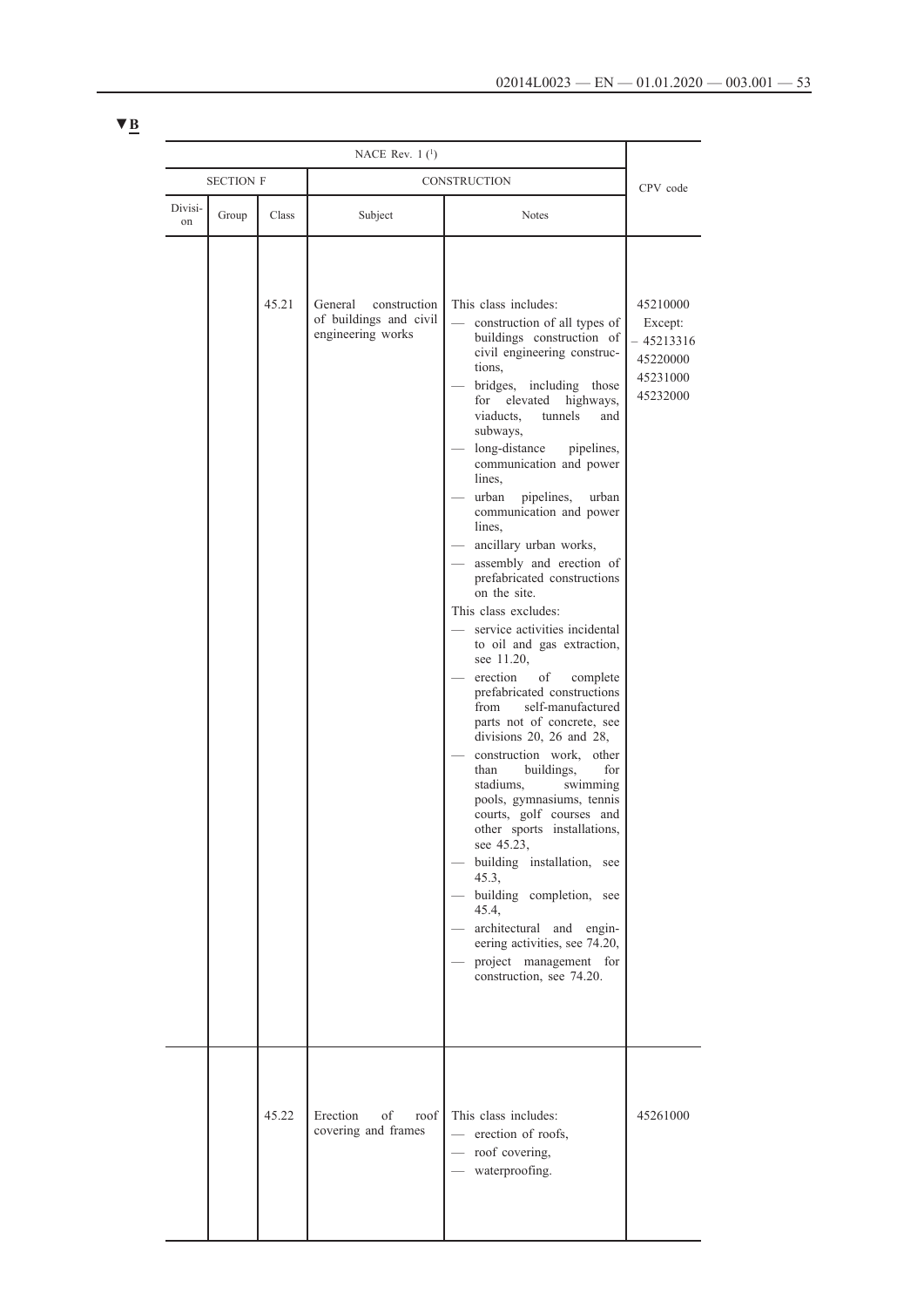| NACE Rev. $1(1)$ |                  |       |                                                                                      |                                                                                                                                                                                                                                                                                                                                                                                                                                                                                                                                                                                                  |                                                                                        |
|------------------|------------------|-------|--------------------------------------------------------------------------------------|--------------------------------------------------------------------------------------------------------------------------------------------------------------------------------------------------------------------------------------------------------------------------------------------------------------------------------------------------------------------------------------------------------------------------------------------------------------------------------------------------------------------------------------------------------------------------------------------------|----------------------------------------------------------------------------------------|
|                  | <b>SECTION F</b> |       | CONSTRUCTION                                                                         |                                                                                                                                                                                                                                                                                                                                                                                                                                                                                                                                                                                                  | CPV code                                                                               |
| Divisi-<br>on    | Group            | Class | Subject                                                                              | <b>Notes</b>                                                                                                                                                                                                                                                                                                                                                                                                                                                                                                                                                                                     |                                                                                        |
|                  |                  | 45.23 | Construction<br>of<br>highways,<br>roads,<br>airfields<br>and<br>sport<br>facilities | This class includes:<br>construction of highways,<br>streets.<br>roads,<br>other<br>and pedestrian<br>vehicular<br>ways,<br>construction of railways,<br>construction<br>of<br>airfield<br>runways,<br>construction work, other<br>buildings,<br>than<br>for<br>stadiums.<br>swimming<br>pools, gymnasiums, tennis<br>courts, golf courses and<br>other sports installations,<br>painting of markings on<br>road surfaces<br>and<br>car<br>parks.<br>This class excludes:<br>preliminary earth moving,<br>see 45.11.                                                                             | 45212212<br>and DA03<br>45230000<br>except:<br>$-45231000$<br>- 45232000<br>- 45234115 |
|                  |                  | 45.24 | Construction of water<br>projects                                                    | This<br>class<br>includes<br>construction of:<br>waterways, harbour and<br>works,<br>pleasure<br>river<br>ports (marinas), locks, etc.,<br>dams and dykes,<br>dredging,<br>subsurface work.                                                                                                                                                                                                                                                                                                                                                                                                      | 45240000                                                                               |
|                  |                  | 45.25 | Other<br>construction<br>work<br>involving<br>special trades                         | This class includes:<br>construction<br>activities<br>specialising in one aspect<br>different<br>common<br>to<br>kinds<br>of<br>structures.<br>requiring specialised skill<br>or equipment,<br>construction<br>of<br>foun-<br>including<br>dations.<br>pile<br>driving,<br>water well drilling and<br>construction, shaft sinking,<br>erection of non-self-manu-<br>factured steel elements,<br>steel bending,<br>bricklaying<br>and<br>stone<br>setting,<br>scaffolds<br>work<br>and<br>platform<br>erecting<br>and<br>dismantling.<br>including<br>renting of scaffolds and<br>work platforms, | 45250000<br>45262000                                                                   |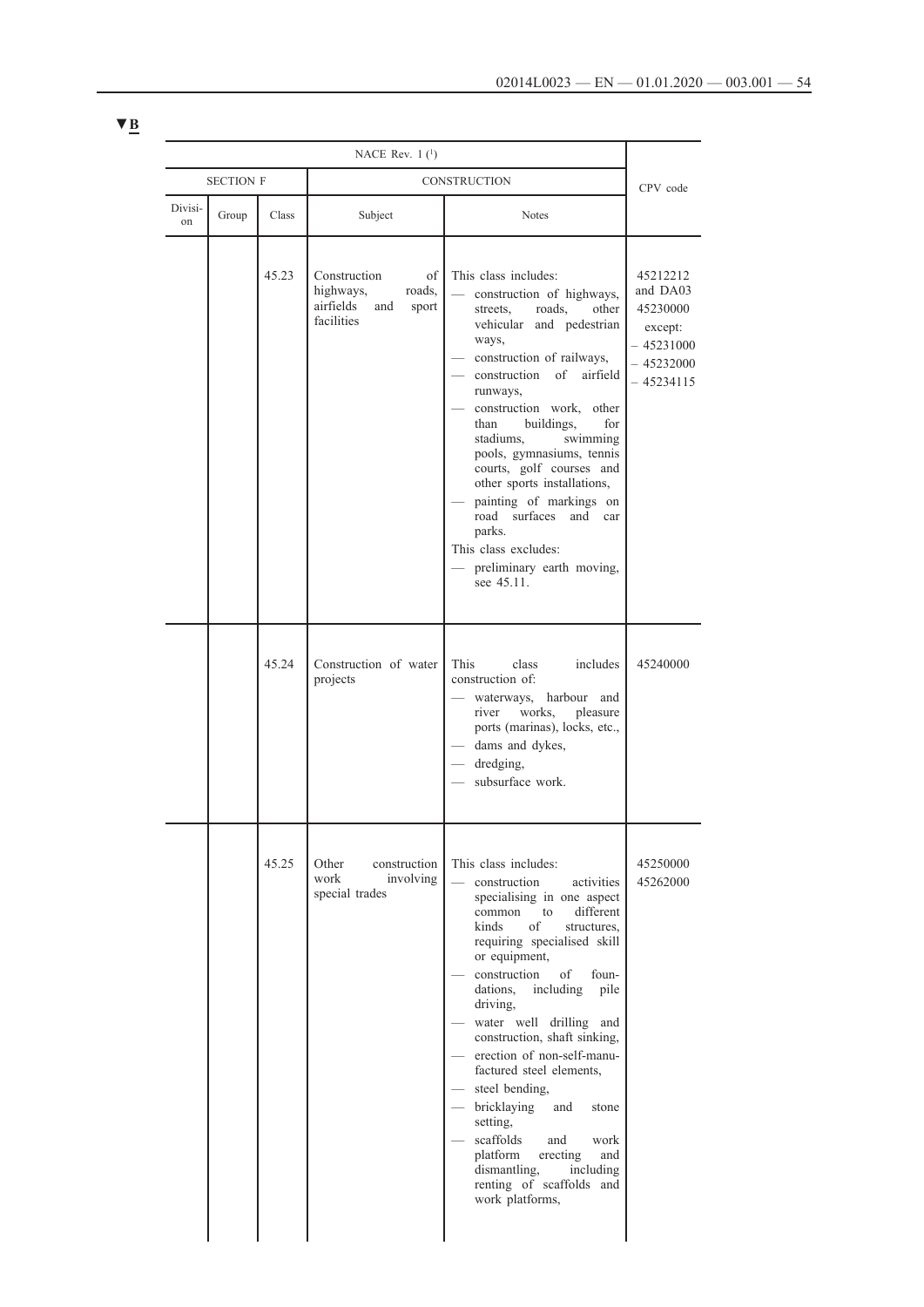|               | NACE Rev. $1(1)$ |       |                                                                    |                                                                                                                                                                                                                                                                                                                                                                                                      |                                                |
|---------------|------------------|-------|--------------------------------------------------------------------|------------------------------------------------------------------------------------------------------------------------------------------------------------------------------------------------------------------------------------------------------------------------------------------------------------------------------------------------------------------------------------------------------|------------------------------------------------|
|               | <b>SECTION F</b> |       | CONSTRUCTION                                                       |                                                                                                                                                                                                                                                                                                                                                                                                      | CPV code                                       |
| Divisi-<br>on | Group            | Class | Subject                                                            | <b>Notes</b>                                                                                                                                                                                                                                                                                                                                                                                         |                                                |
|               |                  |       |                                                                    | erection of chimneys and<br>industrial ovens.<br>This class excludes:<br>of<br>scaffolds<br>renting<br>without<br>erection<br>and<br>dismantling, see 71.32.                                                                                                                                                                                                                                         |                                                |
|               | 45.3             |       | Building installation                                              |                                                                                                                                                                                                                                                                                                                                                                                                      | 45300000                                       |
|               |                  | 45.31 | Installation<br>of<br>elec-<br>trical<br>wiring<br>and<br>fittings | This class includes:<br>installation in buildings<br><b>or</b><br>other construction projects of:<br>- electrical<br>wiring<br>and<br>fittings,<br>telecommunications<br>systems,<br>- electrical heating systems,<br>- residential antennas<br>and<br>aerials.<br>- fire alarms,<br>- burglar alarm systems,<br>- lifts and escalators,<br>lightning conductors, etc.<br>$\frac{1}{2}$              | 45213316<br>45310000<br>Except:<br>$-45316000$ |
|               |                  | 45.32 | Insulation<br>work<br>activities                                   | This class includes:<br>installation in buildings or<br>other construction projects<br>of thermal, sound or<br>vibration insulation.<br>This class excludes:<br>— waterproofing, see 45.22.                                                                                                                                                                                                          | 45320000                                       |
|               |                  | 45.33 | Plumbing                                                           | This class includes:<br>installation in buildings or<br>other construction projects<br>of:<br>plumbing<br>and<br>sanitary<br>equipment,<br>- gas fittings,<br>- heating, ventilation, refrig-<br>eration or air-conditioning<br>equipment and ducts,<br>sprinkler systems.<br>$\overline{\phantom{m}}$<br>This class excludes:<br>installation of electrical<br>heating<br>systems,<br>see<br>45.31. | 45330000                                       |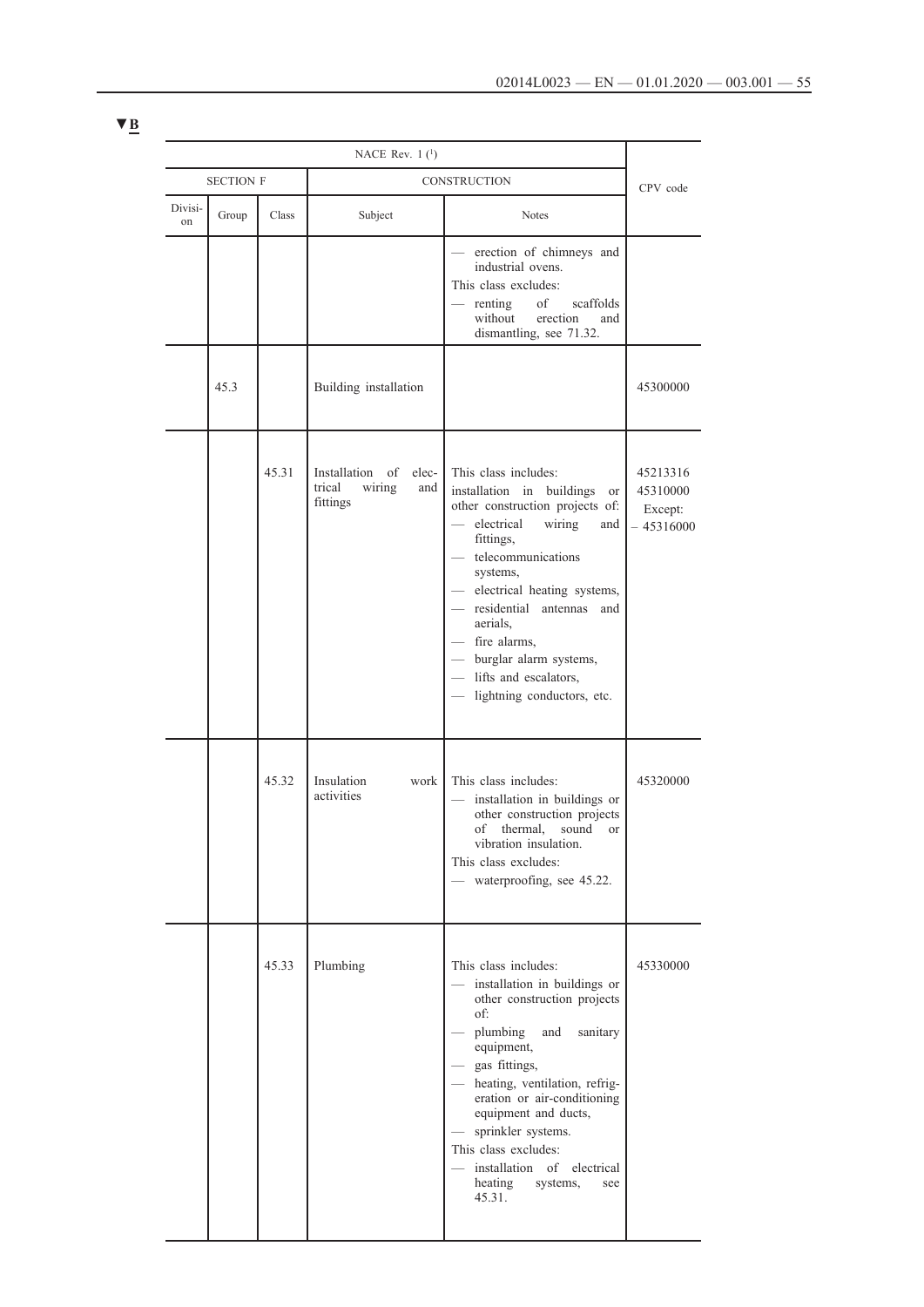| NACE Rev. $1(1)$ |                  |              |                                  |                                                                                                                                                                                                                                                                                                                                                                                                                                                    |                                  |
|------------------|------------------|--------------|----------------------------------|----------------------------------------------------------------------------------------------------------------------------------------------------------------------------------------------------------------------------------------------------------------------------------------------------------------------------------------------------------------------------------------------------------------------------------------------------|----------------------------------|
|                  | <b>SECTION F</b> | CONSTRUCTION |                                  |                                                                                                                                                                                                                                                                                                                                                                                                                                                    | CPV code                         |
| Divisi-<br>on    | Group            | Class        | Subject                          | Notes                                                                                                                                                                                                                                                                                                                                                                                                                                              |                                  |
|                  |                  | 45.34        | Other building instal-<br>lation | This class includes:<br>installation of illumination<br>and signalling systems for<br>roads, railways,<br>airports<br>and harbours,<br>installation in buildings or<br>other construction projects<br>of fittings and fixtures<br>n.e.c.                                                                                                                                                                                                           | 45234115<br>45316000<br>45340000 |
|                  | 45.4             |              | Building completion              |                                                                                                                                                                                                                                                                                                                                                                                                                                                    | 45400000                         |
|                  |                  | 45.41        | Plastering                       | This class includes:<br>application in buildings or<br>other construction projects<br>of interior and exterior<br>plaster<br><sub>or</sub><br>stucco.<br>including related lathing<br>materials.                                                                                                                                                                                                                                                   | 45410000                         |
|                  |                  | 45.42        | Joinery installation             | This class includes:<br>installation of not self-<br>manufactured<br>doors.<br>windows.<br>door<br>and<br>window frames,<br>fitted<br>kitchens, staircases, shop<br>fittings and the like, of<br>wood or other materials,<br>interior completion such as<br>ceilings,<br>wooden<br>wall<br>coverings, movable parti-<br>tions, etc.<br>This class excludes:<br>laying of parquet and other<br>$\frac{1}{2}$<br>wood floor coverings, see<br>45.43. | 45420000                         |
|                  |                  | 45.43        | Floor<br>and<br>wall<br>covering | This class includes:<br>laying, tiling, hanging or<br>fitting in buildings or<br>other construction projects<br>of:<br>ceramic, concrete or cut<br>stone wall or floor tiles,<br>parquet and other wood<br>floor<br>coverings<br>carpets<br>linoleum<br>floor<br>and<br>coverings,<br>including of rubber<br><b>or</b><br>plastic,                                                                                                                 | 45430000                         |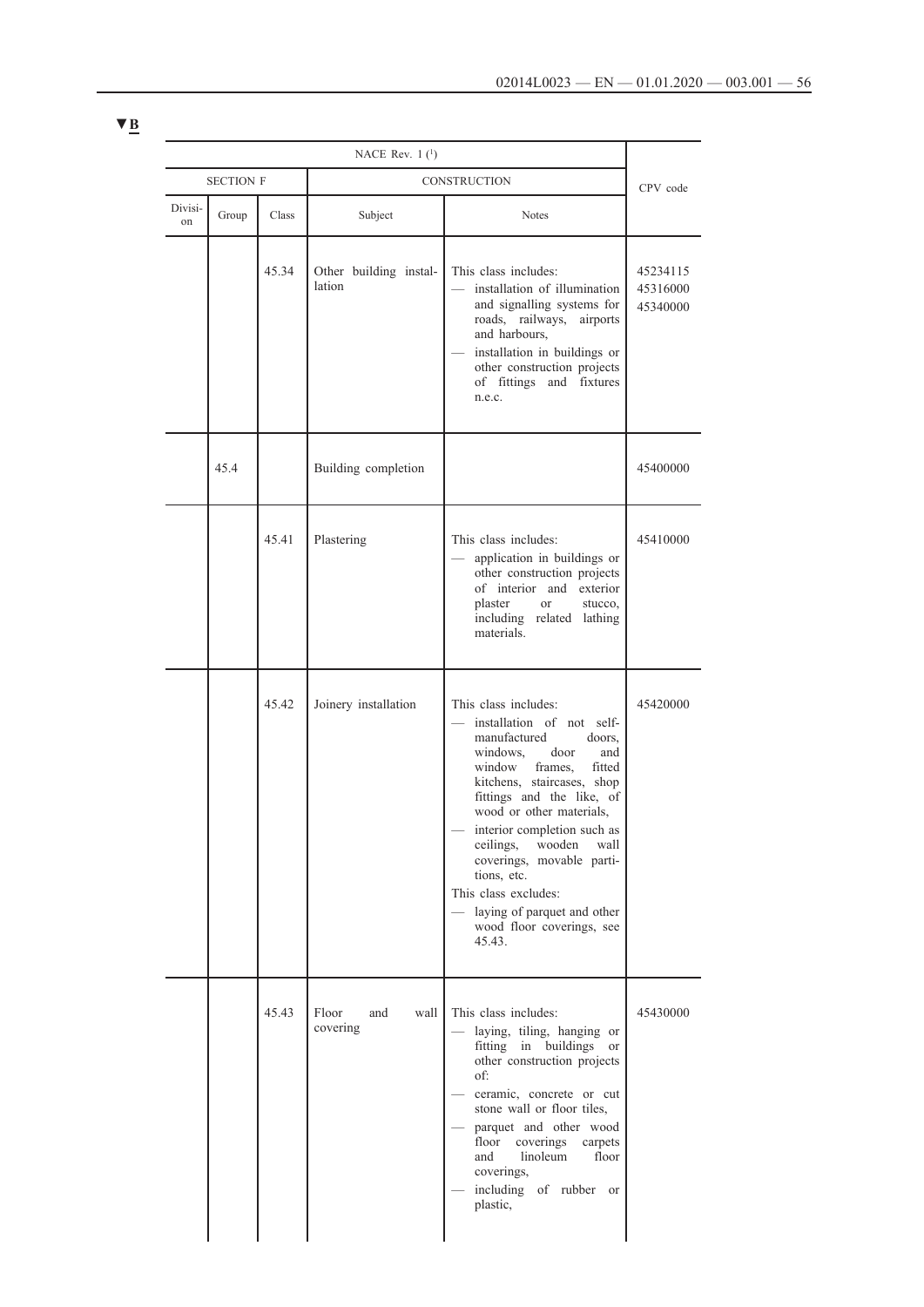|                          |       |       | NACE Rev. $1(1)$                                                                             |                                                                                                                                                                                                                                                                                                                                                     |                                  |  |
|--------------------------|-------|-------|----------------------------------------------------------------------------------------------|-----------------------------------------------------------------------------------------------------------------------------------------------------------------------------------------------------------------------------------------------------------------------------------------------------------------------------------------------------|----------------------------------|--|
| <b>SECTION F</b>         |       |       | CONSTRUCTION                                                                                 |                                                                                                                                                                                                                                                                                                                                                     | CPV code                         |  |
| Divisi-<br><sub>on</sub> | Group | Class | Subject                                                                                      | <b>Notes</b>                                                                                                                                                                                                                                                                                                                                        |                                  |  |
|                          |       |       |                                                                                              | terrazzo, marble, granite or<br>floor<br>slate<br>$\alpha$<br>wall<br>coverings,<br>wallpaper.                                                                                                                                                                                                                                                      |                                  |  |
|                          |       | 45.44 | Painting and glazing                                                                         | This class includes:<br>$\equiv$<br>interior<br>and<br>exterior<br>painting of buildings,<br>painting of civil engin-<br>eering structures,<br>installation<br>of<br>glass,<br>mirrors, etc.<br>This class excludes:<br>- installation of windows,<br>see 45.42.                                                                                    | 45440000                         |  |
|                          |       | 45.45 | Other<br>building<br>completion                                                              | This class includes:<br>installation<br>of<br>private<br>swimming pools,<br>steam cleaning.<br>sand<br>similar<br>blasting<br>and<br>activities<br>for<br>building<br>exteriors,<br>other building completion<br>and finishing work n.e.c.<br>This class excludes:<br>cleaning<br>interior<br>οf<br>buildings and other struc-<br>tures, see 74.70. | 45212212<br>and DA04<br>45450000 |  |
|                          | 45.5  |       | Renting<br>of<br>construction or demo-<br>lition equipment with<br>operator                  |                                                                                                                                                                                                                                                                                                                                                     | 45500000                         |  |
|                          |       | 45.50 | $% \overline{a}$ of<br>Renting<br>construction or demo-<br>lition equipment with<br>operator | This class excludes:<br>renting of construction or<br>demolition machinery and<br>equipment without oper-<br>ators, see 71.32.                                                                                                                                                                                                                      | 45500000                         |  |

(1) Council Regulation (EEC) No 3037/90 of 9 October 1990 on the statistical classification of economic activities in the European Community (OJ L 293, 24.10.1990, p. 1).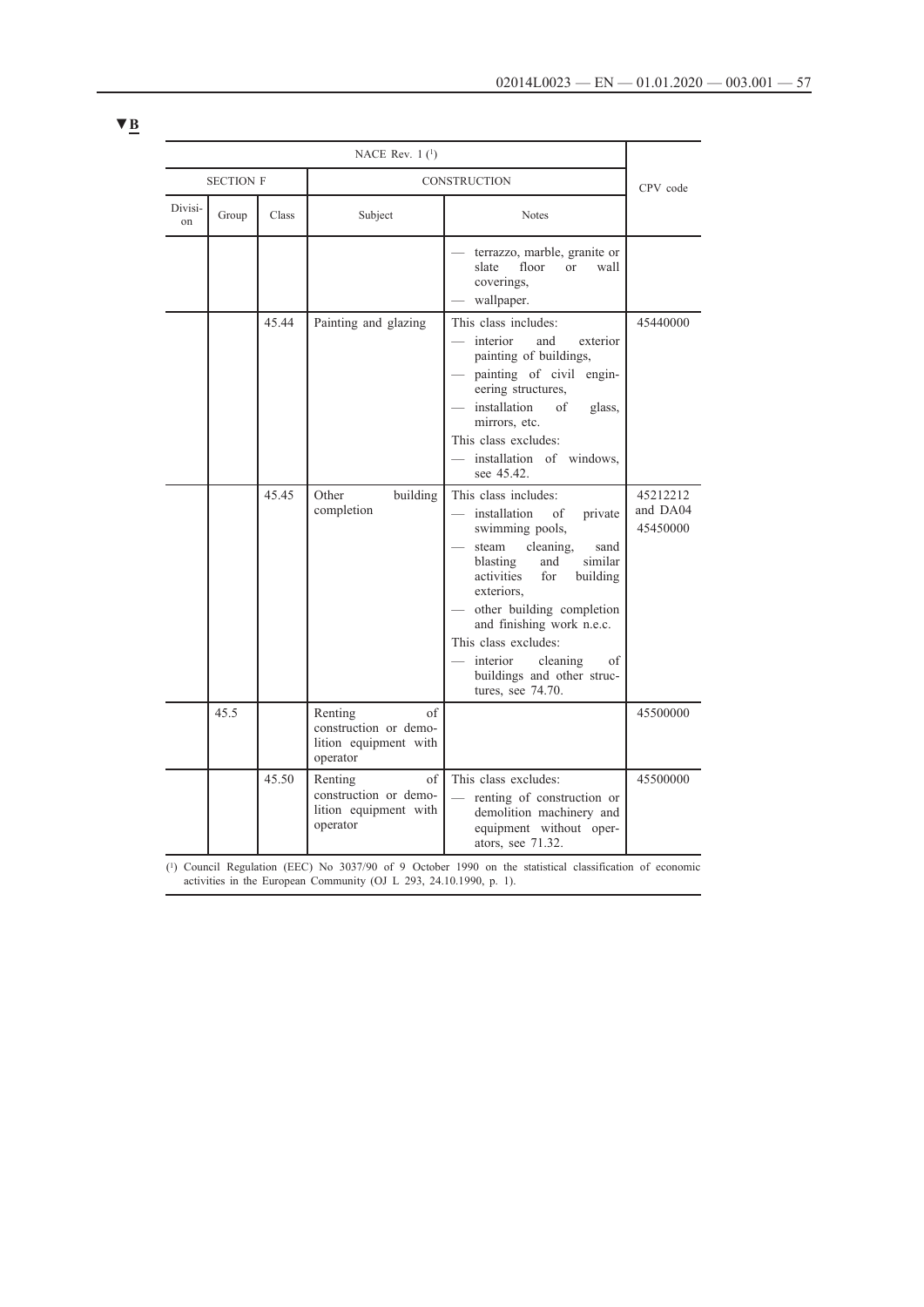#### *ANNEX II*

### <span id="page-57-0"></span>**ACTIVITIES EXERCISED BY CONTRACTING ENTITIES AS REFERRED TO IN ARTICLE 7**

The provisions of this Directive governing concessions awarded by contracting entities shall apply to the following activities:

- 1. As far as gas and heat are concerned:
	- (a) the provision or operation of fixed networks intended to provide a service to the public in connection with the production, transport or distribution of gas or heat;
	- (b) the supply of gas or heat to such fixed networks.

## **▼C1**

The supply by a contracting entity referred to in points (b) and (c) of Article 7(1) of gas or heat to fixed networks which provide a service to the public shall not be considered to be a relevant activity within the meaning of the first subparagraph of this paragraph where all of the following conditions are met:

## **▼B**

- (i) the production of gas or heat by that contracting entity is the unavoidable consequence of carrying out an activity other than those referred to in this paragraph or in paragraphs 2 and 3 of this Annex;
- (ii) the supply to the public network is aimed only at the economic exploitation of such production and amounts to not more than 20 % of that contracting entity's turnover on the basis of the average for the preceding three years, including the current year.

For the purposes of this Directive, 'supply' includes the generation/production, wholesale and retail sale of gas. However, production of gas in the form of extraction falls within the scope of paragraph 4 of this Annex.

- 2. As far as electricity is concerned:
	- (a) the provision or operation of fixed networks intended to provide a service to the public in connection with the production, transport or distribution of electricity;
	- (b) the supply of electricity to such fixed networks.

For the purposes of this Directive, supply of electricity includes generation/ production, wholesale and retail sale of electricity.

## **▼C1**

The supply by a contracting entity referred to in points (b) and (c) of Article 7(1) of electricity to networks which provide a service to the public shall not be considered to be a relevant activity within the meaning of the first subparagraph of this paragraph where all of the following conditions are met:

## **▼B**

- (a) the production of electricity by that contracting entity takes place because its consumption is necessary for carrying out an activity other than those referred to in this paragraph or in paragraphs 1 and 3 of this Annex;
- (b) supply to the public network depends only on that contracting entity's own consumption and has not exceeded 30 % of that contracting entity's total production of energy, on the basis of the average for the preceding three years, including the current year.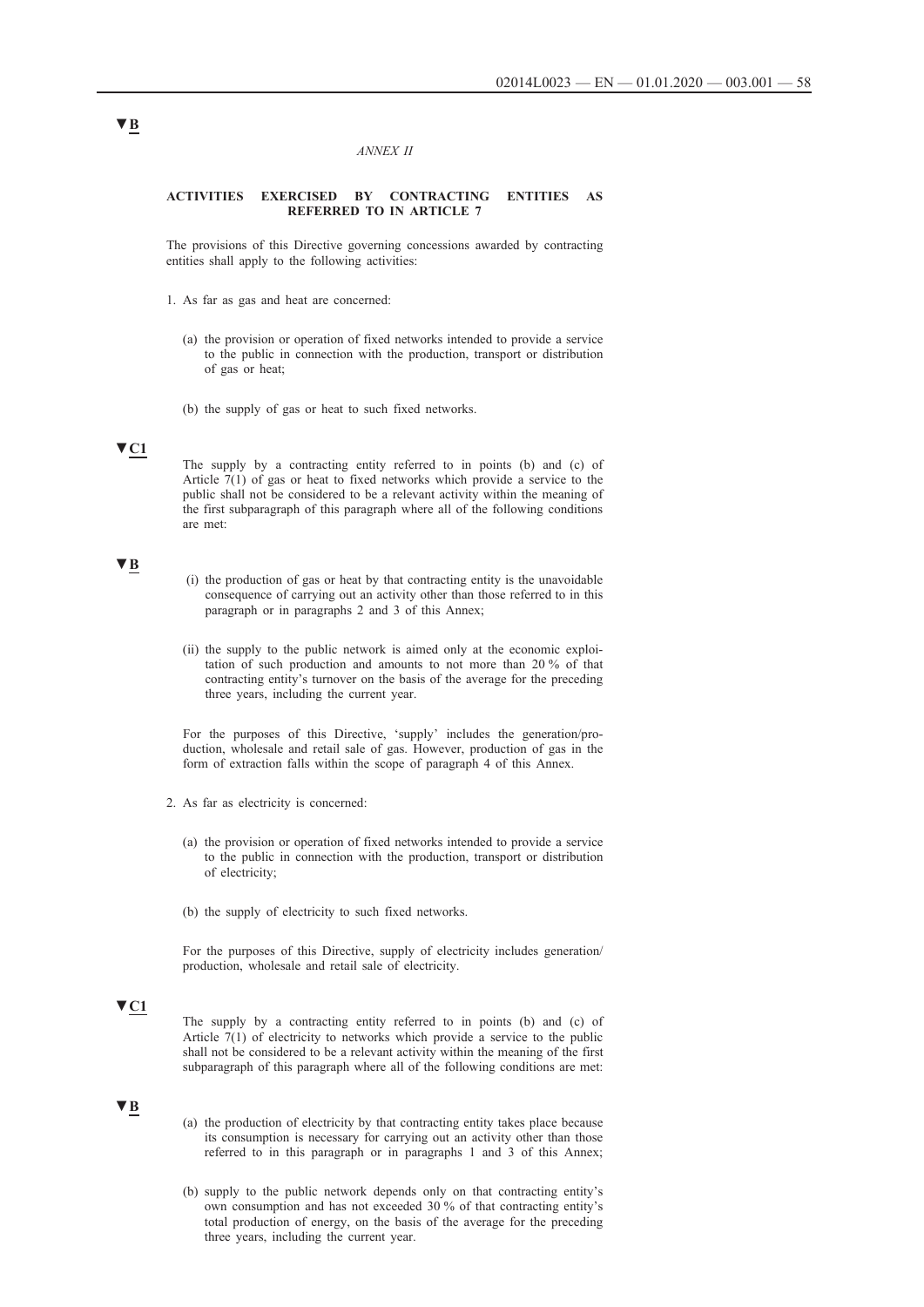3. Activities relating to the provision or operation of networks providing a service to the public in the field of transport by railway, automated systems, tramway, trolley bus, bus or cable.

As regards transport services, a network shall be considered to exist where the service is provided under operating conditions laid down by a competent authority of a Member State, such as conditions on the routes to be served, the capacity to be made available or the frequency of the service.

- 4. Activities relating to the exploitation of a geographical area for the purpose of the provision of airports and maritime or inland ports or other terminal facilities to carriers by air, sea or inland waterway.
- 5. Activities relating to the provision of:
	- (a) postal services;
	- (b) other services than postal services, on condition that such services are provided by an entity which also provides postal services within the meaning of point (ii) of the second subparagraph of this paragraph and provided that the conditions set out in Article 34(1) of Directive 2014/25/EU are not satisfied in respect of the services falling within point (ii) of the second subparagraph.

For the purpose of this Directive and without prejudice to Directive 97/67/EC:

- (i) 'postal item' means an item addressed in the final form in which it is to be carried, irrespective of weight. In addition to items of correspondence, such items also include for instance books, catalogues, newspapers, periodicals and postal packages containing merchandise with or without commercial value, irrespective of weight;
- (ii) 'postal services': means services consisting of the clearance, sorting, routing and delivery of postal items. This shall include both services falling within as well as services falling outside the scope of the universal service set up in conformity with Directive 97/67/EC;
- (iii) 'other services than postal services': means services provided in the following areas:
	- mail service management services (services both preceding and subsequent to despatch, including 'mailroom management services'),
	- services concerning postal items not included in point (a), such as direct mail bearing no address.
- 6. Activities relating to the exploitation of a geographical area for the purpose of:
	- (a) extracting oil or gas;
	- (b) exploring for, or extracting, coal or other solid fuels.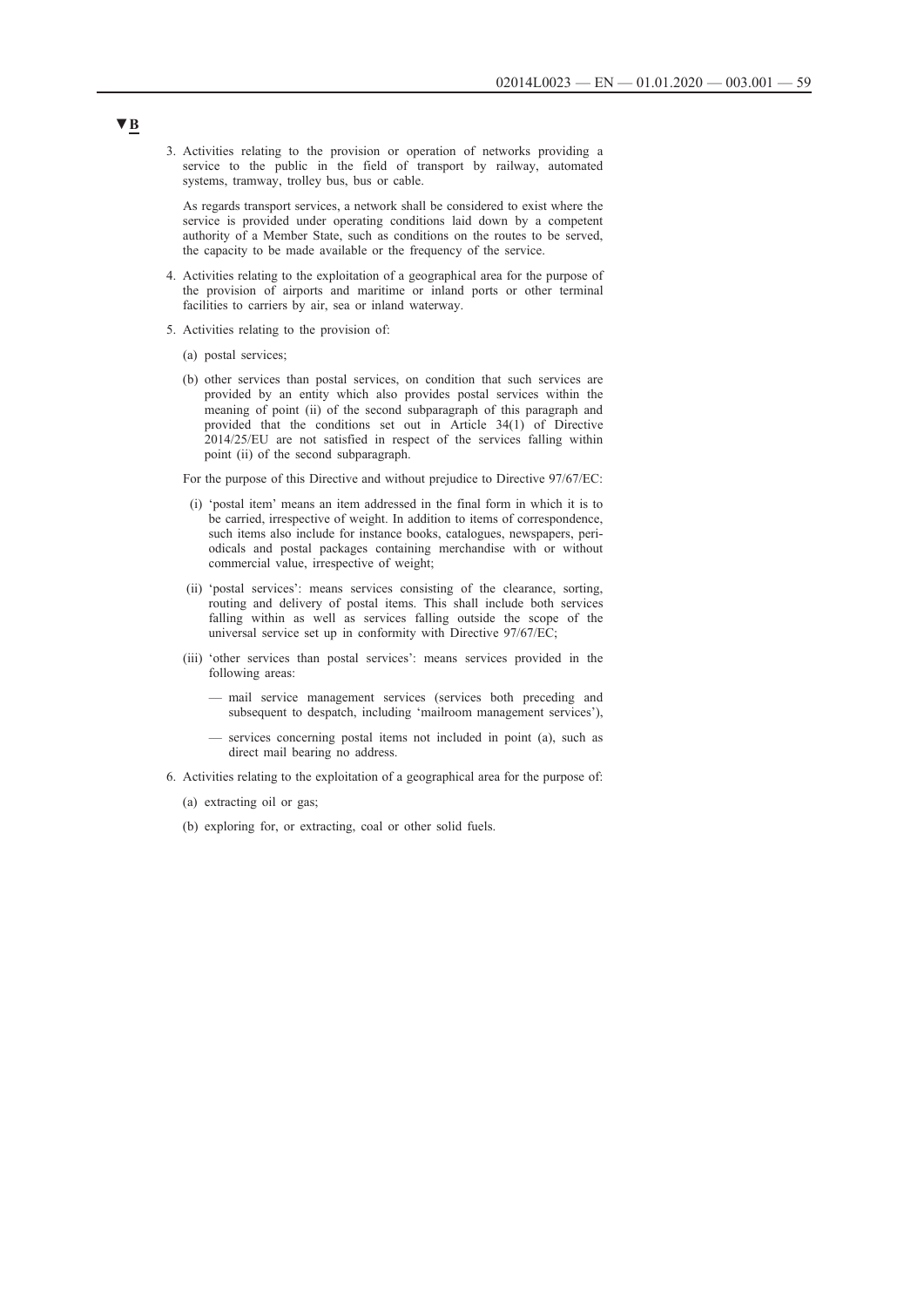#### *ANNEX III*

### <span id="page-59-0"></span>**LIST OF LEGAL ACTS OF THE UNION REFERRED TO IN POINT (B) OF ARTICLE 7(2)**

Rights which have been granted by means of a procedure in which adequate publicity has been ensured and where the granting of those rights was based on objective criteria shall not constitute 'special or exclusive rights' within the meaning of this Directive. The following lists procedures, ensuring adequate prior transparency, for granting authorisations on the basis of other legislative acts of the Union which do not constitute 'special or exclusive rights' within the meaning of this Directive:

- (a) Granting authorisation to operate natural gas installations in accordance with the procedures laid down in Article 4 of Directive 2009/73/EC;
- (b) Authorisation or an invitation to tender for the construction of new electricity production installations in accordance with Directive 2009/72/EC;
- (c) The granting in accordance with the procedures laid down in Article 9 of Directive 97/67/EC of authorisations in relation to a postal service which is not or shall not be reserved;
- (d) A procedure for granting an authorisation to carry on an activity involving the exploitation of hydrocarbons in accordance with Directive 94/22/EC;
- (e) Public service contracts within the meaning of Regulation (EC) No 1370/2007 for the provision of public passenger transport services by bus, tramway, rail or metro, which have been awarded on the basis of a competitive tendering procedure in accordance with its Article 5(3), provided that its length is in conformity with Article 4(3) or (4) of that Regulation.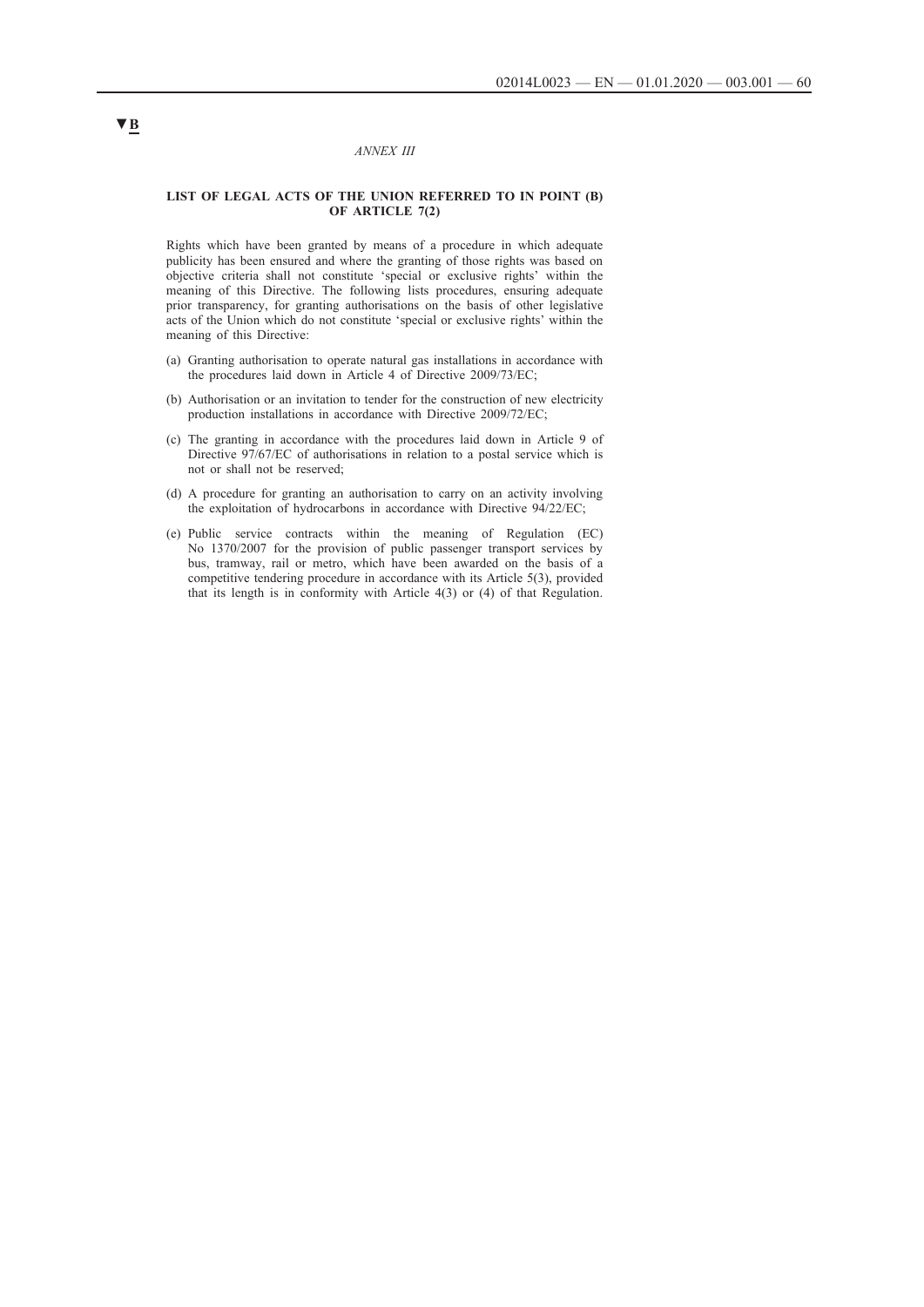## *ANNEX IV*

## **SERVICES REFERRED TO IN ARTICLE 19**

| CPV Code                                                                                                                                                                                                                                                                                                                                                                                                                                                                                                                                                                                                                                                                                                                   | Description                                                                                                                                                                                                                      |
|----------------------------------------------------------------------------------------------------------------------------------------------------------------------------------------------------------------------------------------------------------------------------------------------------------------------------------------------------------------------------------------------------------------------------------------------------------------------------------------------------------------------------------------------------------------------------------------------------------------------------------------------------------------------------------------------------------------------------|----------------------------------------------------------------------------------------------------------------------------------------------------------------------------------------------------------------------------------|
| 79611000-0; 75200000-8; 75231200-6; 75231240-8; 79622000-0 [Supply<br>services of domestic help personnel]; 79624000-4 [Supply services of<br>nursing personnel] and 79625000-1 [Supply services of medical personnel]<br>from 85000000-9 to 85323000-9; 85143000-3,<br>98133100-5, 98133000-4 and 98200000-5 and 98500000-8 [Private<br>households with employed persons] and 98513000-2 to 98514000-9<br>[Manpower services for households, Agency staff services for households,<br>Clerical staff services for households, Temporary staff for households,<br>Home-help services and Domestic services],                                                                                                               | Health, social and<br>related services                                                                                                                                                                                           |
| 85321000-5 and 85322000-2, 75000000-6 [Administration, defence and<br>social security services], 75121000-0, 75122000-7, 75124000-1; from<br>79995000-5 to 79995200-7; from 80000000-4 Education and training<br>services to 80660000-8; from 92000000-1 to 92342200-2; from 92360000-<br>2 to 92700000-8:<br>79950000-8 [Exhibition, fair and congress organisation services], 79951000-<br>5 [Seminar organisation services], 79952000-2 [Event services], 79952100-3<br>[Cultural event organisation services], 79953000-9 [Festival organisation<br>services], 79954000-6 [Party organisation services], 79955000-3[Fashion<br>shows organisation services], 79956000-0 [Fair and exhibition organisation<br>services] | Administrative,<br>social, educational,<br>healthcare<br>and<br>cultural services                                                                                                                                                |
| 75300000-9                                                                                                                                                                                                                                                                                                                                                                                                                                                                                                                                                                                                                                                                                                                 | Compulsory social<br>security services (1)                                                                                                                                                                                       |
| 75310000-2, 75311000-9, 75312000-6,<br>75313000-3, 75313100-4, 75314000-0,<br>75320000-5, 75330000-8, 75340000-1                                                                                                                                                                                                                                                                                                                                                                                                                                                                                                                                                                                                           | Benefit services                                                                                                                                                                                                                 |
| 98000000-3; 98120000-0; 98132000-7; 98133110-8 and 98130000-3                                                                                                                                                                                                                                                                                                                                                                                                                                                                                                                                                                                                                                                              | Other community,<br>social and personal<br>including<br>services<br>furnished<br>services<br>by trade unions,<br>political organisa-<br>tions, youth associ-<br>and<br>ations<br>other<br>membership organ-<br>isation services. |
| 98131000-0                                                                                                                                                                                                                                                                                                                                                                                                                                                                                                                                                                                                                                                                                                                 | Religious services                                                                                                                                                                                                               |
| 55100000-1 to 55410000-7; 55521000-8 to 55521200-0<br>[55521000-8 Catering services for private households, 55521100-9<br>Meals-on-wheels services, 55521200-0 Meal delivery service].<br>55520000-1 Catering services, 55522000-5 Catering services for transport<br>enterprises, 55523000-2 Catering services for other enterprises or other insti-<br>tutions, 55524000-9 School catering services<br>55510000-8 Canteen services, 55511000-5 Canteen and other restricted-<br>clientele cafeteria services, 55512000-2 Canteen management services,<br>55523100-3 School-meal services                                                                                                                                 | Hotel and restaurant<br>services                                                                                                                                                                                                 |

<span id="page-60-0"></span>**▼B**

**▼C2**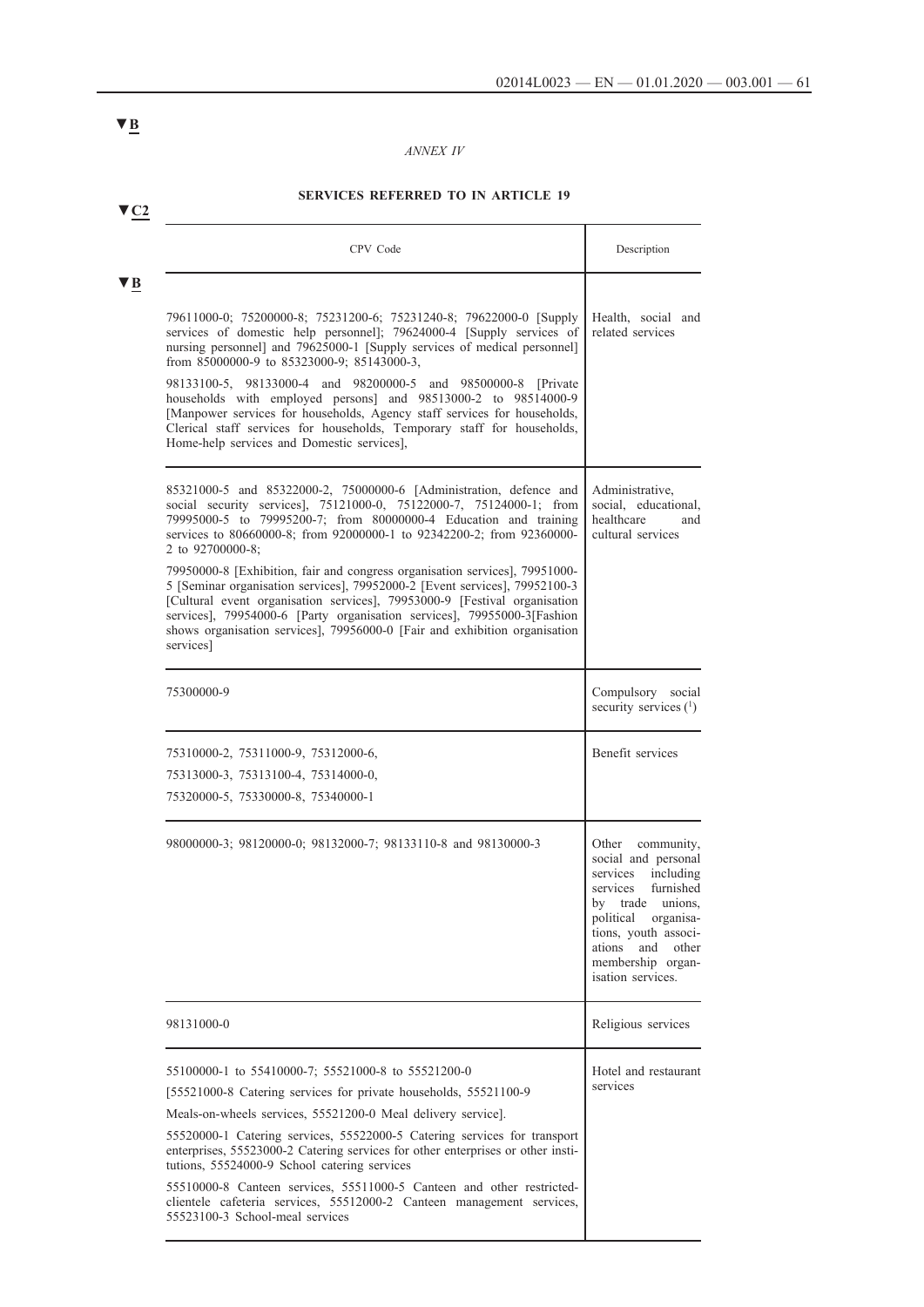| CPV Code                                                                                                                                                                                                                                                                                                                                                                                                                                                                                                                                                         | Description                                                                                                                                                      |
|------------------------------------------------------------------------------------------------------------------------------------------------------------------------------------------------------------------------------------------------------------------------------------------------------------------------------------------------------------------------------------------------------------------------------------------------------------------------------------------------------------------------------------------------------------------|------------------------------------------------------------------------------------------------------------------------------------------------------------------|
| 79100000-5 to 79140000-7; 75231100-5;                                                                                                                                                                                                                                                                                                                                                                                                                                                                                                                            | Legal services, to<br>the<br>extent<br>not<br>excluded pursuant<br>to Article $10(8)(d)$                                                                         |
| 75100000-7 to 75120000-3; 75123000-4; 75125000-8 to 75131000-3                                                                                                                                                                                                                                                                                                                                                                                                                                                                                                   | Other administrative<br>services<br>and<br>government<br>services                                                                                                |
| 75200000-8 to 75231000-4                                                                                                                                                                                                                                                                                                                                                                                                                                                                                                                                         | Provision<br>of<br>services<br>the<br>to<br>community                                                                                                            |
| 75231210-9 to 75231230-5; 75240000-0 to 75252000-7; 794300000-7;<br>98113100-9                                                                                                                                                                                                                                                                                                                                                                                                                                                                                   | Prison<br>related<br>services.<br>public<br>security and rescue<br>services.<br>the<br>to<br>extent not excluded<br>pursuant to point<br>$(g)$ of Article 10(8)- |
| 79700000-1 to 79721000-4 [Investigation and security services, Security<br>services, Alarm-monitoring services, Guard services, Surveillance services,<br>Tracing system services, Absconder-tracing services, Patrol services, Identi-<br>fication badge release services, Investigation services and Detective agency<br>services]                                                                                                                                                                                                                             | Investigation<br>and<br>security services                                                                                                                        |
| 79722000-1[Graphology services], 79723000-8 [Waste analysis services]<br>64000000-6 [Postal and telecommunications services], 64100000-7 [Post and<br>courier services], 64110000-0 [Postal services], 64111000-7 [Postal services]<br>related to newspapers and periodicals], 64112000-4 [Postal services related<br>to letters], 64113000-1 [Postal services related to parcels], 64114000-8 [Post<br>office counter services], 64115000-5 [Mailbox rental], 64116000-2 [Post-<br>restante services], 64122000-7 [Internal office mail and messenger services] | Postal Services                                                                                                                                                  |
| 50116510-9 [Tyre-remoulding services], 71550000-8 [Blacksmith services]                                                                                                                                                                                                                                                                                                                                                                                                                                                                                          | Miscellaneous<br>services                                                                                                                                        |
| 98900000-2 [Services provided by extra-territorial organisations and bodies]                                                                                                                                                                                                                                                                                                                                                                                                                                                                                     | International                                                                                                                                                    |

services as services of general interest or as non-economic services of general interest.

**▼C2**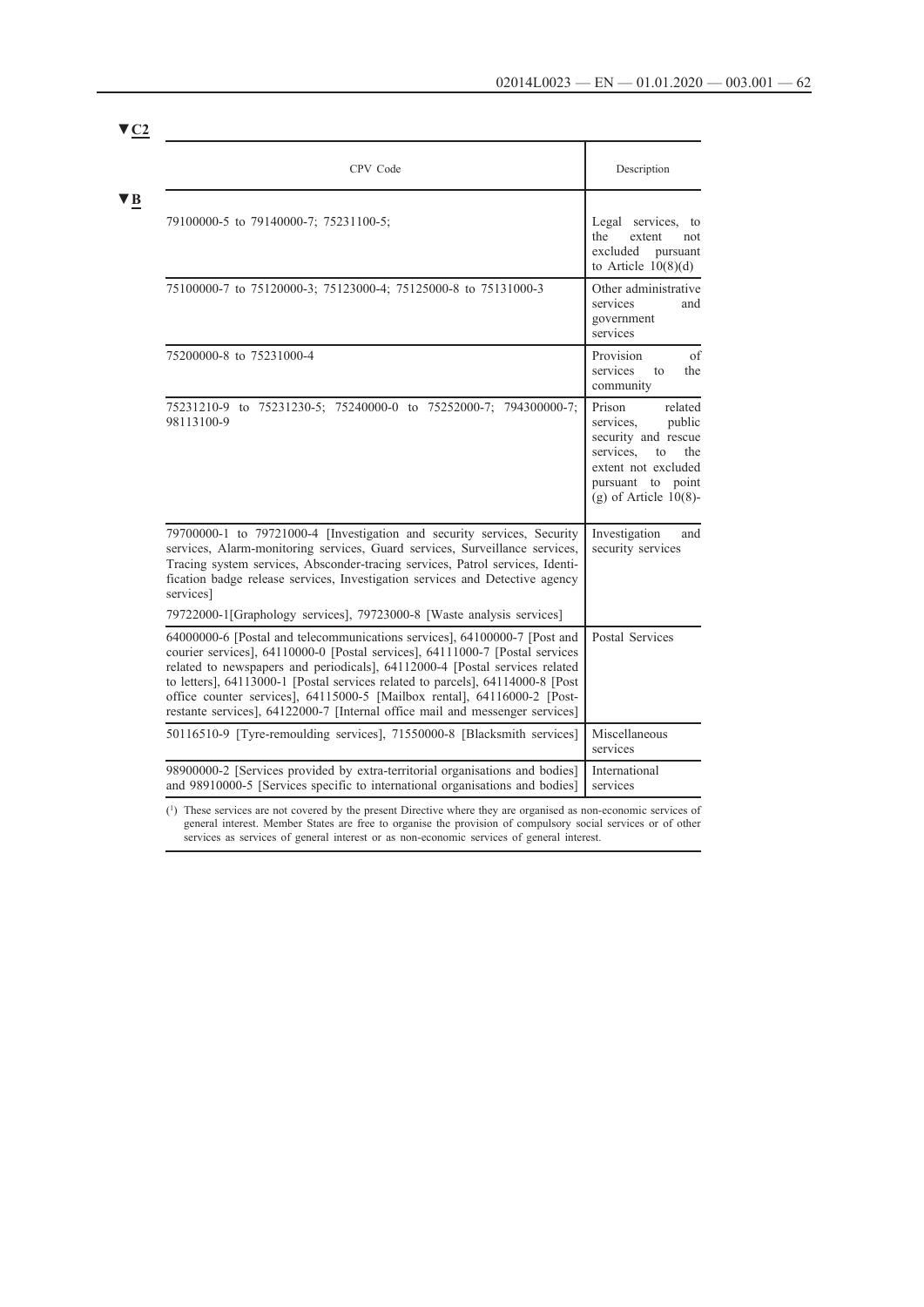#### *ANNEX V*

### <span id="page-62-0"></span>**INFORMATION TO BE INCLUDED IN CONCESSION NOTICES REFERRED TO IN ARTICLE 31**

- 1. Name, identification number (where provided for in national legislation), address, including NUTS code, telephone, fax number, e-mail and internet address of the contracting authority or entity and, where different, of the service from which additional information may be obtained.
- 2. Type of contracting authority or entity and main activity exercised.
- 3. If the applications are to contain tenders, e-mail or internet address at which the concession documents will be available for unrestricted and full direct access, free of charge. Where unrestricted and full direct access, free of charge, is not available in the cases referred to in Article 34(2) an indication of how the procurement documents can be accessed.
- 4. Description of the concession: nature and extent of works, nature and extent of services, order of magnitude or indicative value and, where possible, duration of the contract. Where the concession is divided into lots, this information shall be provided for each lot. Where appropriate, description of any options.
- 5. CPV codes. Where the concession is divided into lots, this information shall be provided for each lot.
- 6. NUTS code for the main location of works in case of works concessions or NUTS code for the main place of performance service concessions; where the concession is divided into lots, this information shall be provided for each lot.
- 7. Conditions for participation, including:
	- (a) where appropriate, indication whether the concession is restricted to sheltered workshops, or whether its execution is restricted to the framework of protected job programmes;
	- (b) where appropriate, indication whether the provision of the service is reserved by law, regulation or administrative provision to a particular profession; reference to the relevant law, regulation or administrative provision;
	- (c) a list and brief description of selection criteria where applicable; minimum level(s) of standards possibly required; indication of required information (self-declarations, documentation).
- 8. Time limit for the submission of applications or receipt of tenders.
- 9. Criteria which will be applied in the award of the concession where they do not appear in other concession documents.
- 10. Date of dispatch of the notice.
- 11. Name and address of the body responsible for appeal and, where appropriate, mediation procedures. Precise information concerning the deadline for lodging appeals or, if need be, the name, address, telephone number, fax number and e-mail address of the service from which this information may be obtained.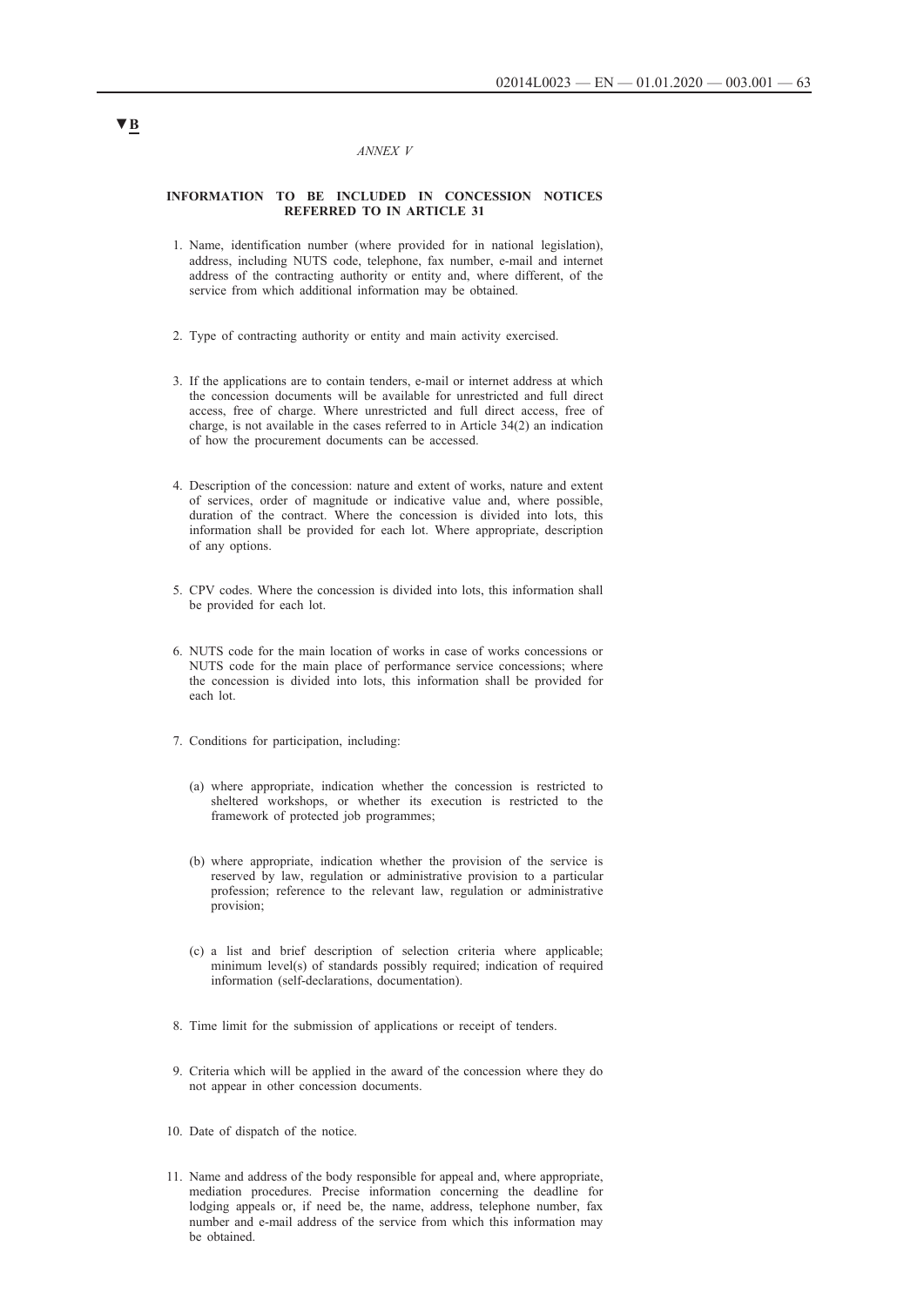- 12. Where appropriate, particular conditions to which performance of the concession is subject.
- 13. Address where applications or tenders shall be transmitted.
- 14. Where appropriate, indication of requirements and conditions related to the use of electronic means of communication.
- 15. Information as to whether the concession is related to a project and/or programme financed by Union funds.
- 16. For works concessions, indication as to whether the concession is covered by the GPA.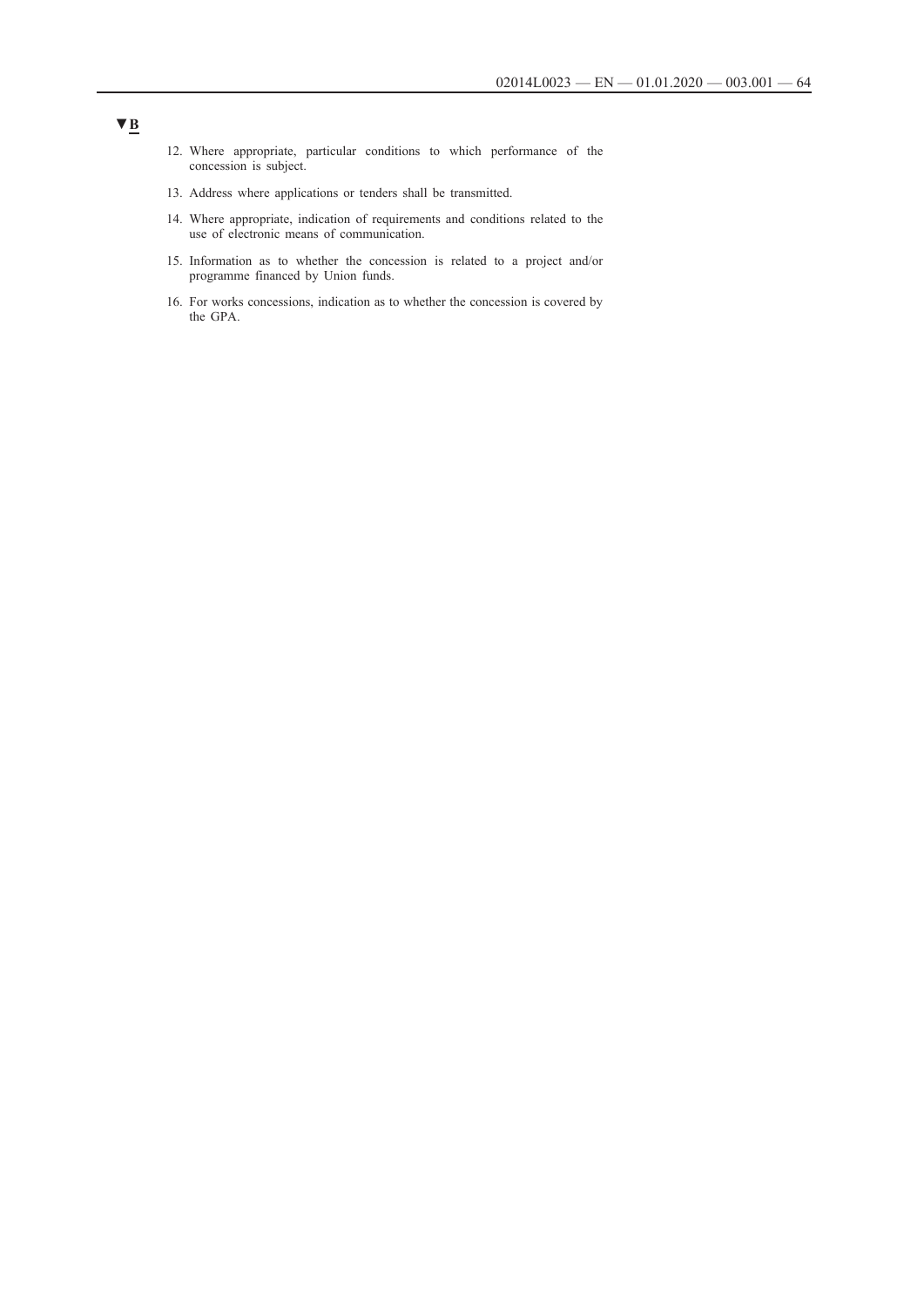### *ANNEX VI*

### <span id="page-64-0"></span>**INFORMATION TO BE INCLUDED IN PRIOR INFORMATION NOTICES CONCERNING CONCESSIONS FOR SOCIAL AND OTHER SPECIFIC SERVICES, AS REFERRED TO IN ARTICLE 31(3)**

- 1. Name, identification number (where provided for in national legislation), address including NUTS code, telephone, fax number, e-mail and internet address of the contracting authority or contracting entity and, where different, of the service from which additional information may be obtained.
- 2. Where appropriate, e-mail or internet address at which the specifications and any supporting documents will be available.
- 3. Type of contracting authority or contracting entity and main activity exercised.
- 4. CPV codes; where the contract is divided into lots, this information shall be provided for each lot.
- 5. NUTS code for the main place of delivery or performance of service concessions.
- 6. Description of the services, indicative order of magnitude or value.
- 7. Conditions for participation.
- 8. Where applicable, time limit(s) for contacting the contracting authority or contracting entity in view of participation.
- 9. Where applicable, brief description of the main features of the award procedure to be applied.
- 10. Any other relevant information.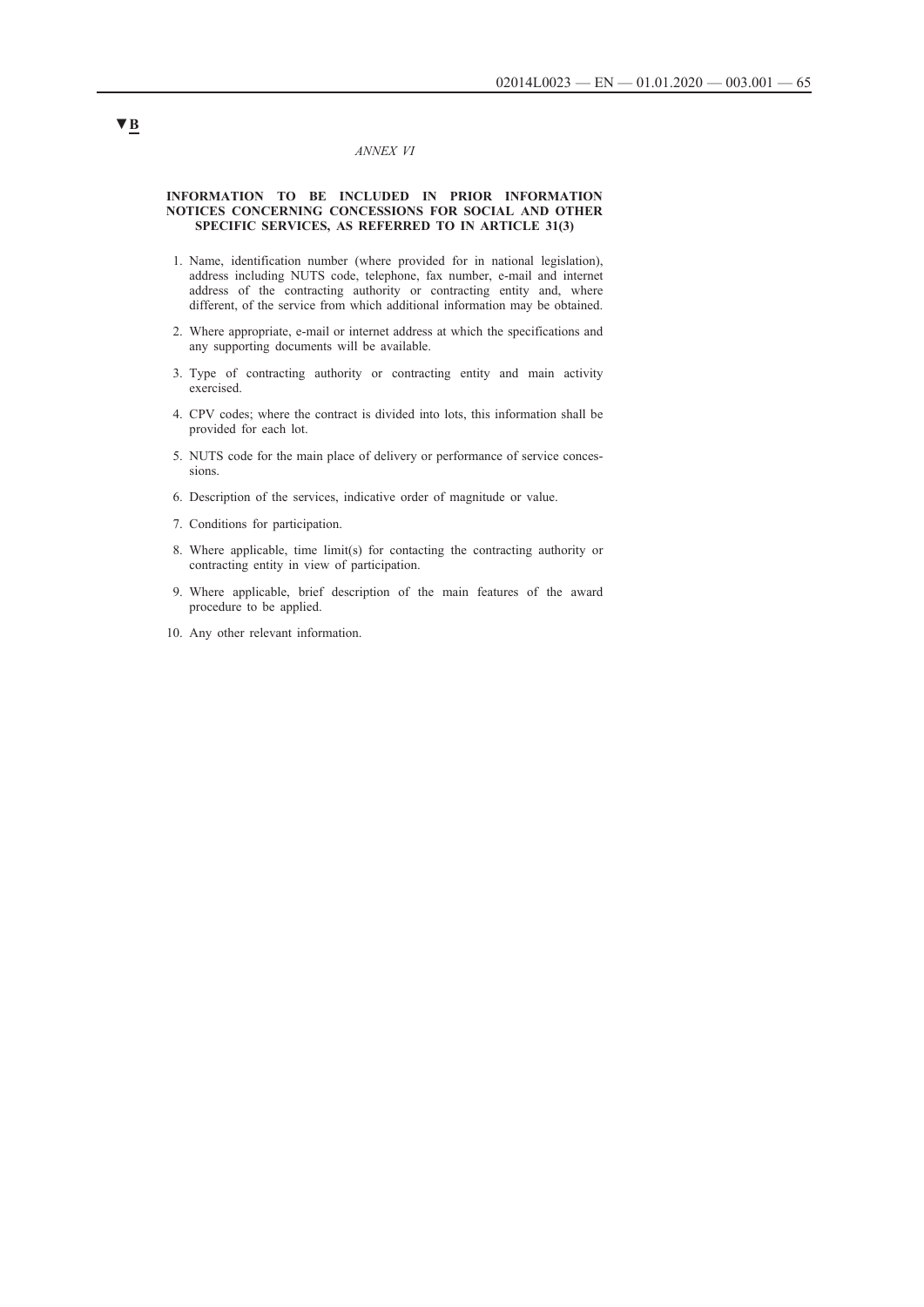#### *ANNEX VII*

### <span id="page-65-0"></span>**INFORMATION TO BE INCLUDED IN CONCESSION AWARD NOTICES, AS REFERRED TO IN ARTICLE 32**

- 1. Name, identification number (where provided for in national legislation), address including NUTS code and, where appropriate, telephone, fax number, e-mail and internet address of the contracting authority or entity and, where different, of the service from which additional information may be obtained.
- 2. Type of contracting authority or entity and main activity exercised.
- 3. CPV codes.
- 4. NUTS code for the main location of works in case of works concessions or NUTS code for the main place of performance in case of service concessions;
- 5. Description of the concession: nature and extent of works, nature and extent of services, duration of the contract. Where the concession is divided into lots, this information shall be provided for each lot. Where appropriate, description of any options.
- 6. Description of award procedure used, in the case of award without prior publication, justification.
- 7. Criteria referred to in Article 41 which were used for award of the concession or concessions.
- 8. Date of concession award decision or decisions.
- 9. Number of tenders received with respect of each award, including:
	- (a) number of tenders received from economic operators which are small and medium enterprises;
	- (b) number of tenders received from abroad;
	- (c) number of tenders received electronically.
- 10. For each award, name, address including NUTS code and, where applicable, telephone, fax number, e-mail address and internet address of the successful tenderer(s) including:
	- (a) information whether the successful tenderer is small and medium enterprise;
	- (b) information whether the concession was awarded to a consortium.
- 11. Value and main financial terms of the awarded concession, including:
	- (a) fees prices and fines if any;
	- (b) prizes and payments if any;
	- (c) any other details relevant to the value of the concession as laid down in Article 8(3).
- 12. Information whether the concession is related to a project and/or programme financed by Union funds.
- 13. Name and address of the body responsible for review and, where appropriate, mediation procedures. Precise information concerning the deadline for review procedures, or if need be, the name, address, telephone number, fax number and e-mail address of the service from which this information may be obtained.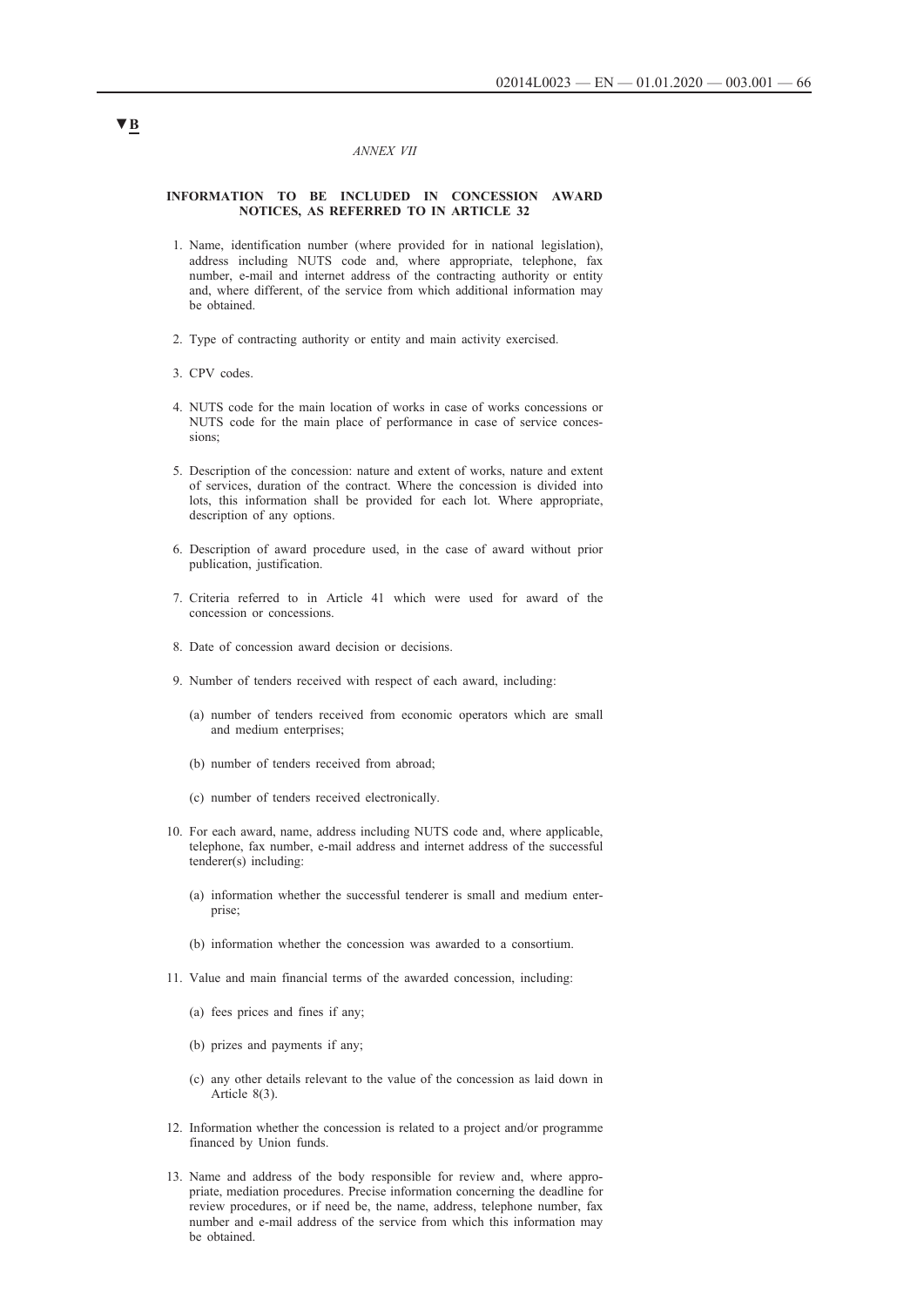- 14. Date(s) and reference(s) of previous publications in the *Official Journal of the European Union* relevant to the concession(s) advertised in this notice.
- 15. Date of dispatch of the notice.
- 16. Method used to calculate the estimated value of the concession, if not specified in other concession documents in accordance with Article 8.
- 17. Any other relevant information.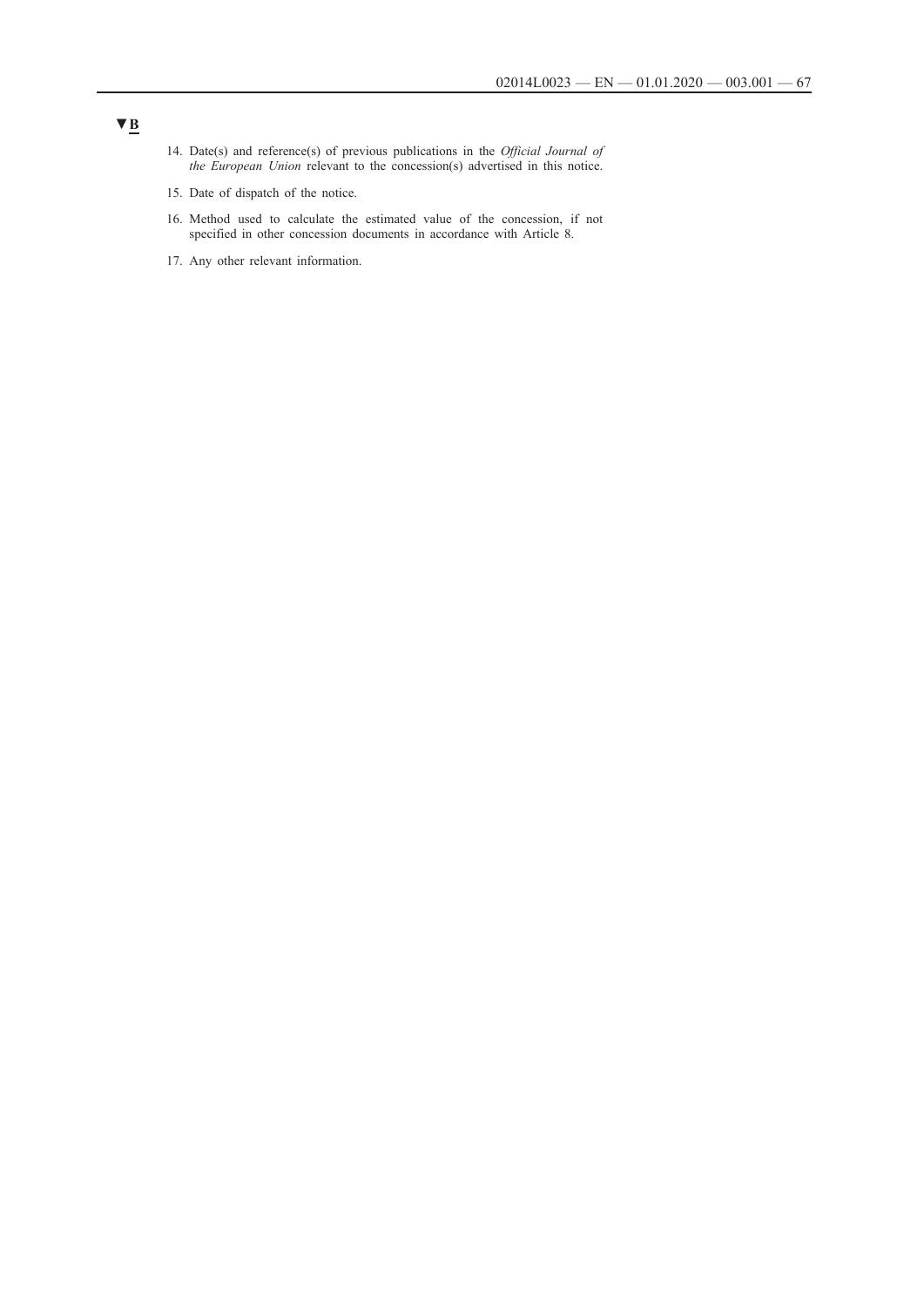### *ANNEX VIII*

### <span id="page-67-0"></span>**INFORMATION TO BE INCLUDED IN CONCESSION AWARD NOTICES CONCERNING CONCESSIONS FOR SOCIAL AND OTHER SPECIFIC SERVICES, AS REFERRED TO IN ARTICLE 32**

- 1. Name, identification number (where provided for in national legislation), address including NUTS code, where applicable, telephone, fax number, email and internet address of the contracting authority or entity and, where different, of the service from which additional information may be obtained.
- 2. Type of contracting authority or entity and main activity exercised.
- 3. CPV codes; where the contract is divided into lots, this information shall be provided for each lot.
- 4. Summary indication of the subject of the concession.
- 5. Number of tenders received.
- 6. Value of the successful tender, including fees and prices.
- 7. Name and address including NUTS code, telephone, fax number, e-mail address and internet address of the successful economic operator(s).
- 8. Any other relevant information.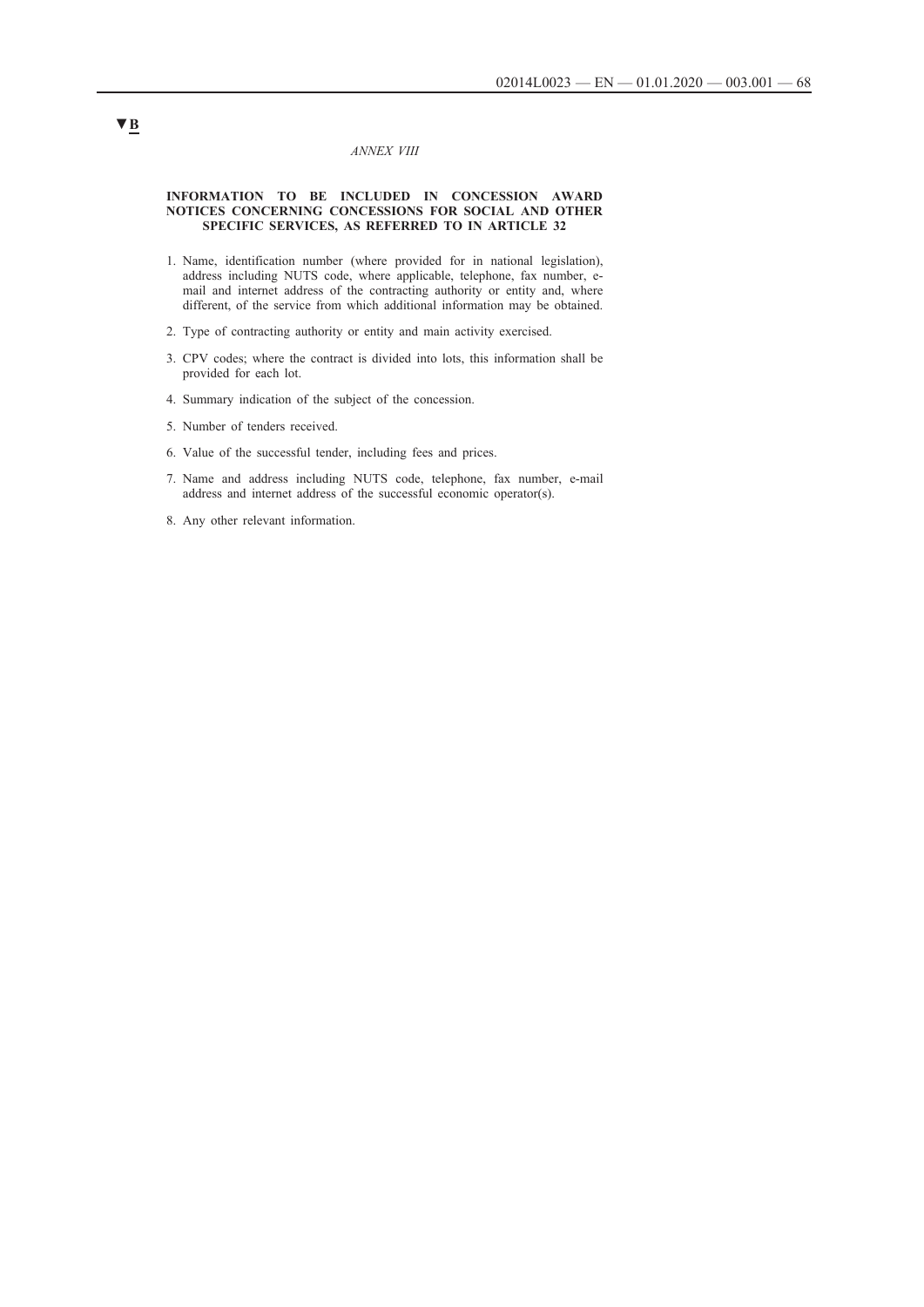### *ANNEX IX*

## **FEATURES CONCERNING PUBLICATION**

<span id="page-68-0"></span>1. Publication of notices

The notices referred to in Articles 31 and 32 shall be sent by the contracting authorities or contracting entities to the Publications Office of the European Union and published in accordance with the following rules:

Notices referred to in Articles 31 and 32 shall be published by the Publications Office of the European Union

The Publications Office of the European Union shall give the contracting authority or entity the confirmation referred to in Article 33(2).

2. Format and procedures for sending notices electronically

The format and procedure for sending notices electronically as established by the Commission are made accessible at the internet address 'http://simap.europa.eu'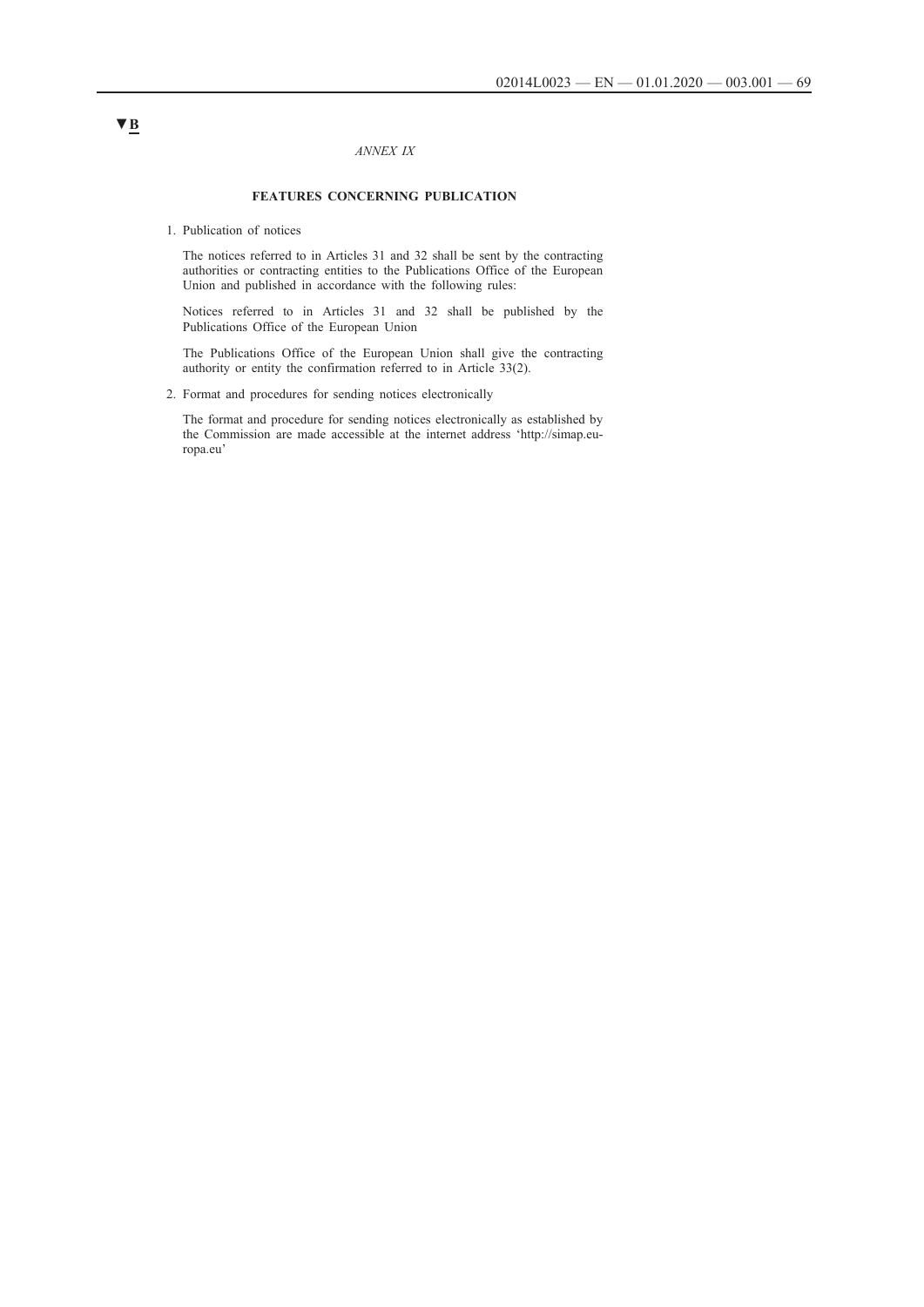### *ANNEX X*

### <span id="page-69-0"></span>**LIST OF INTERNATIONAL SOCIAL AND ENVIRONMENTAL CONVENTIONS REFERRED TO IN ARTICLE 30(3)**

ILO Convention 87 on Freedom of Association and the Protection of the Right to Organise;

ILO Convention 98 on the Right to Organise and Collective Bargaining;

ILO Convention 29 on Forced Labour;

ILO Convention 105 on the Abolition of Forced Labour;

ILO Convention 138 on Minimum Age;

ILO Convention 111 on Discrimination (Employment and Occupation);

ILO Convention 100 on Equal Remuneration;

ILO Convention 182 on Worst Forms of Child Labour;

Vienna Convention for the protection of the Ozone Layer and its Montreal Protocol on substances that deplete the Ozone Layer;

Basel Convention on the Control of Transboundary Movements of Hazardous Wastes and their Disposal (Basel Convention);

Stockholm Convention on Persistent Organic Pollutants (Stockholm POPs Convention);

Convention on the Prior Informed Consent Procedure for Certain Hazardous Chemicals and Pesticides in International Trade (UNEP/FAO) (PIC Convention) and its 3 regional Protocols.